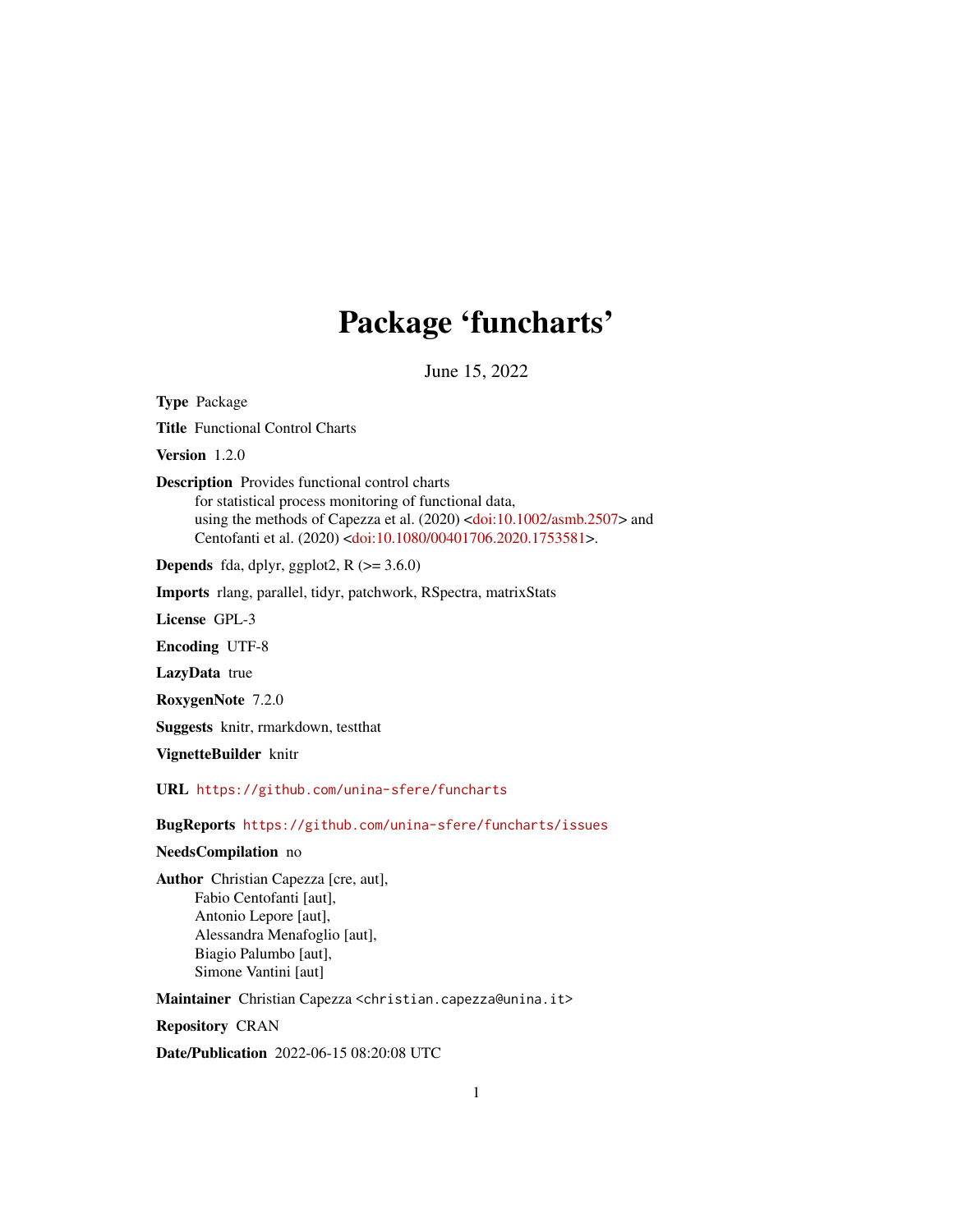# R topics documented:

| 3                                                                                                                          |
|----------------------------------------------------------------------------------------------------------------------------|
| 4                                                                                                                          |
| $\overline{4}$                                                                                                             |
| $\overline{7}$                                                                                                             |
| 9                                                                                                                          |
| 11                                                                                                                         |
| 13                                                                                                                         |
| 14                                                                                                                         |
| 15                                                                                                                         |
| 17                                                                                                                         |
| 19                                                                                                                         |
| 19                                                                                                                         |
| 20                                                                                                                         |
| 21                                                                                                                         |
| 23                                                                                                                         |
| 25<br>$get_mfd_f_{real\_time$                                                                                              |
|                                                                                                                            |
|                                                                                                                            |
|                                                                                                                            |
|                                                                                                                            |
|                                                                                                                            |
|                                                                                                                            |
|                                                                                                                            |
|                                                                                                                            |
|                                                                                                                            |
|                                                                                                                            |
|                                                                                                                            |
| 37                                                                                                                         |
|                                                                                                                            |
| $plot\_bootstrap\_sof\_pc \dots \dots \dots \dots \dots \dots \dots \dots \dots \dots \dots \dots \dots \dots \dots \dots$ |
|                                                                                                                            |
|                                                                                                                            |
|                                                                                                                            |
|                                                                                                                            |
|                                                                                                                            |
|                                                                                                                            |
|                                                                                                                            |
| 46                                                                                                                         |
| 47                                                                                                                         |
| 49                                                                                                                         |
| 51                                                                                                                         |
| 52                                                                                                                         |
| 53                                                                                                                         |
| 55                                                                                                                         |
| 56                                                                                                                         |
| 58                                                                                                                         |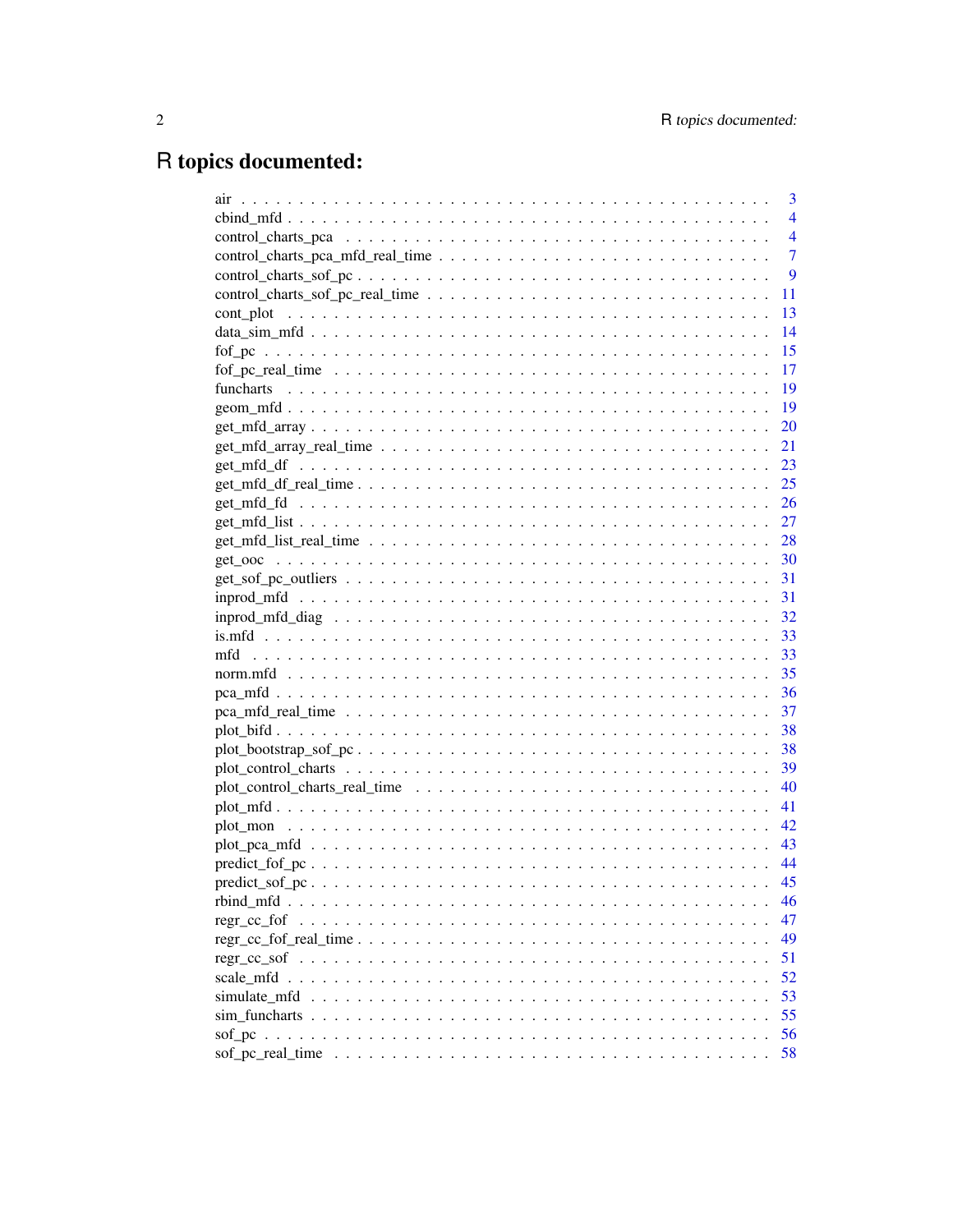<span id="page-2-0"></span>

| Index |  |
|-------|--|
|       |  |
|       |  |

air *Air quality data*

#### Description

This data set has been included from the R package [FRegSigCom](https://github.com/cran/FRegSigCom/). The original .RData file is available at [https://github.com/cran/FRegSigCom/blob/master/data/air.RData.](https://github.com/cran/FRegSigCom/blob/master/data/air.RData)

Data collected hourly in 355 days (days with missing values removed) in a significantly polluted area within an Italian city.

#### Usage

data("air")

#### Format

A list of 7 matrices with 355 rows and 24 columns:

NO2 Hourly observation of concentration level of NO2 in 355 days

CO Hourly observation of concentration level of CO in 355 days

NMHC Hourly observation of concentration level of NMHC in 355 days

NOx Hourly observation of concentration level of NOx in 355 days

C6H6 Hourly observation of concentration level of C6H6 in 355 days

temperature Hourly observation of concentration level of temperature in 355 days

humidity Hourly observation of concentration level of humidity in 355 days

#### Source

<https://archive.ics.uci.edu/ml/datasets/Air+quality>

# References

De Vito, S., Massera E., Piga M., Martinotto L. and Di Francia G. (2008). On field calibration of an electronic nose for benzene estimation in an urban pollution monitoring scenario *Sensors and Actuators B: Chemical*, 129: 50-757. <doi:10.1016/j.snb.2007.09.060>

Xin Qi and Ruiyan Luo (2019). Nonlinear function on function additive model with multiple predictor curves. *Statistica Sinica*, 29:719-739. <doi:10.5705/ss.202017.0249>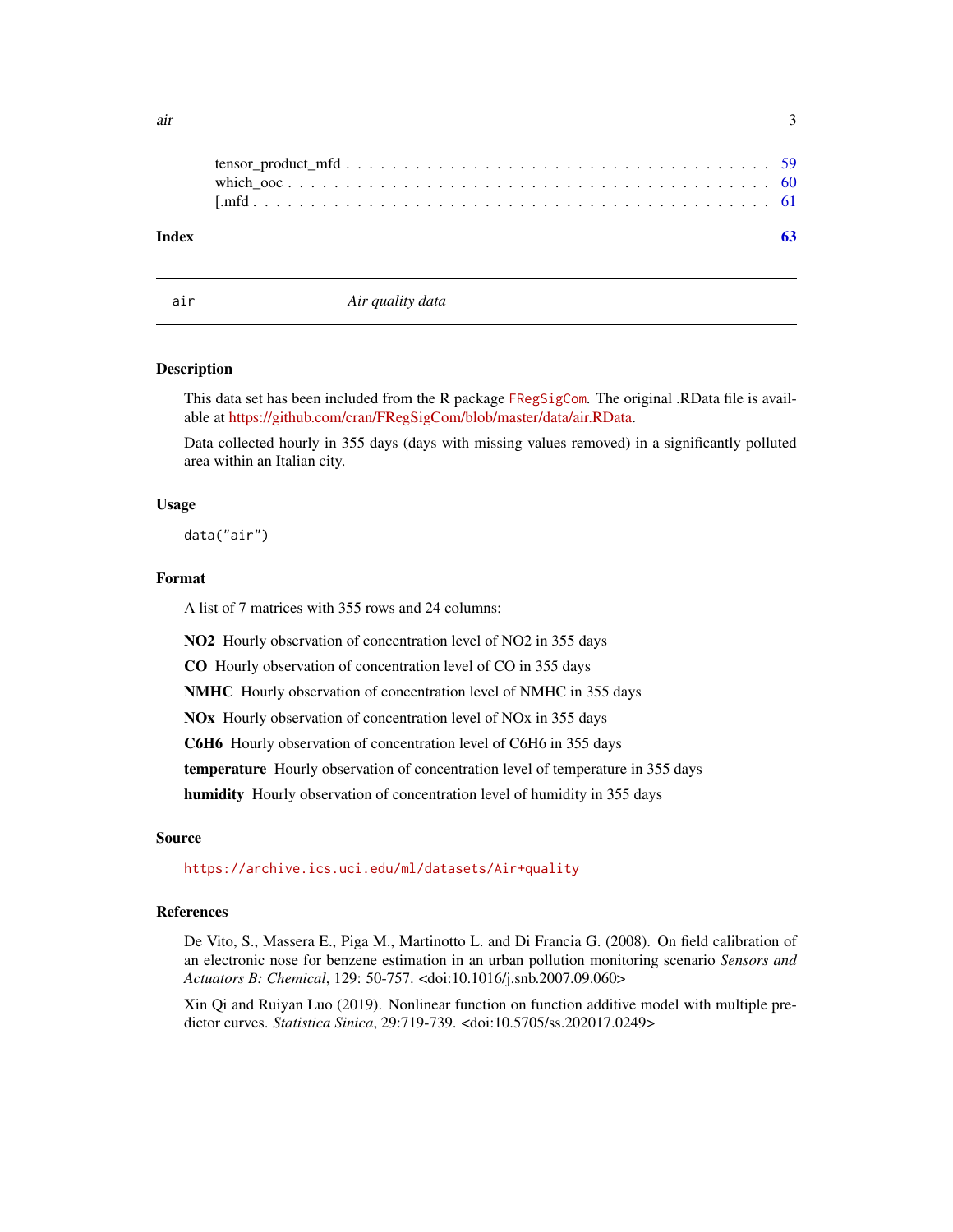<span id="page-3-0"></span>

Bind variables of two Multivariate Functional Data Objects

#### Usage

```
cbind_mfd(mfdobj1, mfdobj2)
```
#### Arguments

| mfdobj1 | An object of class mfd, with the same number of replications of mfdobi2 and<br>different variable names with respect to mfdobi2.  |
|---------|-----------------------------------------------------------------------------------------------------------------------------------|
| mfdobi2 | An object of class mfd, with the same number of replications of mfdobil, and<br>different variable names with respect to mfdobj1. |

#### Value

An object of class mfd, whose replications are the same of mfdobj1 and mfdobj2 and whose functional variables are the union of the functional variables in mfdobj1 and mfdobj2.

# Examples

```
library(funcharts)
mfdobj1 <- data_sim_mfd(nvar = 3)
mfdobj2 <- data_sim_mfd(nvar = 2)
dimnames(mfdobj2$coefs)[[3]] <- mfdobj2$fdnames[[3]] <- c("var10", "var11")
plot_mfd(mfdobj1)
plot_mfd(mfdobj2)
mfdobj_cbind <- cbind_mfd(mfdobj1, mfdobj2)
plot_mfd(mfdobj_cbind)
```
<span id="page-3-1"></span>control\_charts\_pca *T^2 and SPE control charts for multivariate functional data*

#### Description

This function builds a data frame needed to plot the Hotelling's  $T^2$  and squared prediction error (SPE) control charts based on multivariate functional principal component analysis (MFPCA) performed on multivariate functional data, as Capezza et al. (2020) for the multivariate functional covariates. The training data have already been used to fit the model. An optional tuning data set can be provided to estimate the control chart limits. A phase II data set contains the observations to be monitored with the control charts.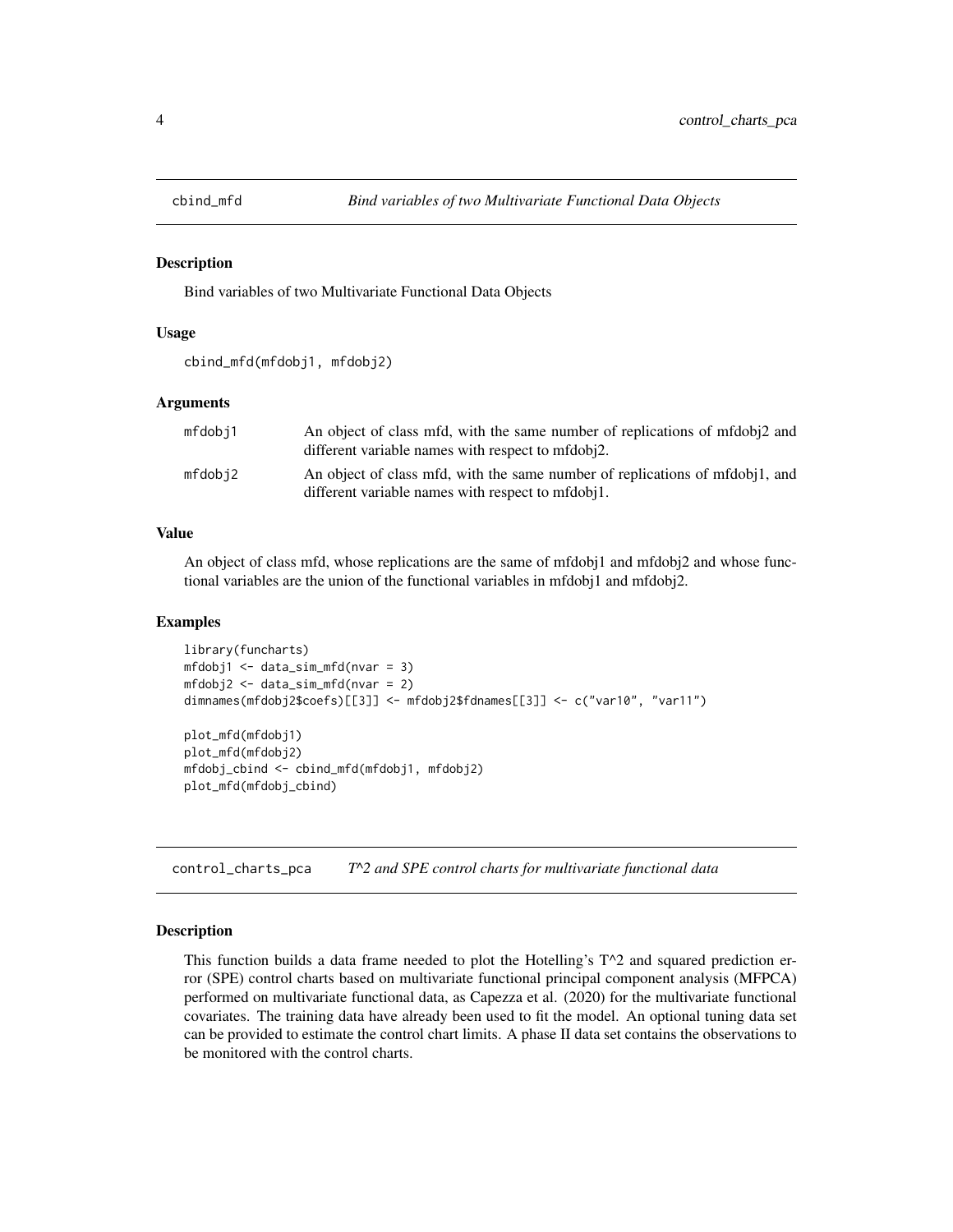# control\_charts\_pca 5

# Usage

```
control_charts_pca(
  pca,
  components = NULL,
  tuning_data = NULL,
  newdata,
  alpha = list(T2 = 0.025, spe = 0.025),
  limits = "standard",
  seed,
  nfold = 5,
  ncores = 1,
  tot_variance_explained = 0.9,
  single_min_variance_explained = 0
\mathcal{L}
```
# Arguments

| pca         | An object of class pca_mfd obtained by doing MFPCA on the training set of<br>multivariate functional data.                                                                                                                                                                                                                                                                                                                                                                                                                                                                    |
|-------------|-------------------------------------------------------------------------------------------------------------------------------------------------------------------------------------------------------------------------------------------------------------------------------------------------------------------------------------------------------------------------------------------------------------------------------------------------------------------------------------------------------------------------------------------------------------------------------|
| components  | A vector of integers with the components over which to project the multivariate<br>functional data. If this is not NULL, the arguments 'single_min_variance_explained'<br>and 'tot_variance_explained' are ignored. If NULL, components are selected<br>such that the total fraction of variance explained by them is at least equal to the<br>argument 'tot_variance_explained', where only components explaining individ-<br>ually a fraction of variance at least equal to the argument 'single_min_variance_explained'<br>are considered to be retained. Default is NULL. |
| tuning_data | An object of class mfd containing the tuning set of the multivariate functional<br>data, used to estimate the T^2 and SPE control chart limits. If NULL, the train-<br>ing data, i.e. the data used to fit the MFPCA model, are also used as the tuning<br>data set, i.e. tuning_data=pca\$data. Default is NULL.                                                                                                                                                                                                                                                             |
| newdata     | An object of class mfd containing the phase II set of the multivariate functional<br>data to be monitored.                                                                                                                                                                                                                                                                                                                                                                                                                                                                    |
| alpha       | A named list with two elements, named T2 and spe, respectively, each contain-<br>ing the desired Type I error probability of the corresponding control chart. Note<br>that at the moment you have to take into account manually the family-wise error<br>rate and adjust the two values accordingly. See Capezza et al. (2020) and Cento-<br>fanti et al. (2021) for additional details. Default value is $list(T2 = 0.025, spe$<br>$= 0.025$ .                                                                                                                               |
| limits      | A character value. If "standard", it estimates the control limits on the tuning data<br>set. If "cv", the function calculates the control limits only on the training data<br>using cross-validation using calculate_cv_limits. Default is "standard".                                                                                                                                                                                                                                                                                                                        |
| seed        | If $limits=="cv"$ , since the split in the k groups is random, you can fix a seed to<br>ensure reproducibility. Deprecated: use set. seed() before calling the function<br>for reproducibility.                                                                                                                                                                                                                                                                                                                                                                               |
| nfold       | If limits=="cv", this gives the number of groups k used for k-fold cross-<br>validation. If it is equal to the number of observations in the training data set,                                                                                                                                                                                                                                                                                                                                                                                                               |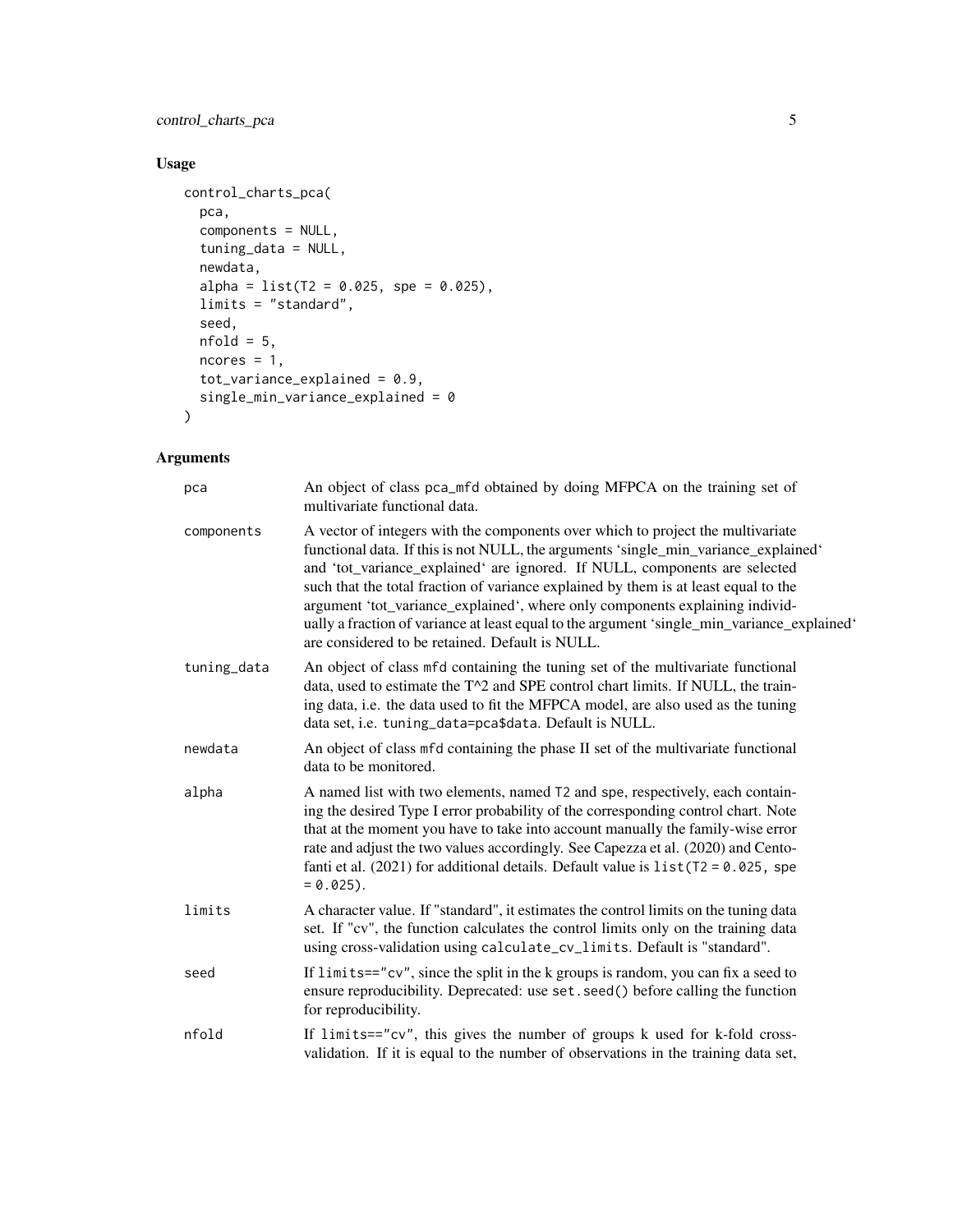<span id="page-5-0"></span>

|                        |                               | then we have leave-one-out cross-validation. Otherwise, this argument is ig-<br>nored.                                                                                                                          |
|------------------------|-------------------------------|-----------------------------------------------------------------------------------------------------------------------------------------------------------------------------------------------------------------|
|                        | ncores                        | If limits=="cv", if you want perform the analysis in the k groups in parallel,<br>give the number of cores/threads. Otherwise, this argument is ignored.                                                        |
| tot_variance_explained |                               |                                                                                                                                                                                                                 |
|                        |                               | The minimum fraction of variance that has to be explained by the set of multi-<br>variate functional principal components retained into the MFPCA model fitted<br>on the functional covariates. Default is 0.9. |
|                        | single_min_variance_explained |                                                                                                                                                                                                                 |
|                        |                               | The minimum fraction of variance that has to be explained by each multivariate<br>functional principal component such that it is retained into the MFPCA model.<br>Default is 0.                                |

#### Value

A data.frame with as many rows as the number of multivariate functional observations in the phase II data set and the following columns:

- \* one id column identifying the multivariate functional observation in the phase II data set,
- \* one T2 column containing the Hotelling T^2 statistic calculated for all observations,
- \* one column per each functional variable, containing its contribution to the  $T^2$  statistic,
- \* one spe column containing the SPE statistic calculated for all observations,

\* one column per each functional variable, containing its contribution to the SPE statistic,

\* T2\_lim gives the upper control limit of the Hotelling's T^2 control chart,

\* one contribution\_T2\_\*\_lim column per each functional variable giving the limits of the contribution of that variable to the Hotelling's T^2 statistic,

\* spe\_lim gives the upper control limit of the SPE control chart

\* one contribution\_spe\*\_lim column per each functional variable giving the limits of the contribution of that variable to the SPE statistic.

#### References

Capezza C, Lepore A, Menafoglio A, Palumbo B, Vantini S. (2020) Control charts for monitoring ship operating conditions and CO2 emissions based on scalar-on-function regression. *Applied Stochastic Models in Business and Industry*, 36(3):477–500. <doi:10.1002/asmb.2507>

#### See Also

[regr\\_cc\\_fof](#page-46-1)

```
library(funcharts)
data("air")
air \le lapply(air, function(x) x[1:220, , drop = FALSE])
fun_covariates <- c("CO", "temperature")
mfdobj_x <- get_mfd_list(air[fun_covariates],
```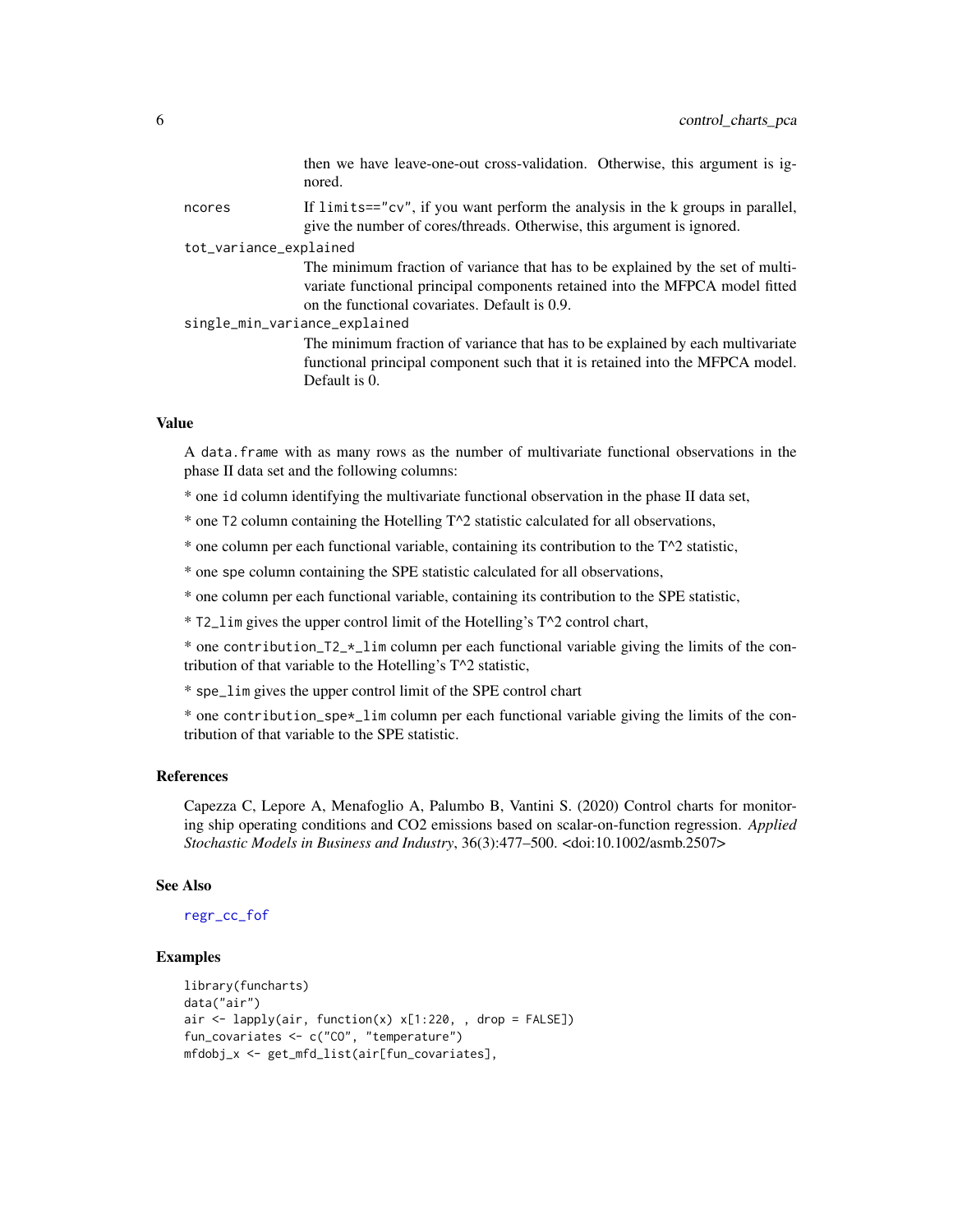```
n_basis = 15,
                         lambda = 1e-2y <- rowMeans(air$NO2)
y1 <- y[1:100]
y_tuning <- y[101:200]
y2 <- y[201:220]
mfdobj_x1 \leftarrow mfdobj_x[1:100]mfdobj_x_tuning <- mfdobj_x[101:200]
mfdobj_x2 <- mfdobj_x[201:220]
pca <- pca_mfd(mfdobj_x1)
cclist <- control_charts_pca(pca = pca,
                              tuning_data = mfdobj_x_tuning,
                              newdata = mfdobj_x2)plot_control_charts(cclist)
```
control\_charts\_pca\_mfd\_real\_time *Real-time T^2 and SPE control charts for multivariate functional data*

# Description

This function produces a list of data frames, each of them is produced by [control\\_charts\\_pca](#page-3-1) and is needed to plot control charts for monitoring multivariate functional covariates each evolving up to an intermediate domain point.

#### Usage

```
control_charts_pca_mfd_real_time(
  pca_list,
  components_list = NULL,
 mfdobj_x_test,
 mfdobj_x_tuning = NULL,alpha = list(T2 = 0.0125, spe = 0.0125),limits = "standard",
  seed,
  nfold = NULL,tot\_variance\_explained = 0.9,
  single_min_variance_explained = 0,
  ncores = 1
)
```
# **Arguments**

pca\_list A list of lists produced by [pca\\_mfd\\_real\\_time](#page-36-1), containing a list of multivariate functional principal component analysis models estimated on functional data each evolving up to an intermediate domain point.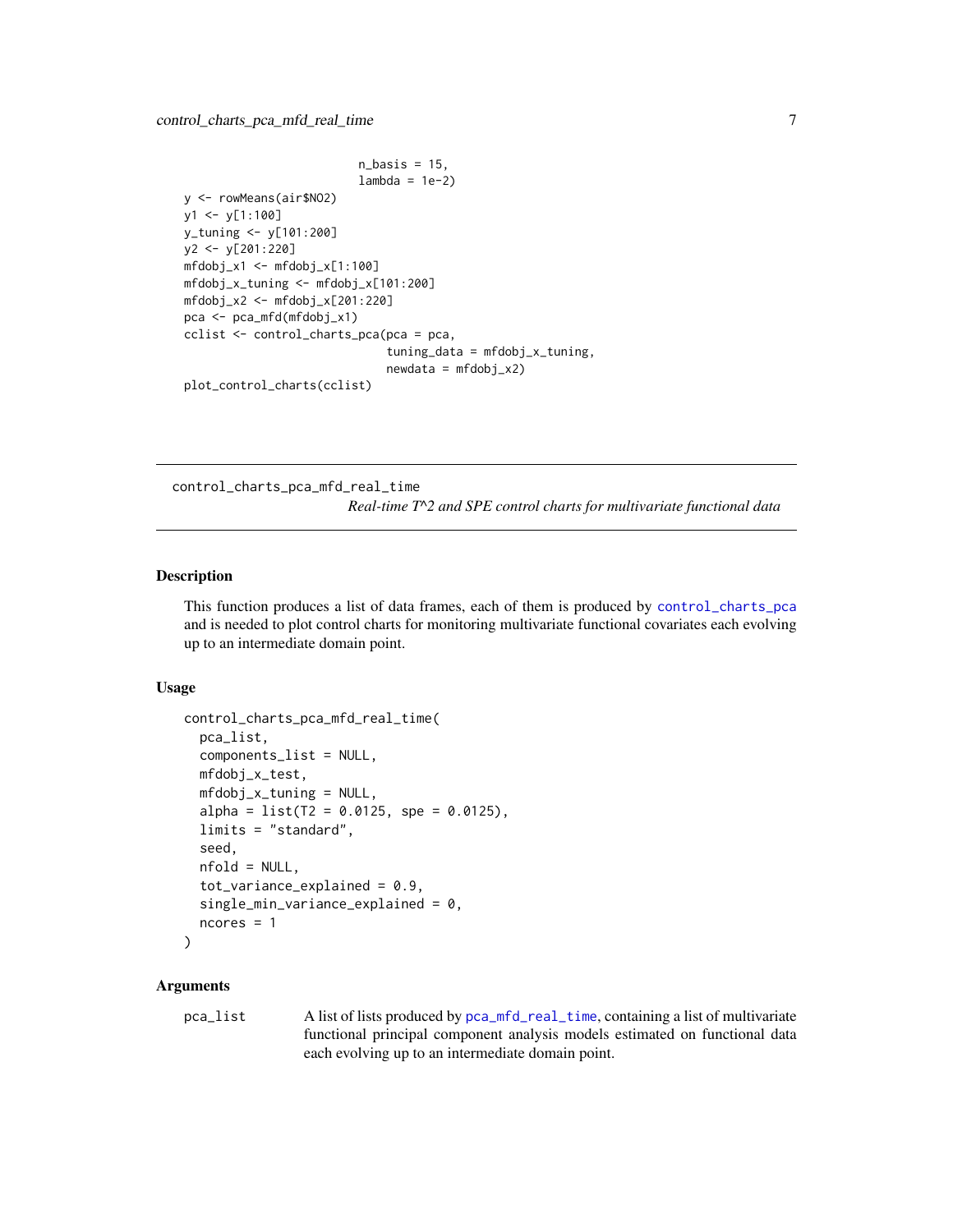<span id="page-7-0"></span>

| components_list               |                                                                                                                                                                                                                                                                                                                                                                                                                                                                                                                                                                                                            |  |
|-------------------------------|------------------------------------------------------------------------------------------------------------------------------------------------------------------------------------------------------------------------------------------------------------------------------------------------------------------------------------------------------------------------------------------------------------------------------------------------------------------------------------------------------------------------------------------------------------------------------------------------------------|--|
|                               | A list of components given as input to pca_mfd for each intermediate domain<br>point.                                                                                                                                                                                                                                                                                                                                                                                                                                                                                                                      |  |
| mfdobj_x_test                 | A list created using get_mfd_df_real_time or get_mfd_list_real_time, de-<br>noting a list of functional data objects in the phase II monitoring data set, each<br>evolving up to an intermediate domain point, with observations of the multi-<br>variate functional data. The length of this list and pca_list must be equal,<br>and their elements in the same position in the list must correspond to the same<br>intermediate domain point.                                                                                                                                                            |  |
| mfdobj_x_tuning               |                                                                                                                                                                                                                                                                                                                                                                                                                                                                                                                                                                                                            |  |
|                               | A list created using get_mfd_df_real_time or get_mfd_list_real_time, de-<br>noting a list of functional data objects in the tuning data set (used to estimate<br>control chart limits), each evolving up to an intermediate domain point, with ob-<br>servations of the multivariate functional data The length of this list and pca_list<br>must be equal, and their elements in the same position in the list must corre-<br>spond to the same intermediate domain point. If NULL, the training data, i.e.<br>the functional data in pca_list, are also used as the tuning data set. Default is<br>NULL. |  |
| alpha                         | See control_charts_pca.                                                                                                                                                                                                                                                                                                                                                                                                                                                                                                                                                                                    |  |
| limits                        | See control_charts_pca.                                                                                                                                                                                                                                                                                                                                                                                                                                                                                                                                                                                    |  |
| seed                          | Deprecated: See control_charts_pca.                                                                                                                                                                                                                                                                                                                                                                                                                                                                                                                                                                        |  |
| nfold                         | See control_charts_pca.                                                                                                                                                                                                                                                                                                                                                                                                                                                                                                                                                                                    |  |
| tot_variance_explained        |                                                                                                                                                                                                                                                                                                                                                                                                                                                                                                                                                                                                            |  |
| single_min_variance_explained | See control_charts_pca.<br>See control_charts_pca.                                                                                                                                                                                                                                                                                                                                                                                                                                                                                                                                                         |  |
| ncores                        | If you want parallelization, give the number of cores/threads to be used when<br>creating objects separately for different instants.                                                                                                                                                                                                                                                                                                                                                                                                                                                                       |  |
|                               |                                                                                                                                                                                                                                                                                                                                                                                                                                                                                                                                                                                                            |  |

# Value

A list of data.frames each produced by [control\\_charts\\_pca](#page-3-1), corresponding to a given instant.

# See Also

[pca\\_mfd\\_real\\_time](#page-36-1), [control\\_charts\\_pca](#page-3-1)

```
library(funcharts)
data("air")
air1 <- lapply(air, function(x) x[1:8, , drop = FALSE])air2 <- lapply(air, function(x) x[9:10, , drop = FALSE])mfdobj_x1_list <- get_mfd_list_real_time(air1[c("CO", "temperature")],
                                        n_basis = 15,
                                        lambda = 1e-2,
                                        k\_seq = c(0.5, 1)mfdobj_x2_list <- get_mfd_list_real_time(air2[c("CO", "temperature")],
```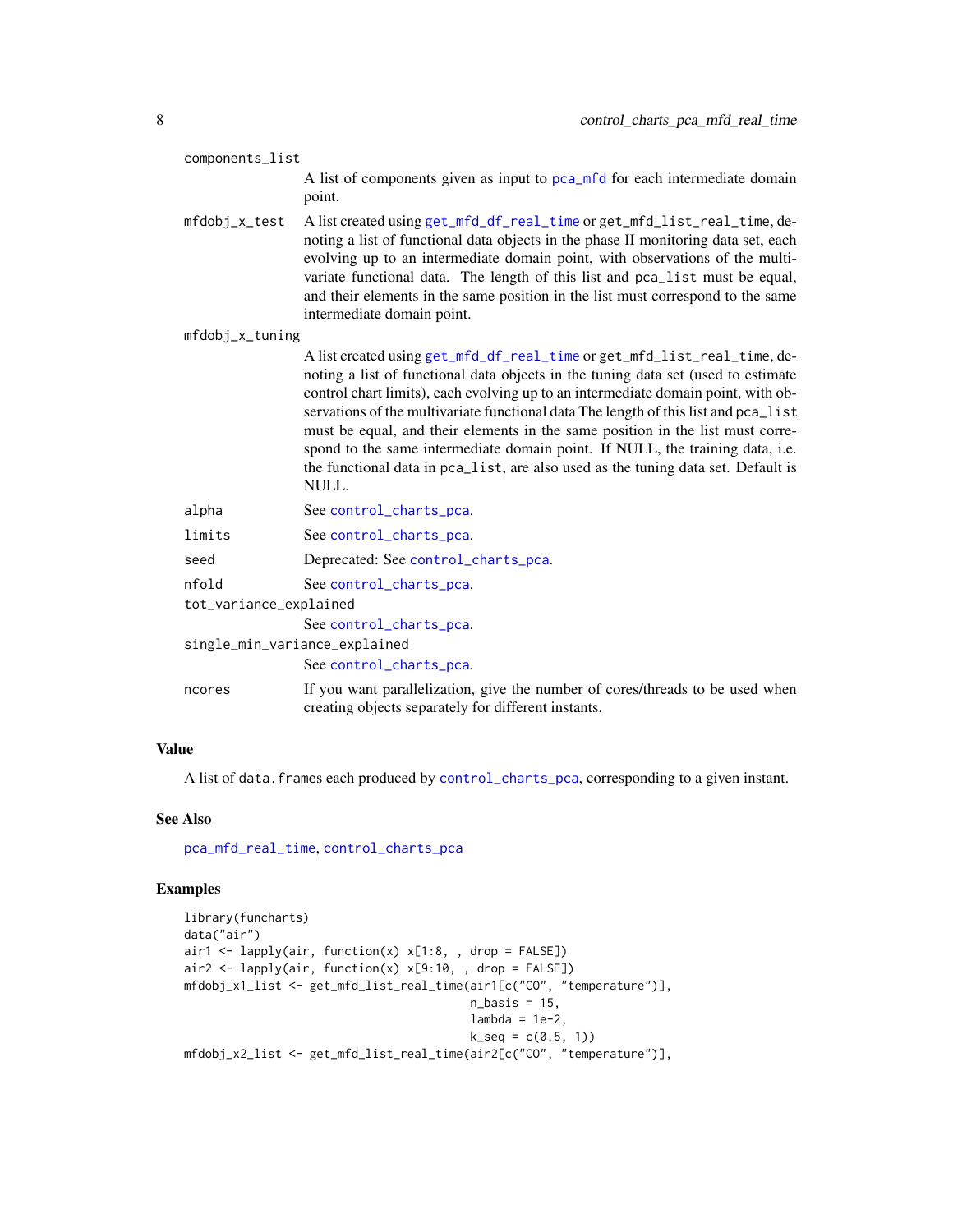```
n_basis = 15,
                                         lambda = 1e-2,
                                         k\_seq = c(0.5, 1)pca_list <- pca_mfd_real_time(mfdobj_x1_list)
cclist <- control_charts_pca_mfd_real_time(
 pca_list = pca_list,
 components_list = 1:3,
 mfdobj_x_test = mfdobj_x2_list)plot_control_charts_real_time(cclist, 1)
```
<span id="page-8-1"></span>control\_charts\_sof\_pc *Control charts for monitoring a scalar quality characteristic adjusted for by the effect of multivariate functional covariates*

#### Description

This function builds a data frame needed to plot control charts for monitoring a monitoring a scalar quality characteristic adjusted for the effect of multivariate functional covariates based on scalaron-function regression, as proposed in Capezza et al. (2020).

In particular, this function provides:

\* the Hotelling's T^2 control chart,

\* the squared prediction error (SPE) control chart,

\* the scalar regression control chart.

This function calls control\_charts\_pca for the control charts on the multivariate functional covariates and [regr\\_cc\\_sof](#page-50-1) for the scalar regression control chart.

The training data have already been used to fit the model. An optional tuning data set can be provided that is used to estimate the control chart limits. A phase II data set contains the observations to be monitored with the control charts.

# Usage

```
control_charts_sof_pc(
  mod,
  y_test,
  mfdobj_x_test,
  mfdobj_x_tuning = NULL,
  alpha = list(T2 = 0.0125, spe = 0.0125, y = 0.025),
  limits = "standard",
  seed,
  nfold = NULL,
  ncores = 1
)
```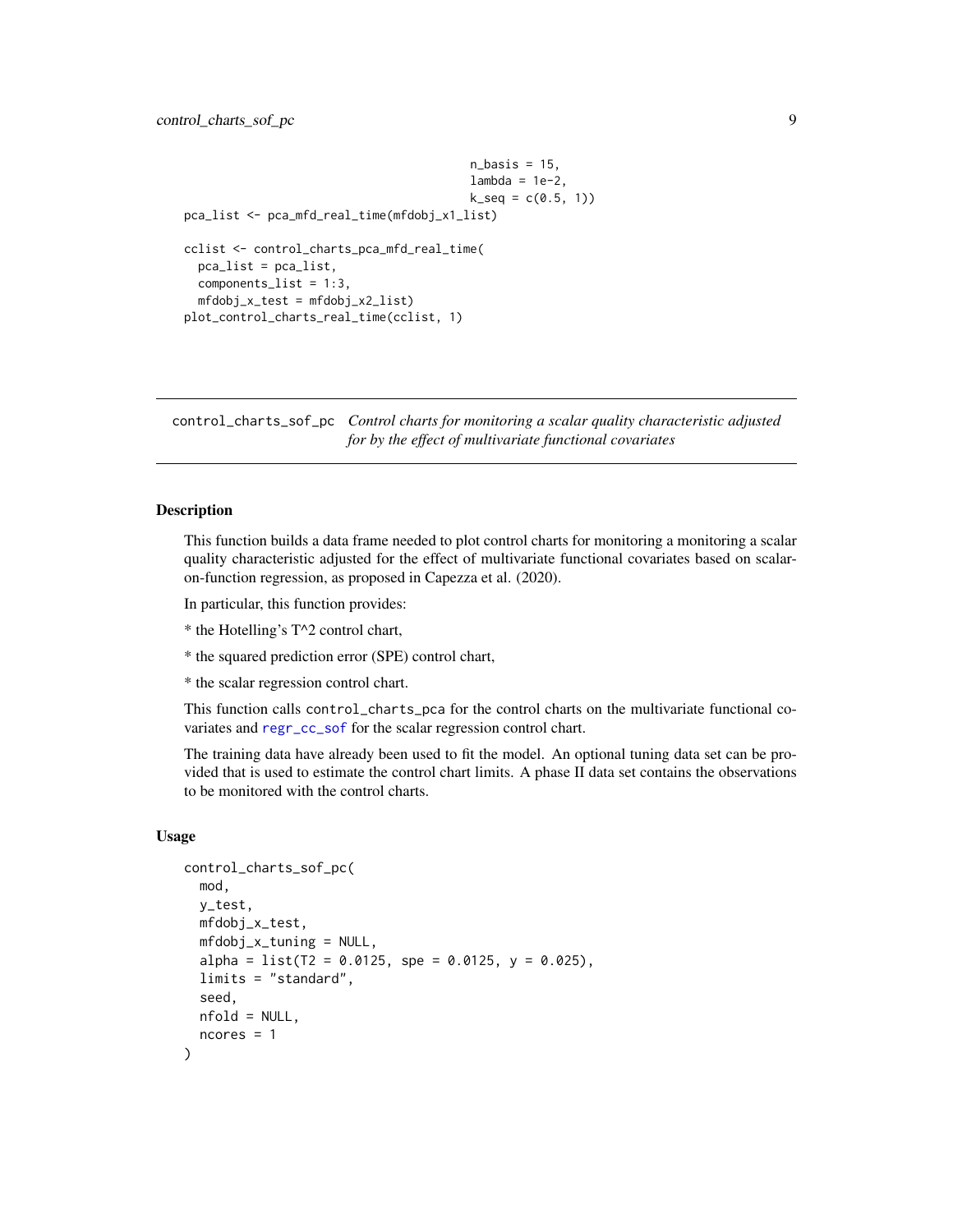# Arguments

| mod             | A list obtained as output from sof_pc, i.e. a fitted scalar-on-function linear<br>regression model.                                                                                                                                                                                                                                                                                                                                                                                                                                                                                   |
|-----------------|---------------------------------------------------------------------------------------------------------------------------------------------------------------------------------------------------------------------------------------------------------------------------------------------------------------------------------------------------------------------------------------------------------------------------------------------------------------------------------------------------------------------------------------------------------------------------------------|
| y_test          | A numeric vector containing the observations of the scalar response variable in<br>the phase II data set.                                                                                                                                                                                                                                                                                                                                                                                                                                                                             |
| mfdobj_x_test   | An object of class mfd containing the phase II data set of the functional covari-<br>ates observations.                                                                                                                                                                                                                                                                                                                                                                                                                                                                               |
| mfdobj_x_tuning |                                                                                                                                                                                                                                                                                                                                                                                                                                                                                                                                                                                       |
|                 | An object of class mfd containing the tuning set of the multivariate functional<br>data, used to estimate the T^2 and SPE control chart limits. If NULL, the train-<br>ing data, i.e. the data used to fit the MFPCA model, are also used as the tuning<br>data set, i.e. tuning_data=pca\$data. Default is NULL.                                                                                                                                                                                                                                                                     |
| alpha           | A named list with three elements, named T2, spe, and codey, respectively, each<br>containing the desired Type I error probability of the corresponding control chart<br>$(T2$ corresponds to the $T^2$ control chart, spe corresponds to the SPE control<br>chart, y corresponds to the scalar regression control chart). Note that at the<br>moment you have to take into account manually the family-wise error rate and<br>adjust the two values accordingly. See Capezza et al. (2020) for additional<br>details. Default value is $list(T2 = 0.0125, spe = 0.0125, y = 0.025)$ . |
| limits          | A character value. If "standard", it estimates the control limits on the tuning data<br>set. If "cv", the function calculates the control limits only on the training data<br>using cross-validation using calculate_cv_limits. Default is "standard".                                                                                                                                                                                                                                                                                                                                |
| seed            | If $limits=="cv"$ , since the split in the k groups is random, you can fix a seed to<br>ensure reproducibility. Deprecated: use set. seed() before calling the function<br>for reproducibility.                                                                                                                                                                                                                                                                                                                                                                                       |
| nfold           | If limits=="cv", this gives the number of groups k used for k-fold cross-<br>validation. If it is equal to the number of observations in the training data set,<br>then we have leave-one-out cross-validation. Otherwise, this argument is ig-<br>nored.                                                                                                                                                                                                                                                                                                                             |
| ncores          | If $limits="cv",$ if you want perform the analysis in the $k$ groups in parallel,<br>give the number of cores/threads. Otherwise, this argument is ignored.                                                                                                                                                                                                                                                                                                                                                                                                                           |

# Value

A data.frame with as many rows as the number of multivariate functional observations in the phase II data set and the following columns:

\* one id column identifying the multivariate functional observation in the phase II data set,

\* one T2 column containing the Hotelling T^2 statistic calculated for all observations,

\* one column per each functional variable, containing its contribution to the  $T^2$  statistic,

\* one spe column containing the SPE statistic calculated for all observations,

\* one column per each functional variable, containing its contribution to the SPE statistic,

\* T2\_lim gives the upper control limit of the Hotelling's T^2 control chart,

\* one contribution\_T2\_ $\star$ \_lim column per each functional variable giving the limits of the contribution of that variable to the Hotelling's T^2 statistic,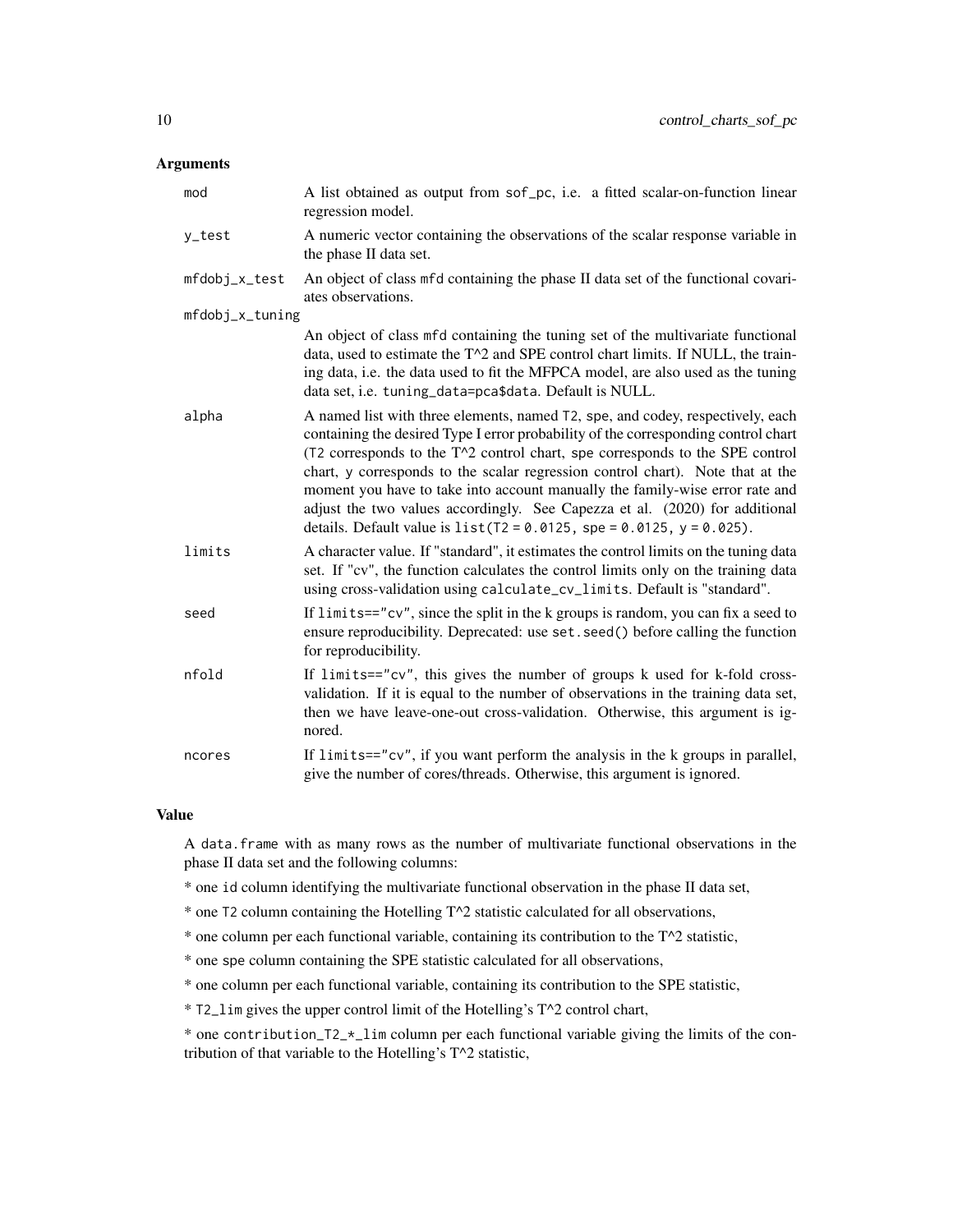<span id="page-10-0"></span>\* spe\_lim gives the upper control limit of the SPE control chart

\* one contribution\_spe\*\_lim column per each functional variable giving the limits of the contribution of that variable to the SPE statistic.

\* y\_hat: the predictions of the response variable corresponding to mfdobj\_x\_new,

\* y: the same as the argument y\_new given as input to this function,

\* lwr: lower limit of the 1-alpha prediction interval on the response,

\* pred\_err: prediction error calculated as y-y\_hat,

\* pred\_err\_sup: upper limit of the 1-alpha prediction interval on the prediction error,

\* pred\_err\_inf: lower limit of the 1-alpha prediction interval on the prediction error.

#### See Also

[control\\_charts\\_pca](#page-3-1), [regr\\_cc\\_sof](#page-50-1)

#### Examples

```
library(funcharts)
data("air")
air <- lapply(air, function(x) x[201:300, , drop = FALSE])
fun_covariates <- c("CO", "temperature")
mfdobj_x <- get_mfd_list(air[fun_covariates],
                         n_basis = 15,
                         lambda = 1e-2y <- rowMeans(air$NO2)
y1 \le y[1:60]y2 <- y[91:100]
mfdobj_x1 <- mfdobj_x[1:60]
mfdobj_x_tuning <- mfdobj_x[61:90]
mfdobj_x2 <- mfdobj_x[91:100]
mod <- sof_pc(y1, mfdobj_x1)
cclist <- control_charts_sof_pc(mod = mod,
                                y_t test = y2,
                                mfdobj_x_test = mfdobj_x2,
                                mfdobj_x_tuning = mfdobj_x_tuning)
plot_control_charts(cclist)
```
<span id="page-10-1"></span>control\_charts\_sof\_pc\_real\_time *Real-time scalar-on-function regression control charts*

# **Description**

This function produces a list of data frames, each of them is produced by [control\\_charts\\_sof\\_pc](#page-8-1) and is needed to plot control charts for monitoring in real time a scalar quality characteristic adjusted for by the effect of multivariate functional covariates.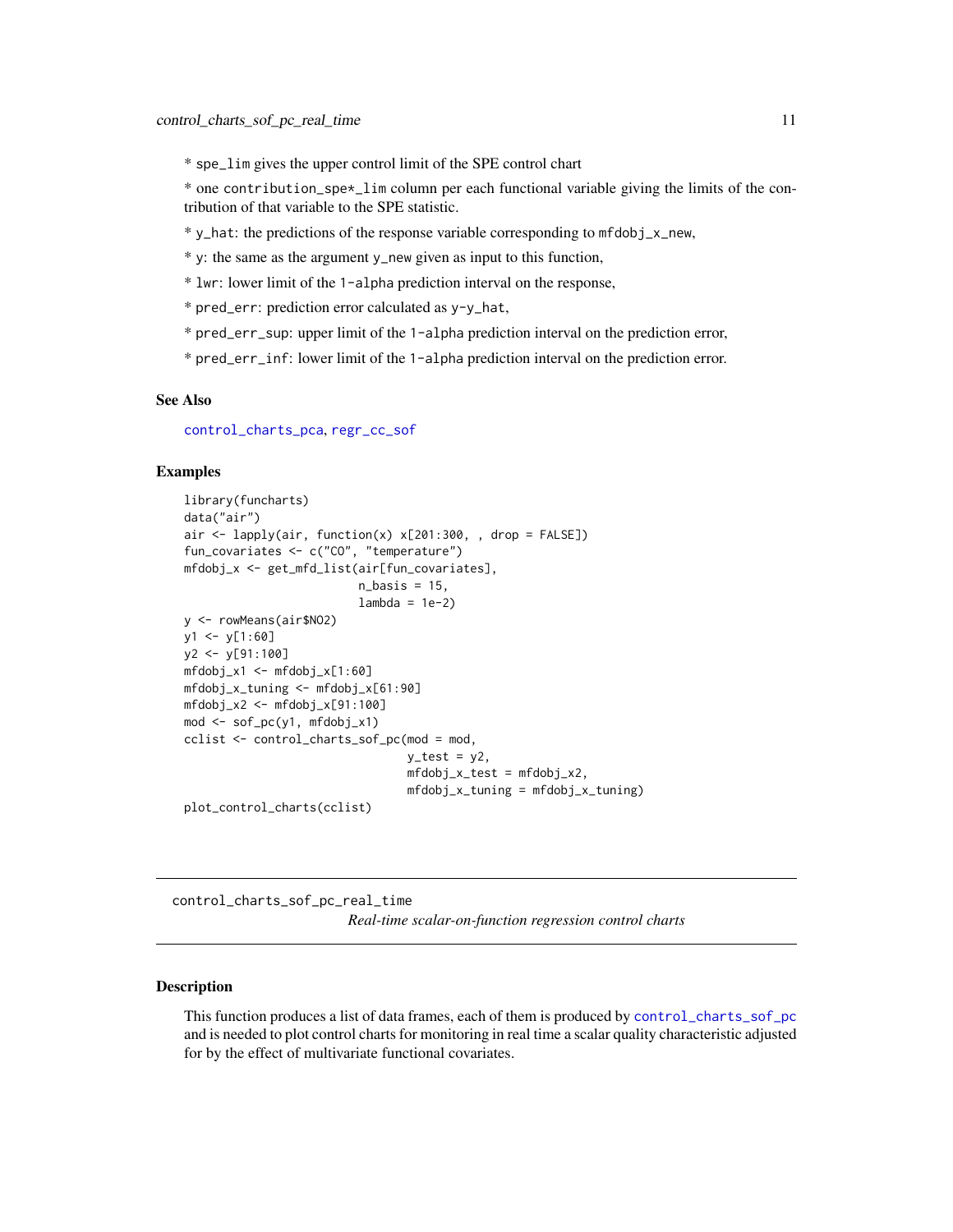# <span id="page-11-0"></span>Usage

```
control_charts_sof_pc_real_time(
  mod_list,
  y_test,
  mfdobj_x_test,
  mfdobj_x_tuning = NULL,
  alpha = list(T2 = 0.0125, spe = 0.0125, y = 0.025),
  limits = "standard",
  seed,
  nfold = NULL,
  ncores = 1\mathcal{L}
```
# Arguments

| mod_list        | A list of lists produced by sof_pc_real_time, containing a list of scalar-on-<br>function linear regression models estimated on functional data each evolving up<br>to an intermediate domain point.                                                                                                                                                                                                                                                                                                                                                                                                                |  |
|-----------------|---------------------------------------------------------------------------------------------------------------------------------------------------------------------------------------------------------------------------------------------------------------------------------------------------------------------------------------------------------------------------------------------------------------------------------------------------------------------------------------------------------------------------------------------------------------------------------------------------------------------|--|
| y_test          | A numeric vector containing the observations of the scalar response variable in<br>the phase II monitoring data set.                                                                                                                                                                                                                                                                                                                                                                                                                                                                                                |  |
| mfdobj_x_test   | A list created using get_mfd_df_real_time or get_mfd_list_real_time, de-<br>noting a list of functional data objects in the phase II monitoring data set, each<br>evolving up to an intermediate domain point, with observations of the multivari-<br>ate functional covariates. The length of this list and mod_list must be equal,<br>and their elements in the same position in the list must correspond to the same<br>intermediate domain point.                                                                                                                                                               |  |
| mfdobj_x_tuning |                                                                                                                                                                                                                                                                                                                                                                                                                                                                                                                                                                                                                     |  |
|                 | A list created using get_mfd_df_real_time or get_mfd_list_real_time, de-<br>noting a list of functional data objects in the tuning data set (used to estimate<br>control chart limits), each evolving up to an intermediate domain point, with<br>observations of the multivariate functional covariates. The length of this list and<br>mod_list must be equal, and their elements in the same position in the list must<br>correspond to the same intermediate domain point. If NULL, the training data,<br>i.e. the functional covariates in mod_list, are also used as the tuning data set.<br>Default is NULL. |  |
| alpha           | See control_charts_sof_pc.                                                                                                                                                                                                                                                                                                                                                                                                                                                                                                                                                                                          |  |
| limits          | See control_charts_sof_pc.                                                                                                                                                                                                                                                                                                                                                                                                                                                                                                                                                                                          |  |
| seed            | Deprecated: see control_charts_sof_pc.                                                                                                                                                                                                                                                                                                                                                                                                                                                                                                                                                                              |  |
| nfold           | See control_charts_sof_pc.                                                                                                                                                                                                                                                                                                                                                                                                                                                                                                                                                                                          |  |
| ncores          | If you want parallelization, give the number of cores/threads to be used when<br>creating objects separately for different instants.                                                                                                                                                                                                                                                                                                                                                                                                                                                                                |  |

# Value

A list of data.frames each produced by [control\\_charts\\_sof\\_pc](#page-8-1), corresponding to a given instant.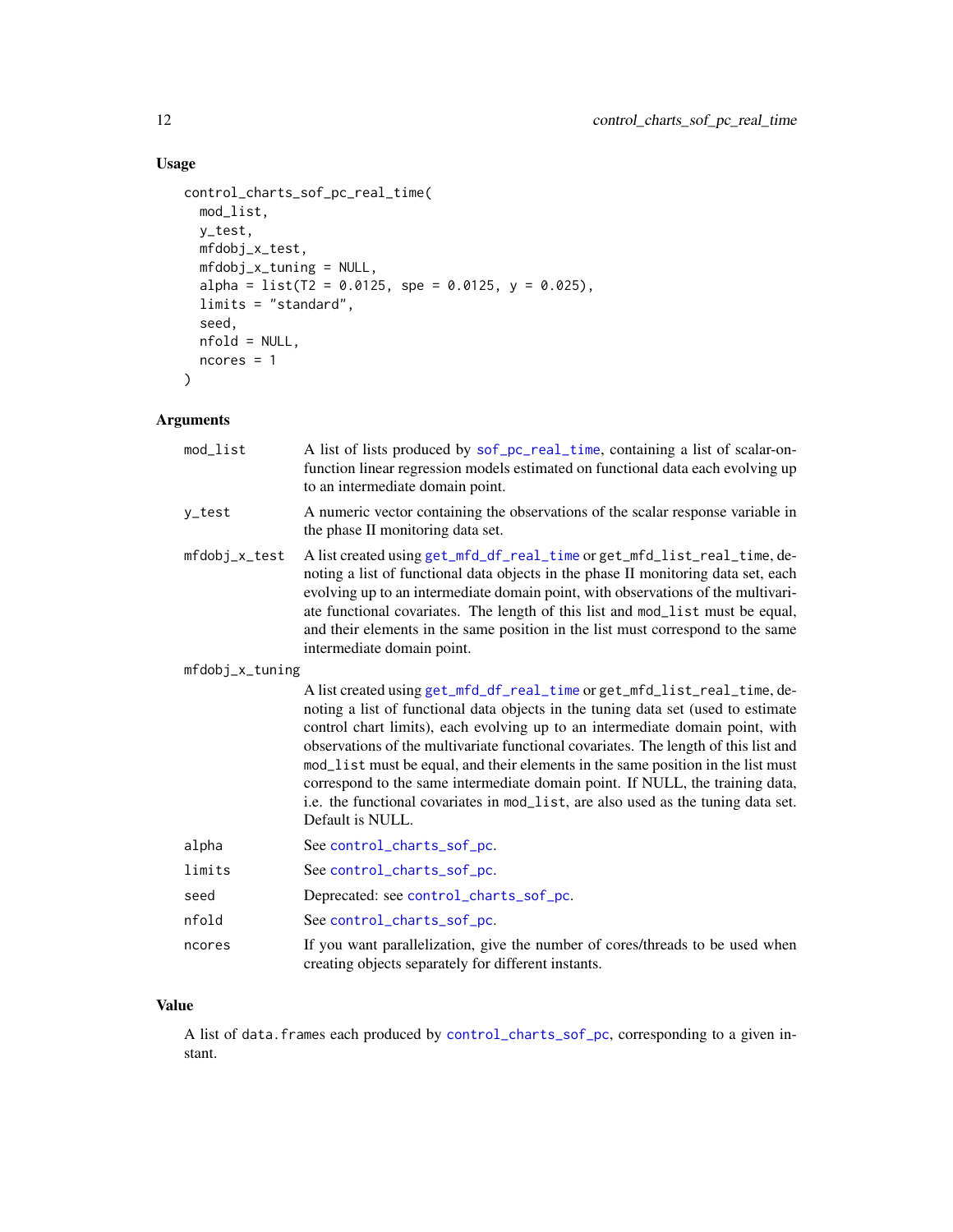#### <span id="page-12-0"></span>cont\_plot 13

# See Also

[sof\\_pc\\_real\\_time](#page-57-1), [control\\_charts\\_sof\\_pc](#page-8-1)

#### Examples

```
library(funcharts)
data("air")
air1 <- lapply(air, function(x) x[1:8, , drop = FALSE])air2 <- lapply(air, function(x) x[9:10, , drop = FALSE])
mfdobj_x1_list <- get_mfd_list_real_time(air1[c("CO", "temperature")],
                                         n_basis = 15,
                                         lambda = 1e-2,
                                         k\_seq = c(0.5, 1)mfdobj_x2_list <- get_mfd_list_real_time(air2[c("CO", "temperature")],
                                         n_basis = 15,
                                         lambda = 1e-2,
                                         k\_seq = c(0.5, 1)y1 <- rowMeans(air1$NO2)
y2 <- rowMeans(air2$NO2)
mod_list <- sof_pc_real_time(y1, mfdobj_x1_list)
cclist <- control_charts_sof_pc_real_time(
 mod_list = mod_list,
 y_test = y2,
 mfdobj_x_test = mfdobj_x2_list)
plot_control_charts_real_time(cclist, 1)
```

| cont_plot |  |
|-----------|--|
|           |  |

 $p$ lot *Produce contribution plots* 

# Description

This function produces a contribution plot from functional control charts for a given observation of a phase II data set, using ggplot.

#### Usage

```
cont_plot(cclist, id_num, which_plot = c("T2", "spe"), print_id = FALSE)
```
#### Arguments

| cclist     | A data. frame produced by control_charts_pca, control_charts_sof_pc<br>regr_cc_fof, or regr_cc_sof.                                                                                                                         |
|------------|-----------------------------------------------------------------------------------------------------------------------------------------------------------------------------------------------------------------------------|
| id_num     | An index number giving the observation in the phase II data set to be plotted,<br>i.e. 1 for the first observation, 2 for the second, and so on.                                                                            |
| which_plot | A character vector. Each value indicates which contribution you want to plot:<br>"T2" indicates contribution to the Hotelling's $T^2$ statistic,<br>"spe" indicates contribution to the squared prediction error statistic. |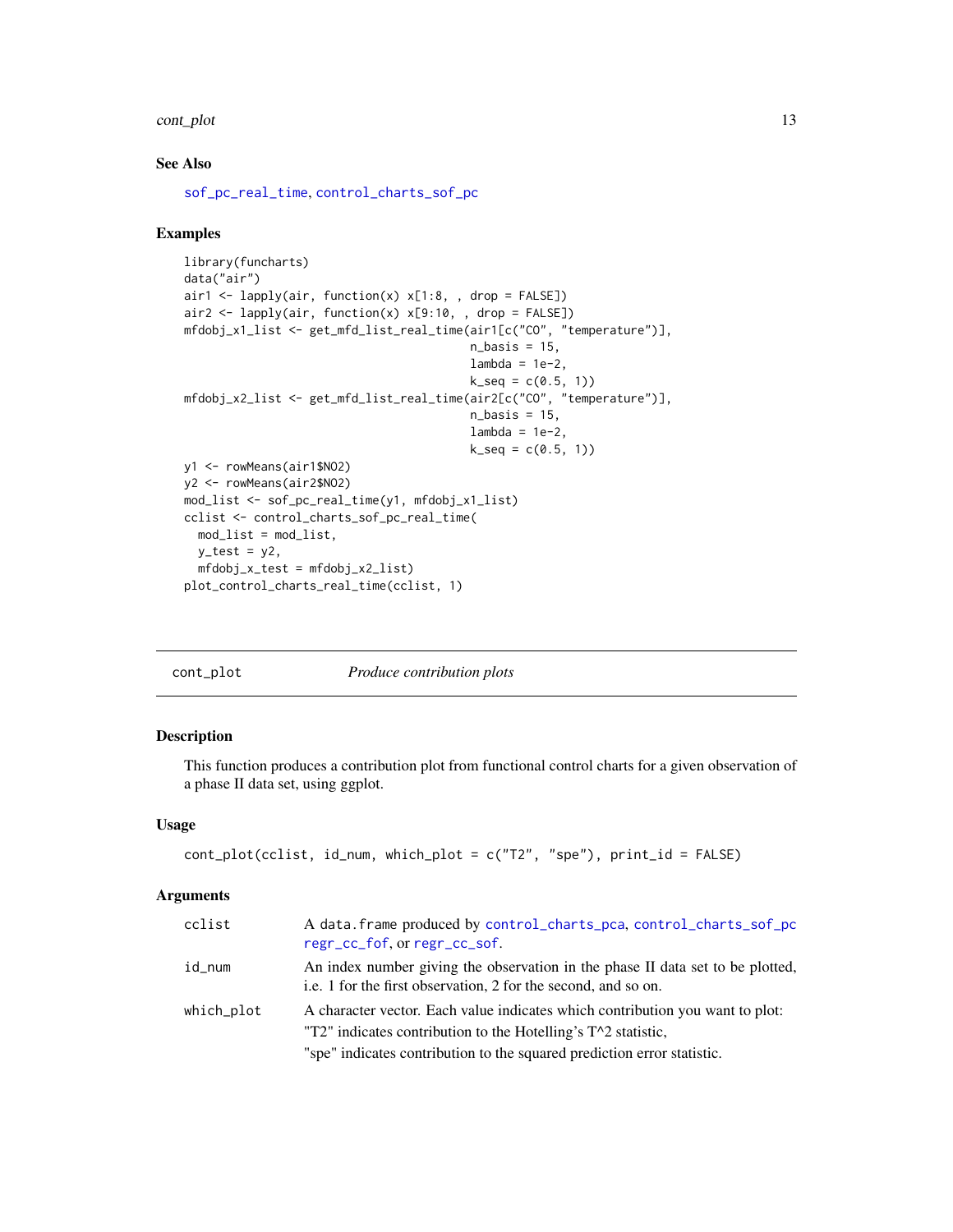<span id="page-13-0"></span>print\_id A logical value, if TRUE, it prints also the id of the observation in the title of the ggplot. Default is FALSE.

# Value

A ggplot containing the contributions of functional variables to the monitoring statistics. Each plot is a bar plot, with bars corresponding to contribution values and horizontal black segments denoting corresponding (empirical) upper limits. Bars are coloured by red if contributions exceed their limit.

#### Examples

```
library(funcharts)
data("air")
air <- lapply(air, function(x) x[201:300, , drop = FALSE])
fun_covariates <- c("CO", "temperature")
mfdobj_x <- get_mfd_list(air[fun_covariates],
                         n_basis = 15,
                         lambda = 1e-2)y <- rowMeans(air$NO2)
y1 \leftarrow y[1:60]y2 <- y[91:100]
mfdobj_x1 <- mfdobj_x[1:60]
mfdobj_x_tuning <- mfdobj_x[61:90]
mfdobj_x2 \leq - mfdobj_x[91:100]mod <- sof_pc(y1, mfdobj_x1)
cclist <- control_charts_sof_pc(mod = mod,
                                 y_t test = y2,
                                 mfdobj_x_test = mfdobj_x2,mfdobj_x_tuning = mfdobj_x_tuning)get_ooc(cclist)
cont_plot(cclist, 3)
```
data\_sim\_mfd *Simulate multivariate functional data*

#### Description

Simulate random coefficients and create a multivariate functional data object of class 'mfd'.

#### Usage

 $data_sim_mfd(nobs = 5, nbasis = 5, nvar = 2, seed)$ 

#### Arguments

| nobs   | Number of functional observations to be simulated.                            |
|--------|-------------------------------------------------------------------------------|
| nbasis | Number of basis functions.                                                    |
| nvar   | Number of functional covariates.                                              |
| seed   | Deprecated: use set. seed () before calling the function for reproducibility. |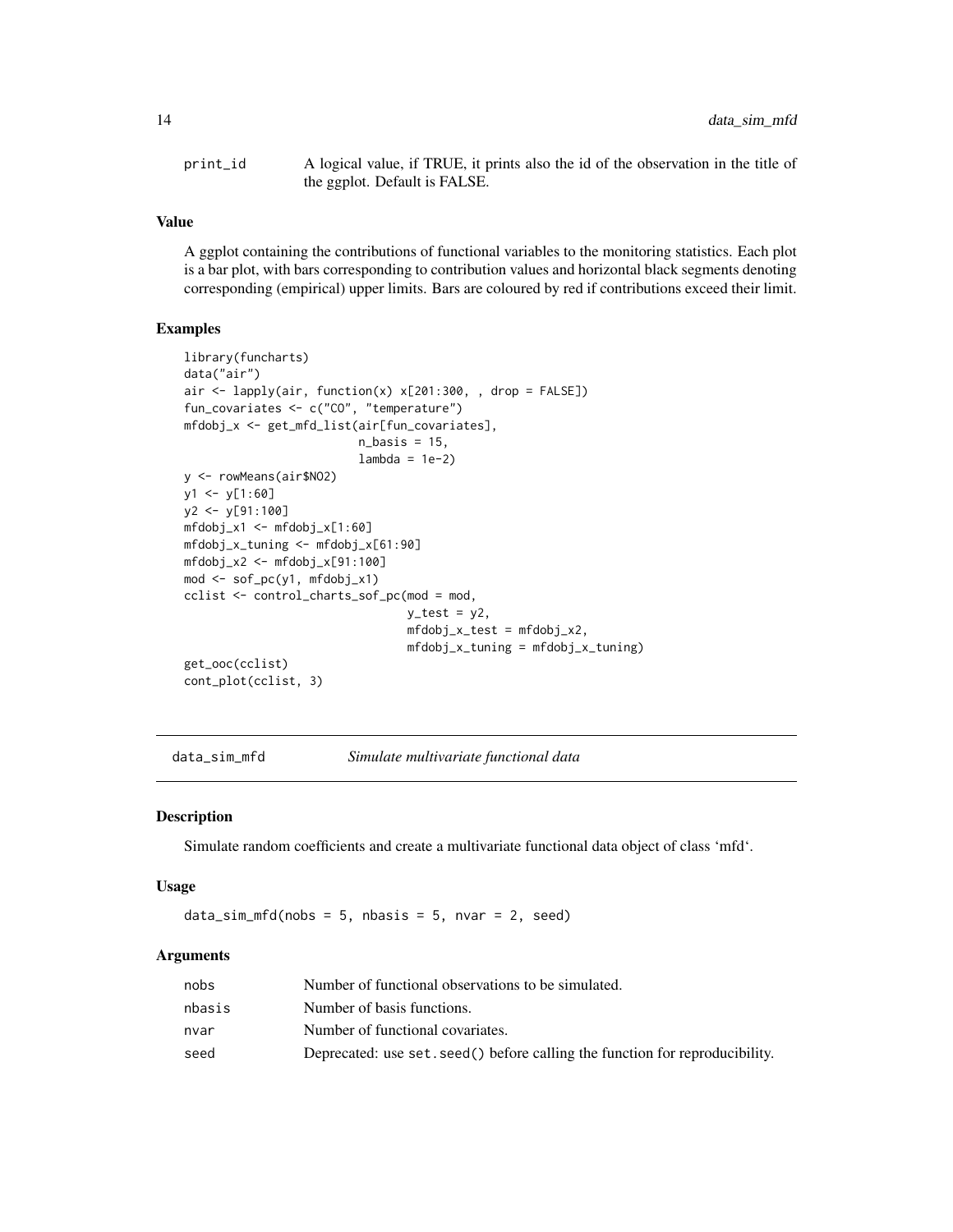#### <span id="page-14-0"></span> $fof\_pc$  15

# Value

A simulated object of class 'mfd'.

# Examples

library(funcharts) data\_sim\_mfd()

<span id="page-14-1"></span>fof\_pc *Function-on-function linear regression based on principal components*

# Description

Function-on-function linear regression based on principal components. This function performs multivariate functional principal component analysis (MFPCA) to extract multivariate functional principal components from the multivariate functional covariates as well as from the functional response, then it builds a linear regression model of the response scores on the covariate scores. Both functional covariates and response are standardized before the regression. See Centofanti et al. (2021) for additional details.

#### Usage

```
fof_pc(
 mfdobj_y,
 mfdobj_x,
  tot\_variance\_explained_x = 0.95,
  tot\_variance\_explained_y = 0.95,
  tot_variance_explained_res = 0.95,
  components_x = NULL,components_y = NULL,
  type_residuals = "standard"
```
# Arguments

 $\mathcal{E}$ 

| $mfdobj_v$               | A multivariate functional data object of class mfd denoting the functional re-<br>sponse variable. Although it is a multivariate functional data object, it must<br>have only one functional variable.  |
|--------------------------|---------------------------------------------------------------------------------------------------------------------------------------------------------------------------------------------------------|
| $mfdobi_x$               | A multivariate functional data object of class mfd denoting the functional co-<br>variates.                                                                                                             |
| tot_variance_explained_x |                                                                                                                                                                                                         |
|                          | The minimum fraction of variance that has to be explained by the multivariate<br>functional principal components retained into the MFPCA model fitted on the<br>functional covariates. Default is 0.95. |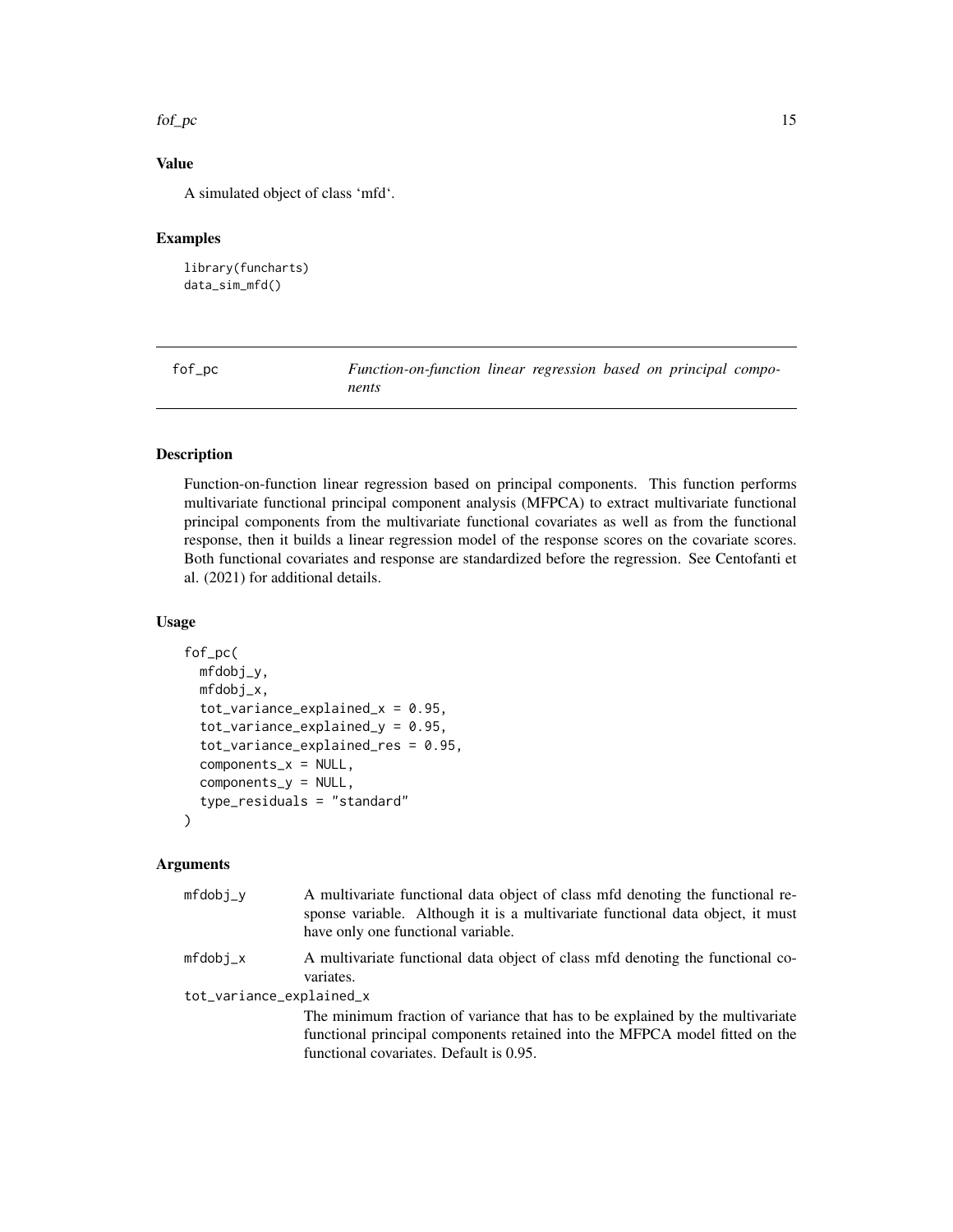| tot_variance_explained_y |  |
|--------------------------|--|
|--------------------------|--|

The minimum fraction of variance that has to be explained by the multivariate functional principal components retained into the MFPCA model fitted on the functional response. Default is 0.95.

#### tot\_variance\_explained\_res

The minimum fraction of variance that has to be explained by the multivariate functional principal components retained into the MFPCA model fitted on the functional residuals of the functional regression model. Default is 0.95.

- $components_x$  A vector of integers with the components over which to project the functional covariates. If NULL, the first components that explain a minimum fraction of variance equal to tot\_variance\_explained\_x is selected. #' If this is not NULL, the criteria to select components are ignored. Default is NULL.
- components\_y A vector of integers with the components over which to project the functional response. If NULL, the first components that explain a minimum fraction of variance equal to tot\_variance\_explained\_y is selected. #' If this is not NULL, the criteria to select components are ignored. Default is NULL.
- type\_residuals A character value that can be "standard" or "studentized". If "standard", the MFPCA on functional residuals is calculated on the standardized covariates and response. If "studentized", the MFPCA on studentized version of the functional residuals is calculated on the non-standardized covariates and response. See Centofanti et al. (2021) for additional details.

# Value

A list containing the following arguments:

\* mod: an object of class lm that is a linear regression model where the response variables are the MFPCA scores of the response variable and the covariates are the MFPCA scores of the functional covariates. mod\$coefficients contains the matrix of coefficients of the functional regression basis functions,

\* beta\_fd: a bi\_fd object containing the bivariate functional regression coefficients  $\beta(s,t)$  estimated with the function-on-function linear regression model,

\* fitted.values: a multivariate functional data object of class mfd with the fitted values of the functional response observations based on the function-on-function linear regression model,

\* residuals\_original\_scale: a multivariate functional data object of class mfd with the functional residuals of the function-on-function linear regression model on the original scale, i.e. they are the difference between mfdobj\_y and fitted.values,

\* residuals: a multivariate functional data object of class mfd with the functional residuals of the function-on-function linear regression model, standardized or studentized depending on the argument type\_residuals,

\* type\_residuals: the same as the provided argument,

- \* pca\_x: an object of class pca\_mfd obtained by doing MFPCA on the functional covariates,
- \* pca\_y: an object of class pca\_mfd obtained by doing MFPCA on the functional response,
- \* pca\_res: an object of class pca\_mfd obtained by doing MFPCA on the functional residuals,

\* components\_x: a vector of integers with the components selected in the pca\_x model,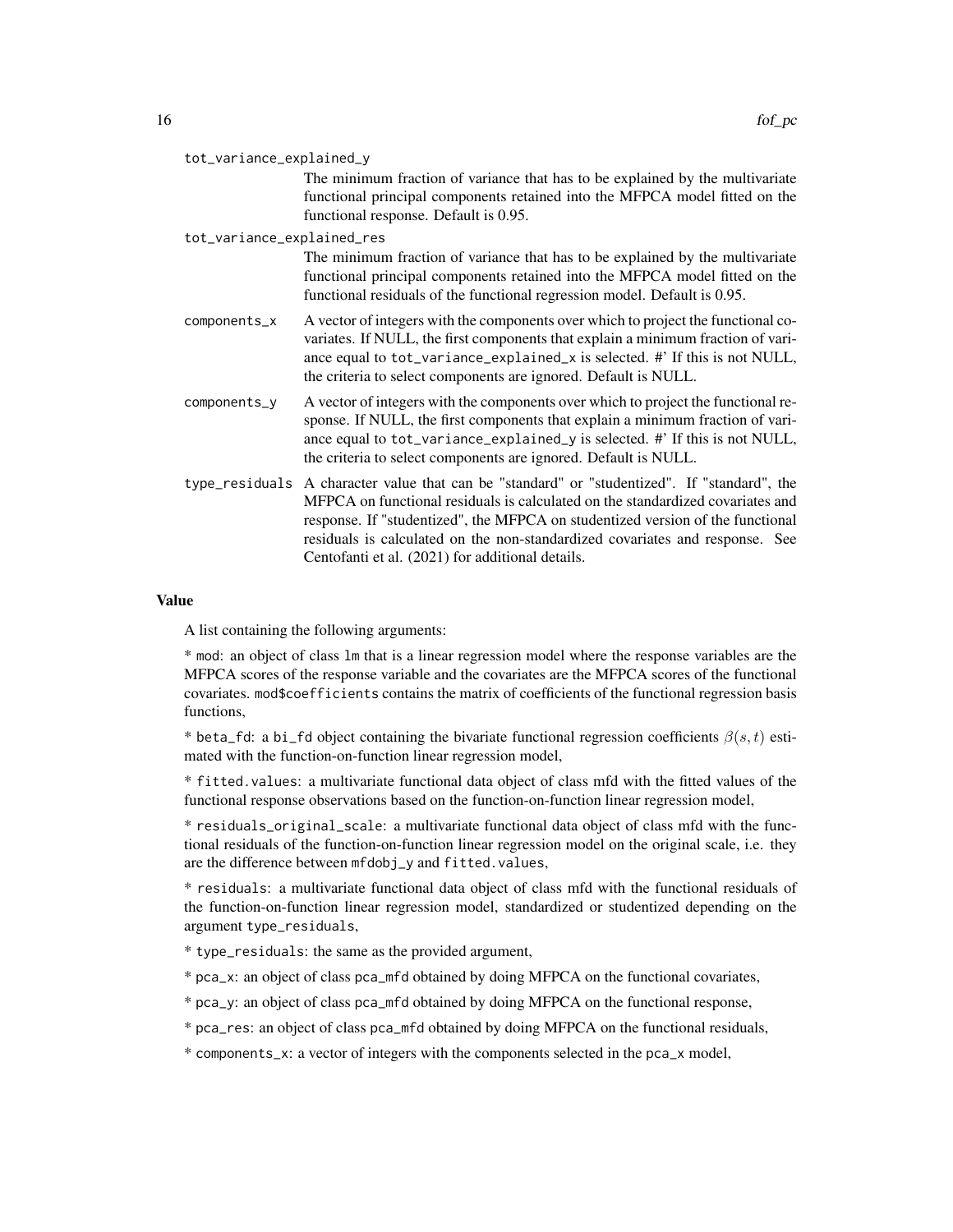- <span id="page-16-0"></span>\* components\_y: a vector of integers with the components selected in the pca\_y model,
- \* components\_res: a vector of integers with the components selected in the pca\_res model,
- \* y\_standardized: the standardized functional response obtained doing scale\_mfd(mfdobj\_y),
- \* tot\_variance\_explained\_x: the same as the provided argument
- \* tot\_variance\_explained\_y: the same as the provided argument
- \* tot\_variance\_explained\_res: the same as the provided argument

\* get\_studentized\_residuals: a function that allows to calculate studentized residuals on new data, given the estimated function-on-function linear regression model.

#### References

Centofanti F, Lepore A, Menafoglio A, Palumbo B, Vantini S. (2021) Functional Regression Control Chart. *Technometrics*, 63(3), 281–294. <doi:10.1080/00401706.2020.1753581>

#### Examples

```
library(funcharts)
data("air")
air \leftarrow lapply(air, function(x) x[1:10, , drop = FALSE])
fun_covariates <- c("CO", "temperature")
mfdobj <- get_mfd_list(air, lambda = 1e-2)
mfdobj_y <- mfdobj[, "NO2"]
mfdobj_x <- mfdobj[, fun_covariates]
mod <- fof_pc(mfdobj_y, mfdobj_x)
```
<span id="page-16-1"></span>

| fof_pc_real_time | Get a list of function-on-function linear regression models estimated |
|------------------|-----------------------------------------------------------------------|
|                  | on functional data each evolving up to an intermediate domain point.  |

# **Description**

This function produces a list of objects, each of them contains the result of applying [fof\\_pc](#page-14-1) to a functional response variable and multivariate functional covariates evolved up to an intermediate domain point.

#### Usage

```
fof_pc_real_time(
 mfdobj_y_list,
 mfdobj_x_list,
  tot\_variance\_explained_x = 0.95,
  tot_variance_explained_y = 0.95,
  tot_variance_explained_res = 0.95,
  components_x = NULL,components_y = NULL,
```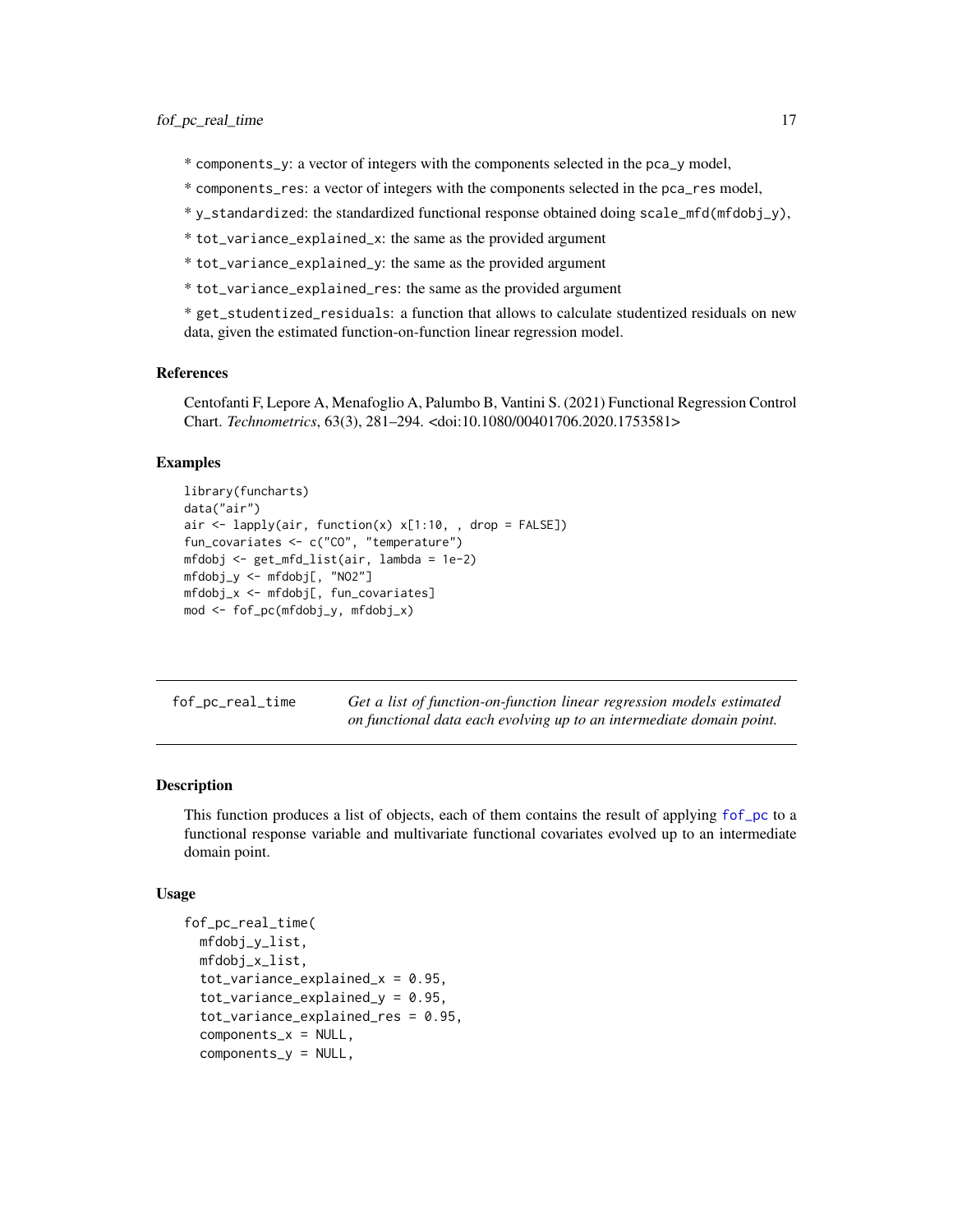```
type_residuals = "standard",
 ncores = 1\lambda
```
#### Arguments

| mfdobj_y_list              | A list created using get_mfd_df_real_time or get_mfd_list_real_time, de-<br>noting a list of functional data objects, each evolving up to an intermediate do-<br>main point, with observations of the functional response variable.       |  |
|----------------------------|-------------------------------------------------------------------------------------------------------------------------------------------------------------------------------------------------------------------------------------------|--|
| mfdobj_x_list              | A list created using get_mfd_df_real_time or get_mfd_list_real_time, de-<br>noting a list of functional data objects, each evolving up to an intermediate do-<br>main point, with observations of the multivariate functional covariates. |  |
| tot_variance_explained_x   |                                                                                                                                                                                                                                           |  |
|                            | See fof pc.                                                                                                                                                                                                                               |  |
| tot_variance_explained_y   |                                                                                                                                                                                                                                           |  |
|                            | See fof pc.                                                                                                                                                                                                                               |  |
| tot_variance_explained_res |                                                                                                                                                                                                                                           |  |
|                            | See fof_pc.                                                                                                                                                                                                                               |  |
| components_x               | See fof <u>pc</u> .                                                                                                                                                                                                                       |  |
| components_y See fof_pc.   |                                                                                                                                                                                                                                           |  |
| type_residuals See fof_pc. |                                                                                                                                                                                                                                           |  |
| ncores                     | If you want parallelization, give the number of cores/threads to be used when<br>creating objects separately for different instants.                                                                                                      |  |
|                            |                                                                                                                                                                                                                                           |  |

# Value

A list of lists each produced by [fof\\_pc](#page-14-1), corresponding to a given instant.

# See Also

[fof\\_pc](#page-14-1), [get\\_mfd\\_df\\_real\\_time](#page-24-1), [get\\_mfd\\_list\\_real\\_time](#page-27-1)

```
library(funcharts)
data("air")
air <- lapply(air, function(x) x[1:10, , drop = FALSE])
mfdobj_y_list <- get_mfd_list_real_time(air["NO2"],
                                       n_basis = 15,
                                       lambda = 1e-2,
                                       k\_seq = c(0.5, 0.75, 1)mfdobj_x_list <- get_mfd_list_real_time(air[c("CO", "temperature")],
                                       n_basis = 15,
                                       lambda = 1e-2,
                                       k_s = c(0.5, 0.75, 1)mod_list <- fof_pc_real_time(mfdobj_y_list, mfdobj_x_list)
```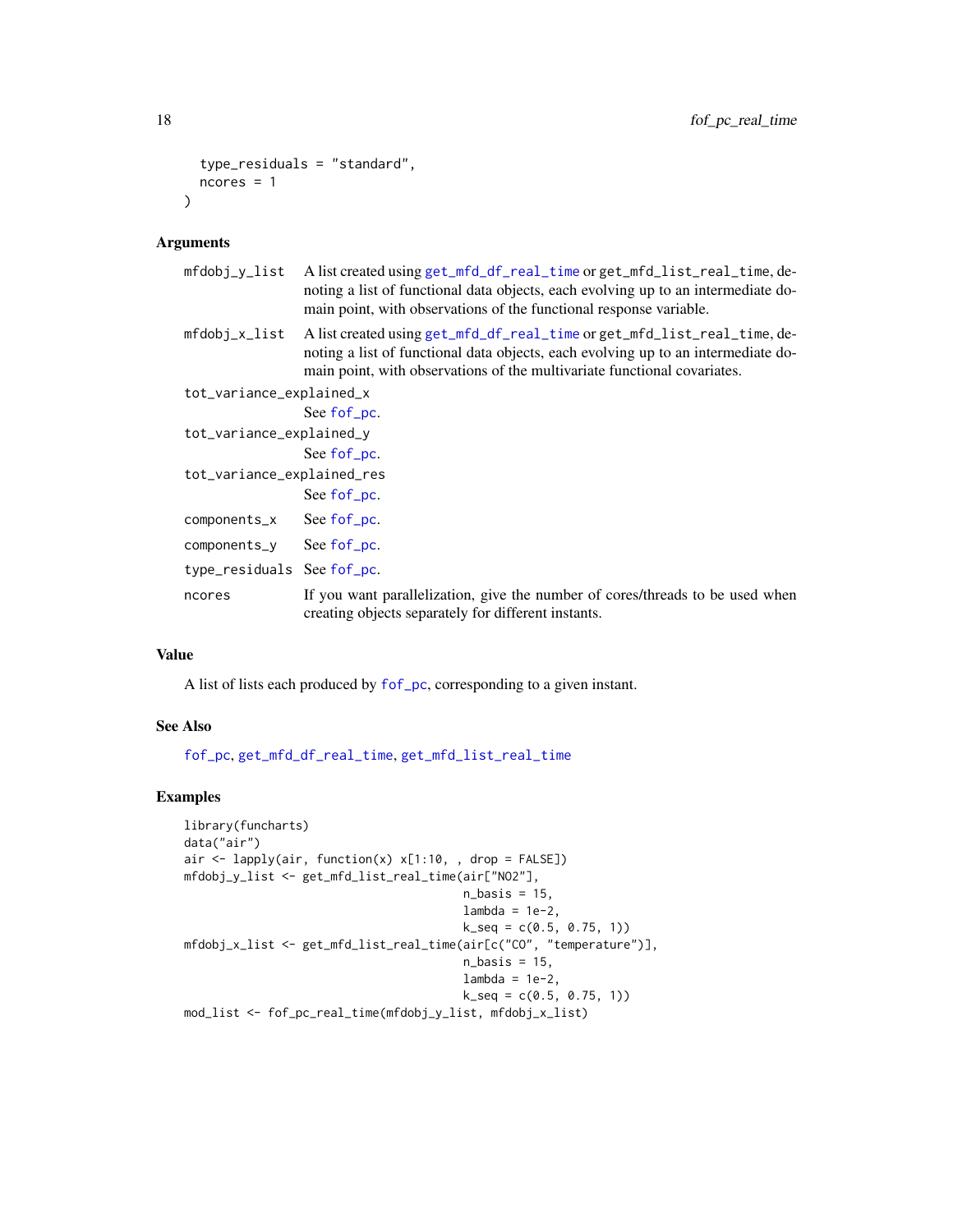<span id="page-18-0"></span>funcharts funcharts *package*

#### Description

Provides functional control charts for statistical process monitoring of functional data, using the methods of Capezza et al. (2020) <doi:10.1002/asmb.2507> and Centofanti et al. (2021) <doi:10.1080/00401706.2020.1753581>.

#### References

Capezza C, Lepore A, Menafoglio A, Palumbo B, Vantini S. (2020) Control charts for monitoring ship operating conditions and CO2 emissions based on scalar-on-function regression. *Applied Stochastic Models in Business and Industry*, 36(3):477–500. <doi:10.1002/asmb.2507>

Centofanti F, Lepore A, Menafoglio A, Palumbo B, Vantini S. (2021) Functional Regression Control Chart. *Technometrics*, 63(3), 281–294. <doi:10.1080/00401706.2020.1753581>

<span id="page-18-1"></span>geom\_mfd *Creates a geom layer to plot a Multivariate Functional Data Object with* ggplot

#### Description

Creates a geom layer to plot a Multivariate Functional Data Object with ggplot

#### Usage

```
geom_mfd(
 mapping = NULL,data = NULL,mfdobj,
  stat = "identity",
 position = "identity",
 na.rm = TRUE,orientation = NA,
  show.legend = NA,
  inherit.aes = TRUE,
  type_mfd = "mfd",...
)
```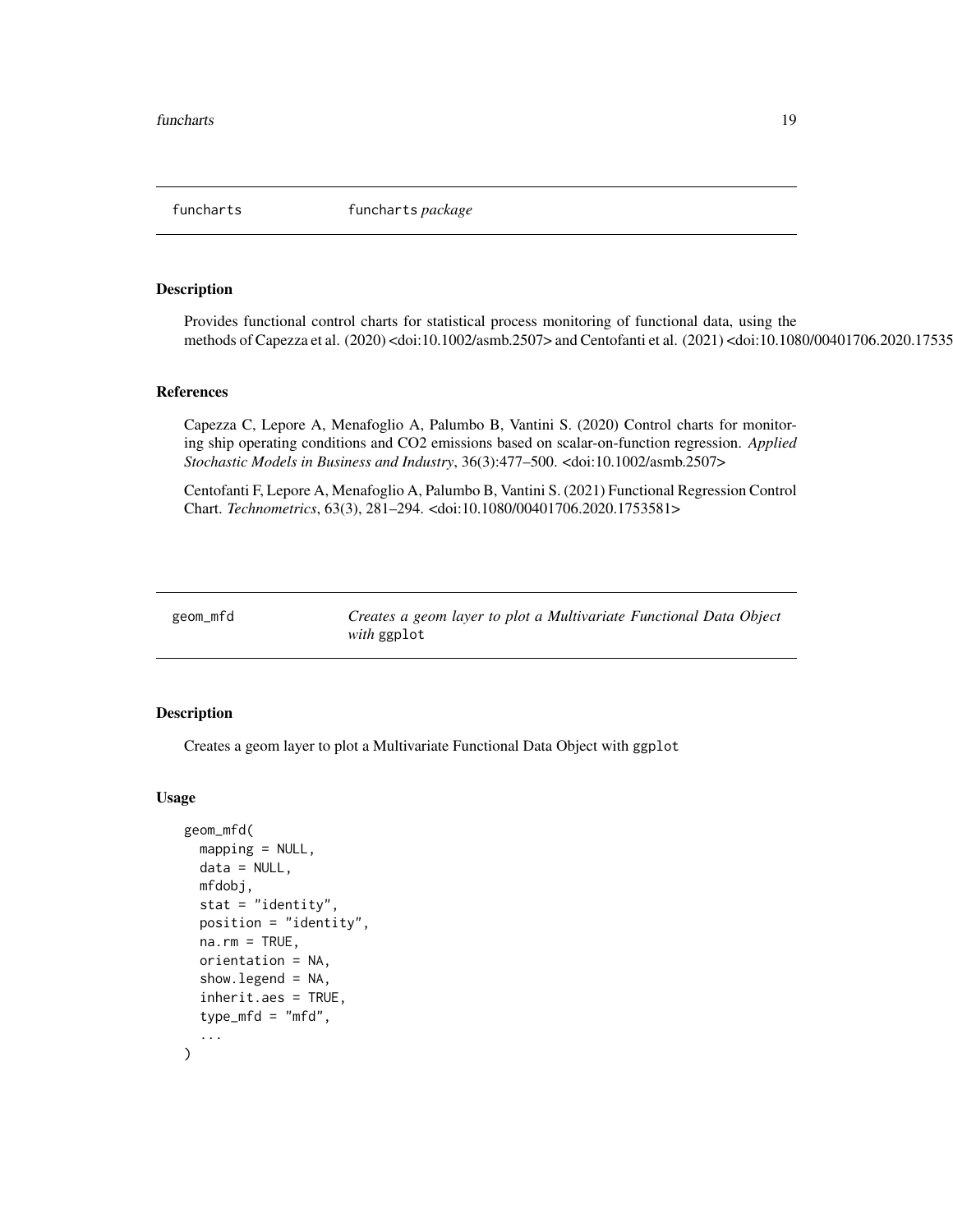# <span id="page-19-0"></span>Arguments

| mapping     | Set of aesthetic mappings additional to $x$ and $y$ as passed to the function $ggplot2$ : : $geom$ : line.                                                                                                                                                                      |
|-------------|---------------------------------------------------------------------------------------------------------------------------------------------------------------------------------------------------------------------------------------------------------------------------------|
| data        | A data frame providing columns to create additional aesthetic mappings. It<br>must contain a column "id" with the replication values as in mfdobj\$fdnames[[2]].<br>If it contains a column "var", this must contain the functional variables as in<br>$mfdobj$f channels[2]$ . |
| mfdobj      | A multivariate functional data object of class mfd.                                                                                                                                                                                                                             |
| stat        | See $ggplot2::geom\_line$ .                                                                                                                                                                                                                                                     |
| position    | See $ggplot2::geom\_line$ .                                                                                                                                                                                                                                                     |
| na.rm       | See $ggplot2::geom\_line$ .                                                                                                                                                                                                                                                     |
| orientation | See ggplot2:: geom_line.                                                                                                                                                                                                                                                        |
| show.legend | See ggplot2:: geom_line.                                                                                                                                                                                                                                                        |
| inherit.aes | See $ggplot2::geom\_line$ .                                                                                                                                                                                                                                                     |
| type_mfd    | A character value equal to "mfd" or "raw". If "mfd", the smoothed functional<br>data are plotted, if "raw", the original discrete data are plotted.                                                                                                                             |
| .           | See $ggplot2::geom\_line$ .                                                                                                                                                                                                                                                     |

# Value

A geom\_line layer to be added to ggplot2:[:ggplot\(](#page-0-0)) in order to plot mfdobj.

# Examples

```
library(funcharts)
mfdobj <- data_sim_mfd()
ids <- mfdobj$fdnames[[2]]
df <- data.frame(id = ids, first_two_obs = ids %in% c("rep1", "rep2"))
ggplot() +
  geom_mfd(mapping = aes(colour = first_two_obs),
           data = df,mfdobj = mfdobj)
```
<span id="page-19-1"></span>get\_mfd\_array *Get Multivariate Functional Data from a three-dimensional array*

# Description

Get Multivariate Functional Data from a three-dimensional array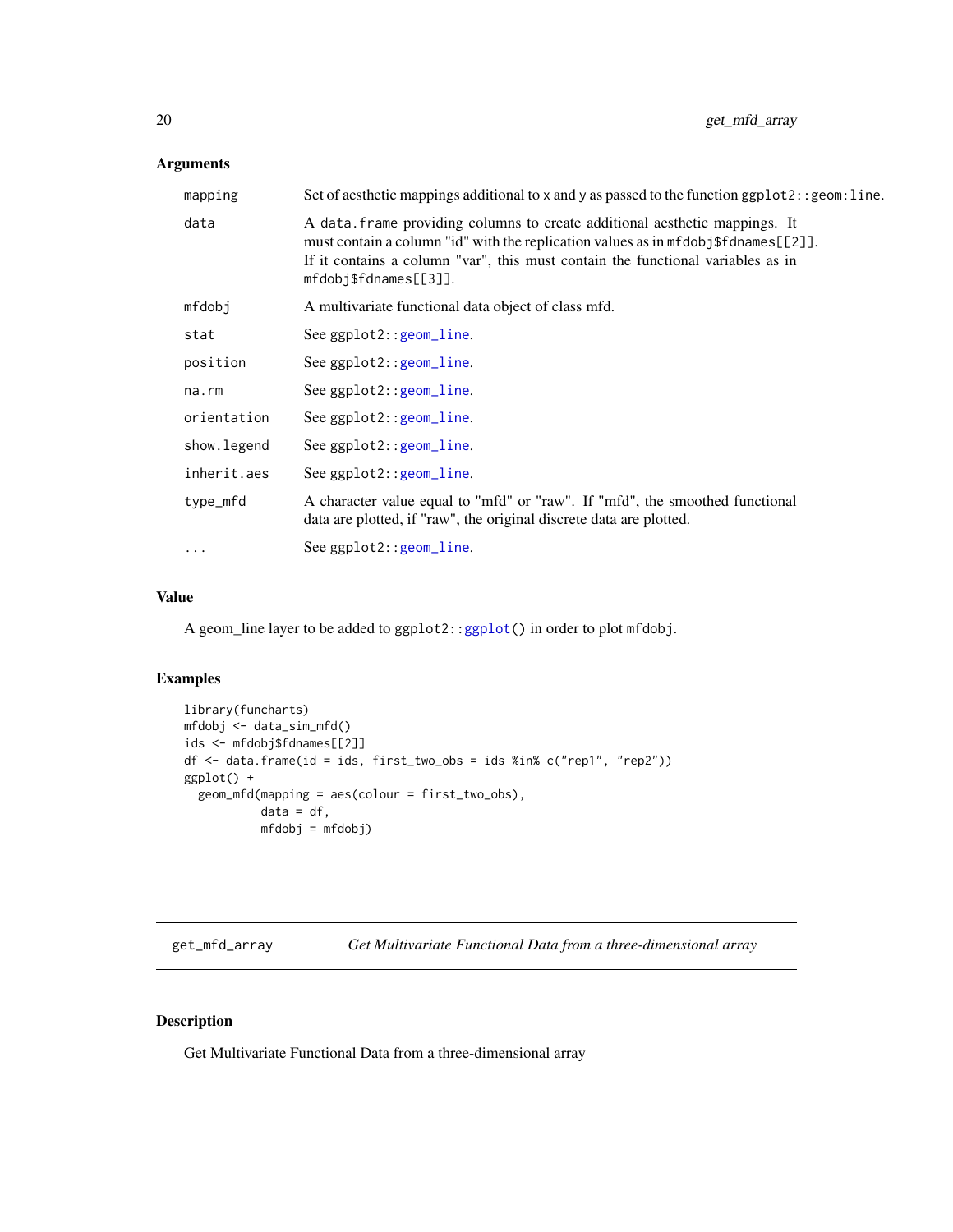# <span id="page-20-0"></span>Usage

```
get_mfd_array(
  data_array,
  grid = NULL,n_basis = 30,
  lambda = NULL,
  lambda_grid = 10^seq(-10, 1, length.out = 10),
 ncores = 1
\mathcal{E}
```
# Arguments

| data_array  | A three-dimensional array. The first dimension corresponds to argument values,<br>the second to replications, and the third to variables within replications. |
|-------------|---------------------------------------------------------------------------------------------------------------------------------------------------------------|
| grid        | See get_mfd_list.                                                                                                                                             |
| n_basis     | See get_mfd_list.                                                                                                                                             |
| lambda      | See get_mfd_list.                                                                                                                                             |
| lambda_grid | See get_mfd_list.                                                                                                                                             |
| ncores      | Deprecated. See get_mfd_list.                                                                                                                                 |
|             |                                                                                                                                                               |

# Value

An object of class mfd. See also ?mfd for additional details on the multivariate functional data class.

#### See Also

[get\\_mfd\\_list](#page-26-1), [get\\_mfd\\_df](#page-22-1)

# Examples

```
library(funcharts)
data("CanadianWeather")
mfdobj <- get_mfd_array(CanadianWeather$dailyAv[, 1:10, ],
                       lambda = 1e-5plot_mfd(mfdobj)
```
get\_mfd\_array\_real\_time

*Get a list of functional data objects each evolving up to an intermediate domain point.*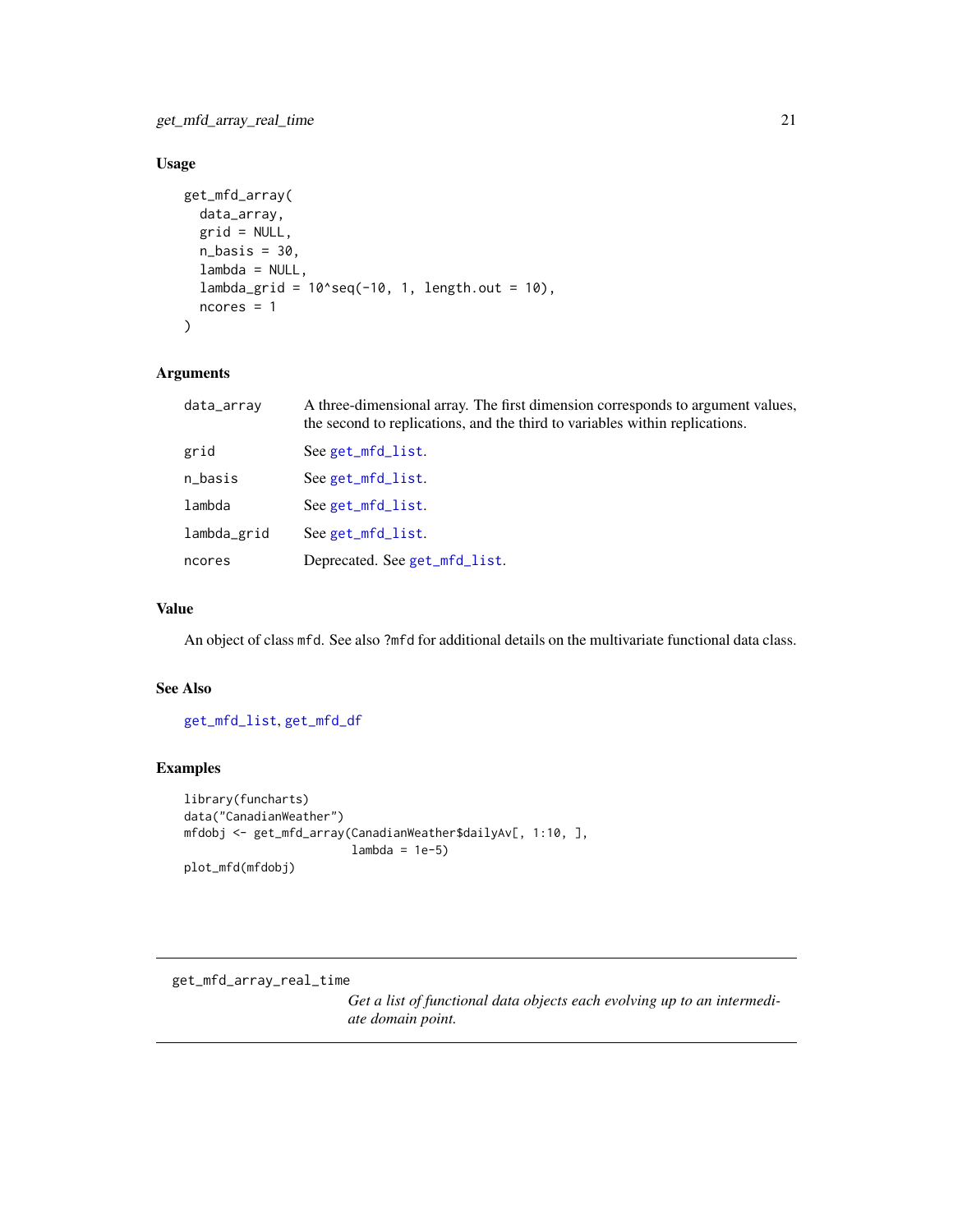This function produces a list functional data objects, each evolving up to an intermediate domain point, that can be used to estimate models that allow real-time predictions of incomplete functions, from the current functional domain up to the end of the observation, and to build control charts for real-time monitoring.

It calls the function [get\\_mfd\\_array](#page-19-1) for each domain point.

# Usage

```
get_mfd_array_real_time(
  data_array,
  grid = NULL,
  n_basis = 30,
  lambda = NULL,lambda_grid = 10^seq(-10, 1, length.out = 10),
  k seq = seq(from = 0.25, to = 1, length.out = 10),
 ncores = 1
)
```
# Arguments

| data_array  | See get_mfd_array.                                                                                                                                                                                                                                        |
|-------------|-----------------------------------------------------------------------------------------------------------------------------------------------------------------------------------------------------------------------------------------------------------|
| grid        | See get_mfd_array.                                                                                                                                                                                                                                        |
| n_basis     | See get_mfd_array.                                                                                                                                                                                                                                        |
| lambda      | See get_mfd_array.                                                                                                                                                                                                                                        |
| lambda_grid | See get_mfd_array.                                                                                                                                                                                                                                        |
| k_seq       | A vector of values between 0 and 1, containing the domain points over which<br>functional data are to be evaluated in real time. If the domain is the interval<br>$(a,b)$ , for each instant k in the sequence, functions are evaluated in $(a,k(b-a))$ . |
| ncores      | If you want parallelization, give the number of cores/threads to be used when<br>creating mfd objects separately for different instants.                                                                                                                  |

# Value

A list of mfd objects as produced by [get\\_mfd\\_array](#page-19-1).

#### See Also

#### [get\\_mfd\\_array](#page-19-1)

```
library(funcharts)
data("CanadianWeather")
fdobj <- get_mfd_array_real_time(CanadianWeather$dailyAv[, 1:5, 1:2],
                                 lambda = 1e-2)
```
<span id="page-21-0"></span>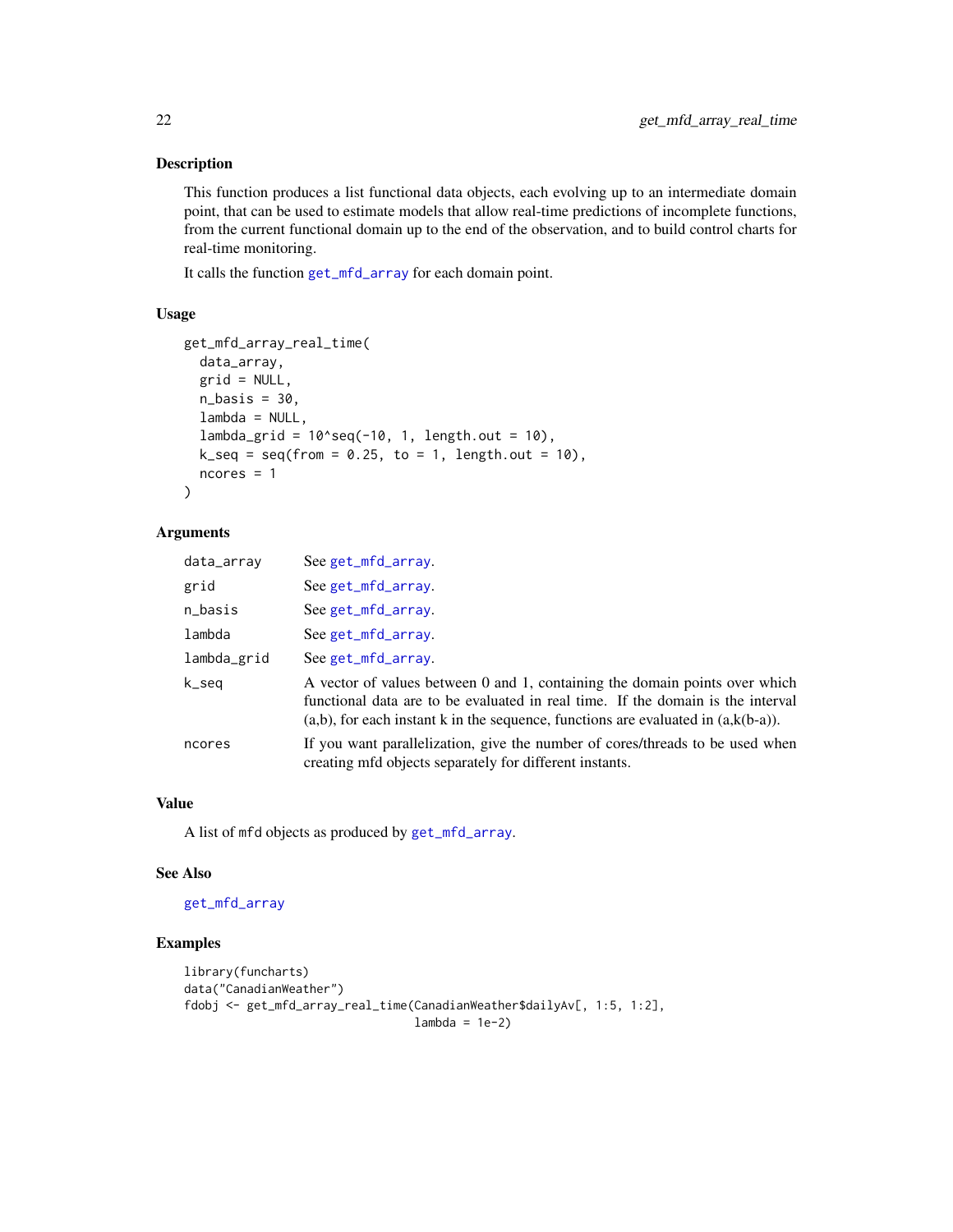<span id="page-22-1"></span><span id="page-22-0"></span>

Get Multivariate Functional Data from a data frame

# Usage

```
get_mfd_df(
 dt,
 domain,
 arg,
  id,
 variables,
 n_basis = 30,
 lambda = NULL,
 lambda_{grid} = 10^seq(-10, 1, length.out = 10),
 ncores = 1\mathcal{L}
```
# Arguments

| dt        | A data. frame containing the discrete data. For each functional variable, a sin-<br>gle column, whose name is provided in the argument variables, contains dis-<br>crete values of that variable for all functional observation. The column indicated<br>by the argument id denotes which is the functional observation in each row. The<br>column indicated by the argument arg gives the argument value at which the<br>discrete values of the functional variables are observed for each row. |
|-----------|--------------------------------------------------------------------------------------------------------------------------------------------------------------------------------------------------------------------------------------------------------------------------------------------------------------------------------------------------------------------------------------------------------------------------------------------------------------------------------------------------|
| domain    | A numeric vector of length 2 defining the interval over which the functional data<br>object can be evaluated.                                                                                                                                                                                                                                                                                                                                                                                    |
| arg       | A character variable, which is the name of the column of the data frame dt<br>giving the argument values at which the functional variables are evaluated for<br>each row.                                                                                                                                                                                                                                                                                                                        |
| id        | A character variable indicating which is the functional observation in each row.                                                                                                                                                                                                                                                                                                                                                                                                                 |
| variables | A vector of characters of the column names of the data frame dt indicating the<br>functional variables.                                                                                                                                                                                                                                                                                                                                                                                          |
| n_basis   | An integer variable specifying the number of basis functions; default value is<br>30. See details on basis functions.                                                                                                                                                                                                                                                                                                                                                                            |
| lambda    | A non-negative real number. If you want to use a single specified smoothing<br>parameter for all functional data objects in the dataset, this argument is passed<br>to the function fda:: fdPar. Default value is NULL, in this case the smooth-<br>ing parameter is chosen by minimizing the generalized cross-validation (GCV)<br>criterion over the grid of values given by the argument. See details on how<br>smoothing parameters work.                                                    |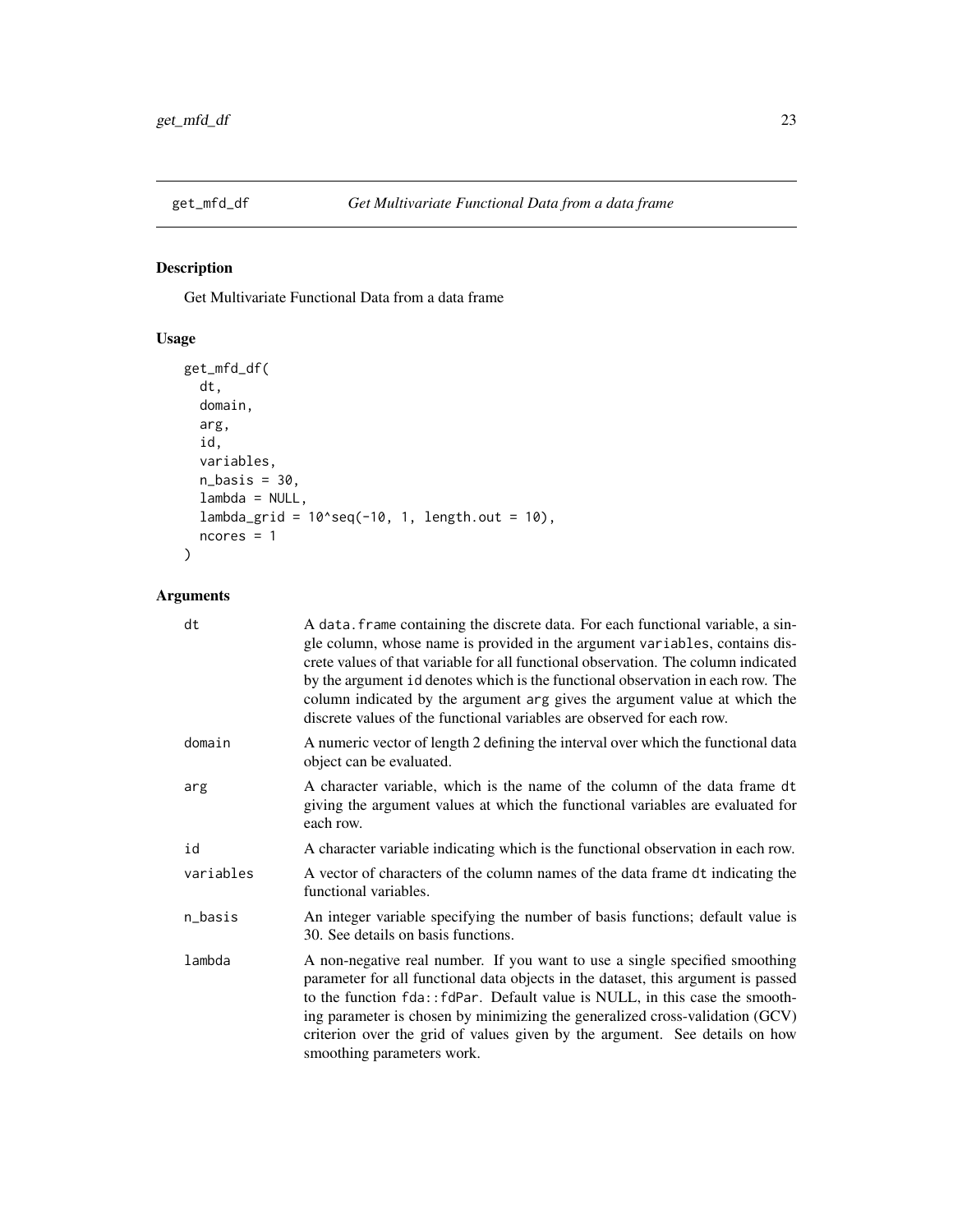<span id="page-23-0"></span>

| lambda_grid | A vector of non-negative real numbers. If lambda is provided as a single number,                                           |
|-------------|----------------------------------------------------------------------------------------------------------------------------|
|             | this argument is ignored. If lambda is NULL, then this provides the grid of                                                |
|             | values over which the optimal smoothing parameter is searched. Default value<br>is $10$ seq( $-10$ , $1$ , $1=20$ ).       |
| ncores      | If you want parallelization, give the number of cores/threads to be used when<br>doing GCV separately on all observations. |

# Details

Basis functions are created with fda::create.bspline.basis(domain, n\_basis), i.e. B-spline basis functions of order 4 with equally spaced knots are used to create mfd objects.

The smoothing penalty lambda is provided as fda::fdPar(bs, 2, lambda), where bs is the basis object and 2 indicates that the integrated squared second derivative is penalized.

Rather than having a data frame with long format, i.e. with all functional observations in a single column for each functional variable, if all functional observations are observed on a common equally spaced grid, discrete data may be available in matrix form for each functional variable. In this case, see get\_mfd\_list.

# Value

An object of class mfd. See also ?mfd for additional details on the multivariate functional data class.

#### See Also

[get\\_mfd\\_list](#page-26-1)

```
library(funcharts)
x \leq -\text{seq}(1, 10, \text{length} = 25)y11 \leftarrow \cos(x)y21 \leftarrow \cos(2 * x)y12 \leftarrow \sin(x)y22 \le - \sin(2 * x)df \leq data.frame(id = factor(rep(1:2, each = length(x))),
                    x = rep(x, times = 2),
                    y1 = c(y11, y21),
                    y2 = c(y12, y22)
```

```
mfdobj <- get_mfd_df(dt = df,
                    domain = c(1, 10),
                    arg = "x",id = "id",variables = c("y1", "y2"),
                    lambda = 1e-5
```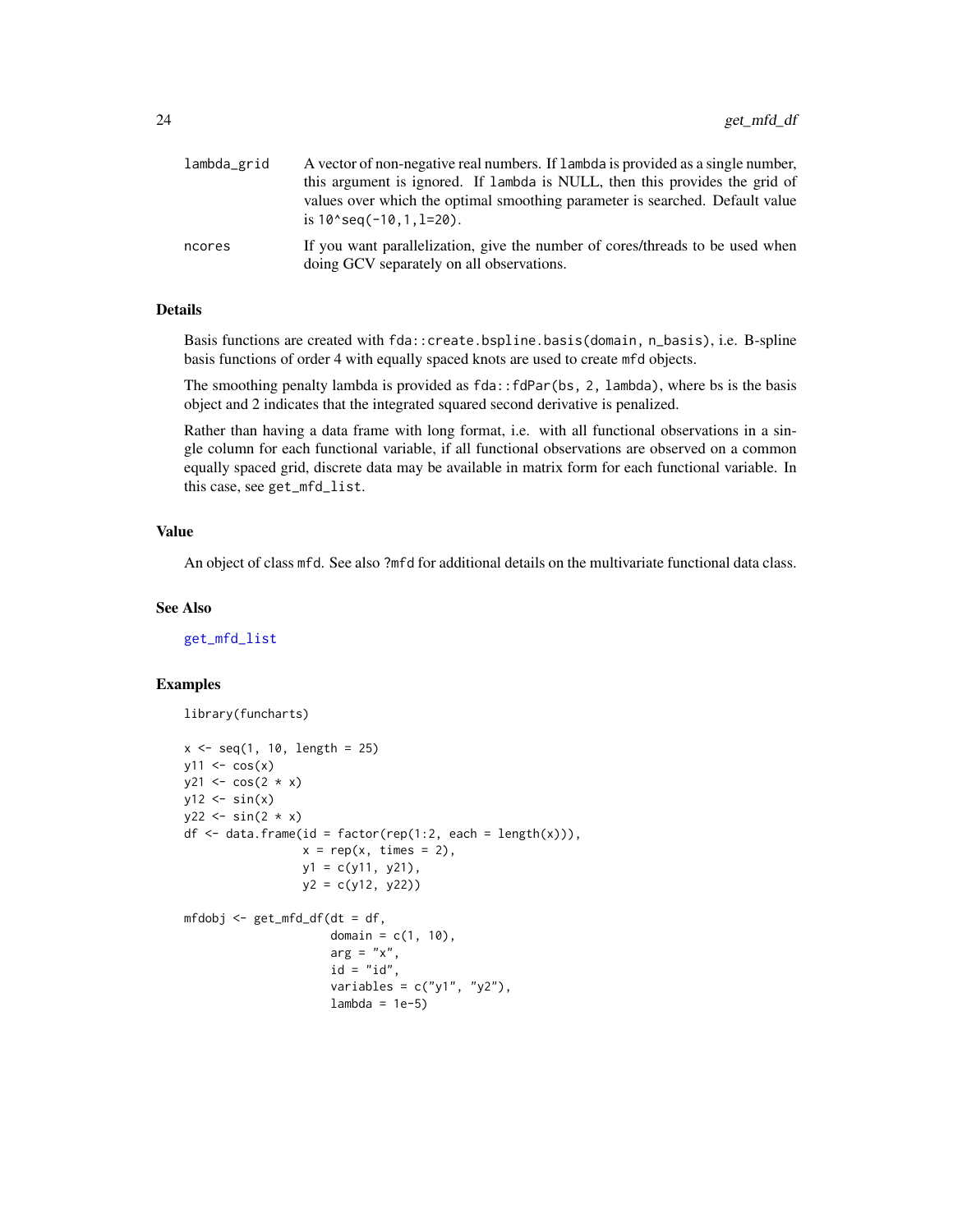<span id="page-24-1"></span><span id="page-24-0"></span>get\_mfd\_df\_real\_time *Get a list of functional data objects each evolving up to an intermediate domain point.*

# Description

This function produces a list functional data objects, each evolving up to an intermediate domain point, that can be used to estimate models that allow real-time predictions of incomplete functions, from the current functional domain up to the end of the observation, and to build control charts for real-time monitoring.

It calls the function [get\\_mfd\\_df](#page-22-1) for each domain point.

#### Usage

```
get_mfd_df_real_time(
  dt,
  domain,
  arg,
  id,
  variables,
  n_basis = 30,
  lambda = NULL,lambda_grid = 10^{\circ}seq(-10, 1, length.out = 10),
  k\_seq = seq(from = 0.25, to = 1, length.out = 10),ncores = 1
)
```
#### Arguments

| dt          | See get_mfd_df.                                                                                                                                                                                                                                           |
|-------------|-----------------------------------------------------------------------------------------------------------------------------------------------------------------------------------------------------------------------------------------------------------|
| domain      | See get_mfd_df.                                                                                                                                                                                                                                           |
| arg         | See get_mfd_df.                                                                                                                                                                                                                                           |
| id          | See get_mfd_df.                                                                                                                                                                                                                                           |
| variables   | $See get_mfd_df.$                                                                                                                                                                                                                                         |
| n_basis     | See get_mfd_df.                                                                                                                                                                                                                                           |
| lambda      | See get_mfd_df.                                                                                                                                                                                                                                           |
| lambda_grid | See get_mfd_df.                                                                                                                                                                                                                                           |
| k_seq       | A vector of values between 0 and 1, containing the domain points over which<br>functional data are to be evaluated in real time. If the domain is the interval<br>$(a,b)$ , for each instant k in the sequence, functions are evaluated in $(a,k(b-a))$ . |
| ncores      | If you want parallelization, give the number of cores/threads to be used when<br>creating mfd objects separately for different instants.                                                                                                                  |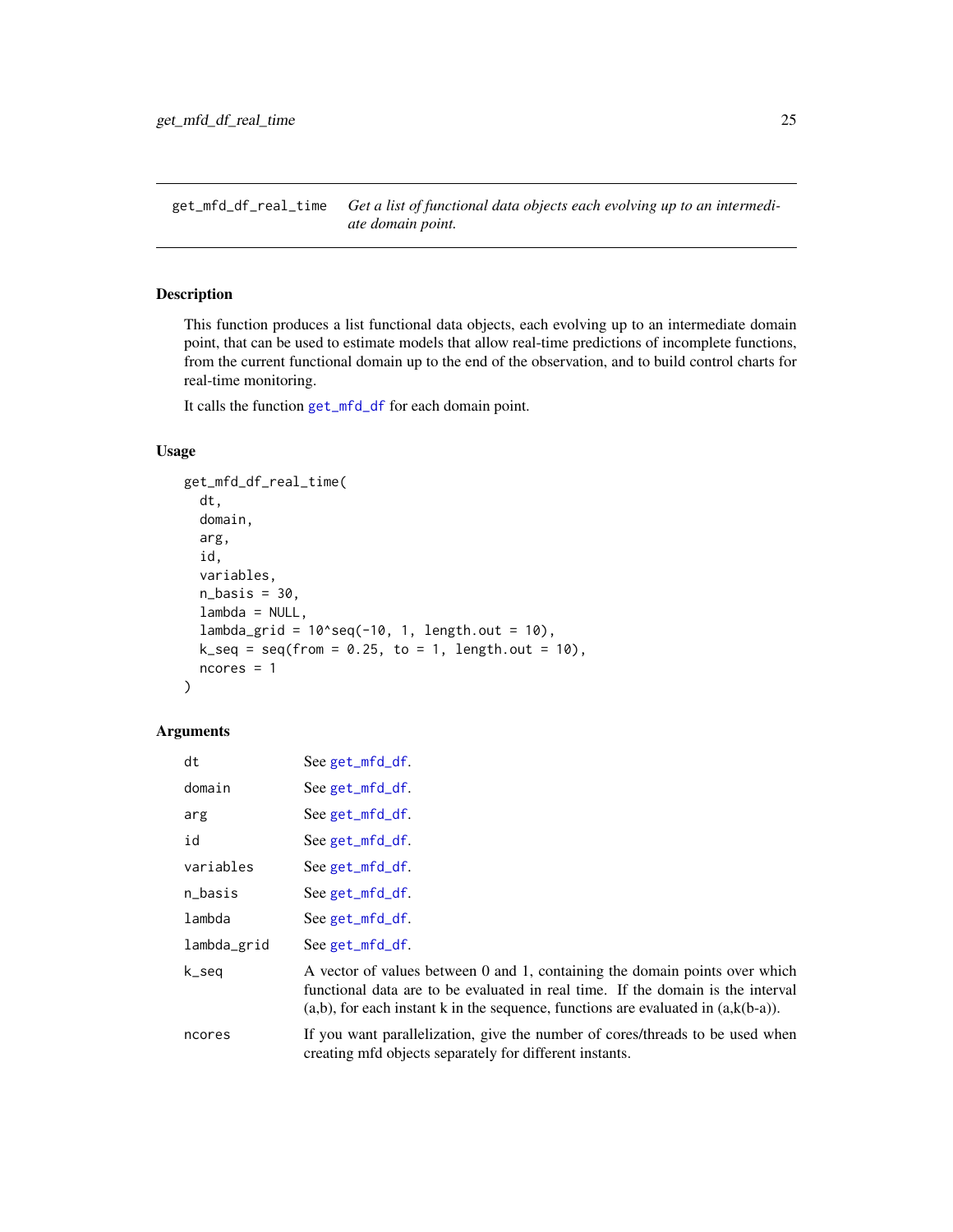<span id="page-25-0"></span>A list of mfd objects as produced by [get\\_mfd\\_df](#page-22-1), corresponding to a given instant.

#### See Also

[get\\_mfd\\_df](#page-22-1)

# Examples

library(funcharts)

```
x \leq -\text{seq}(1, 10, \text{ length} = 25)y11 \leftarrow \cos(x)y21 \leftarrow \cos(2 * x)y12 \leftarrow \sin(x)y22 \le - \sin(2 * x)df \le data.frame(id = factor(rep(1:2, each = length(x))),
                   x = rep(x, times = 2),y1 = c(y11, y21),
                   y2 = c(y12, y22))
mfdobj_list <- get_mfd_df_real_time(dt = df,
                                         domain = c(1, 10),
                                         arg = "x",id = "id",variables = c("y1", "y2"),
                                         lambda = 1e-2)
```
get\_mfd\_fd *Convert a* fd *object into a Multivariate Functional Data object.*

#### Description

Convert a fd object into a Multivariate Functional Data object.

#### Usage

get\_mfd\_fd(fdobj)

# Arguments

fdobj An object of class fd.

#### Value

An object of class mfd. See also ?mfd for additional details on the multivariate functional data class.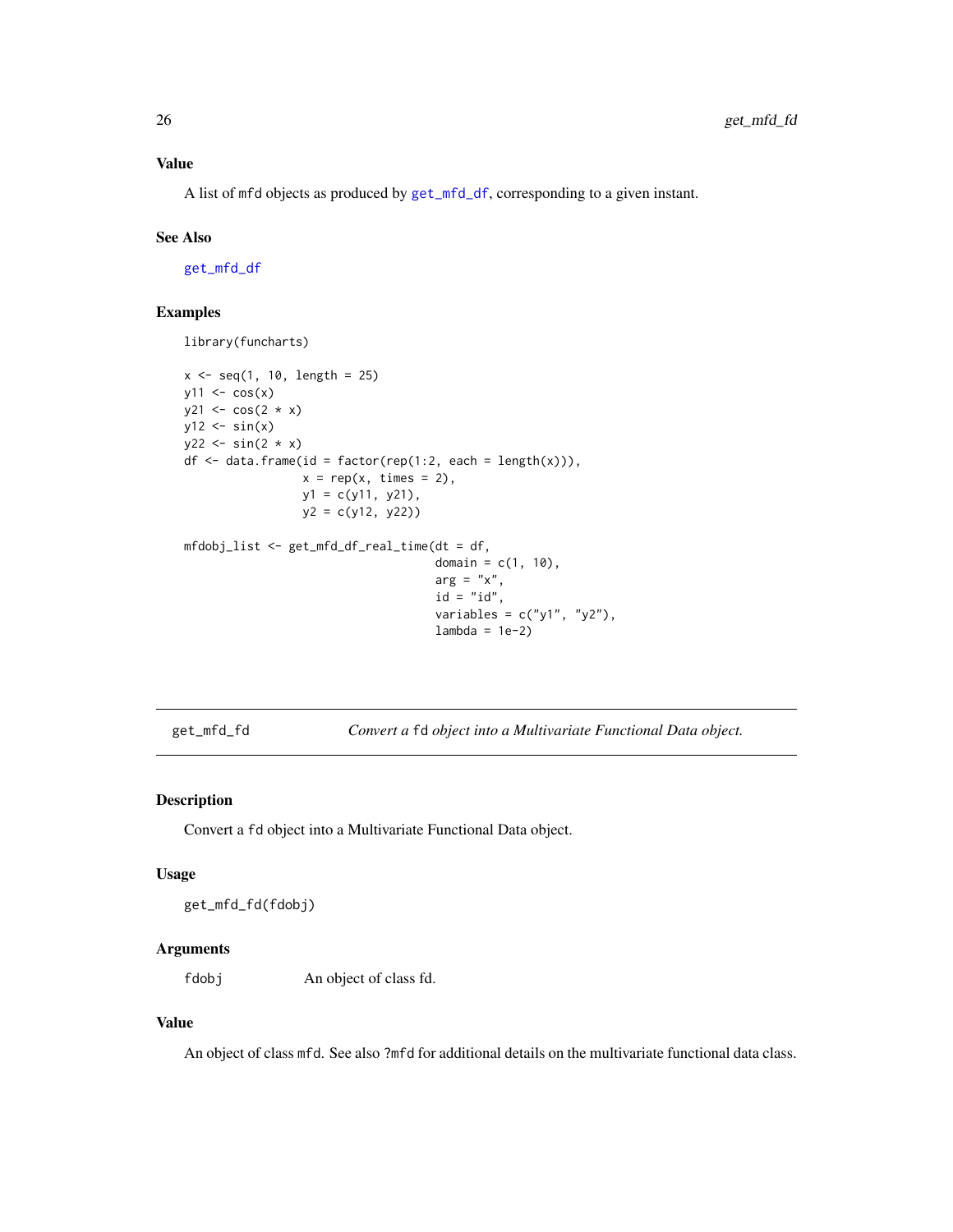# <span id="page-26-0"></span>get\_mfd\_list 27

# See Also

mfd

# Examples

```
library(funcharts)
bs <- create.bspline.basis(nbasis = 10)
fdobj \leq fd(coef = 1:10, basisobj = bs)
mfdobj <- get_mfd_fd(fdobj)
```
<span id="page-26-1"></span>get\_mfd\_list *Get Multivariate Functional Data from a list of matrices*

# Description

Get Multivariate Functional Data from a list of matrices

# Usage

```
get_mfd_list(
 data_list,
 grid = NULL,
 n_basis = 30,
  lambda = NULL,lambda_{grid} = 10^seq(-10, 1, length.out = 10),
 ncores = 1
)
```
# Arguments

| data_list | A named list of matrices. Names of the elements in the list denote the functional<br>variable names. Each matrix in the list corresponds to a functional variable. All<br>matrices must have the same dimension, where the number of rows corresponds<br>to replications, while the number of columns corresponds to the argument values<br>at which functions are evaluated.                                                                 |
|-----------|-----------------------------------------------------------------------------------------------------------------------------------------------------------------------------------------------------------------------------------------------------------------------------------------------------------------------------------------------------------------------------------------------------------------------------------------------|
| grid      | A numeric vector, containing the argument values at which functions are eval-<br>uated. Its length must be equal to the number of columns in each matrix in<br>data_list. Default is NULL, in this case a vector equally spaced numbers be-<br>tween 0 and 1 is created, with as many numbers as the number of columns in<br>each matrix in data list.                                                                                        |
| n_basis   | An integer variable specifying the number of basis functions; default value is<br>30. See details on basis functions.                                                                                                                                                                                                                                                                                                                         |
| lambda    | A non-negative real number. If you want to use a single specified smoothing<br>parameter for all functional data objects in the dataset, this argument is passed<br>to the function fda:: fdPar. Default value is NULL, in this case the smooth-<br>ing parameter is chosen by minimizing the generalized cross-validation (GCV)<br>criterion over the grid of values given by the argument. See details on how<br>smoothing parameters work. |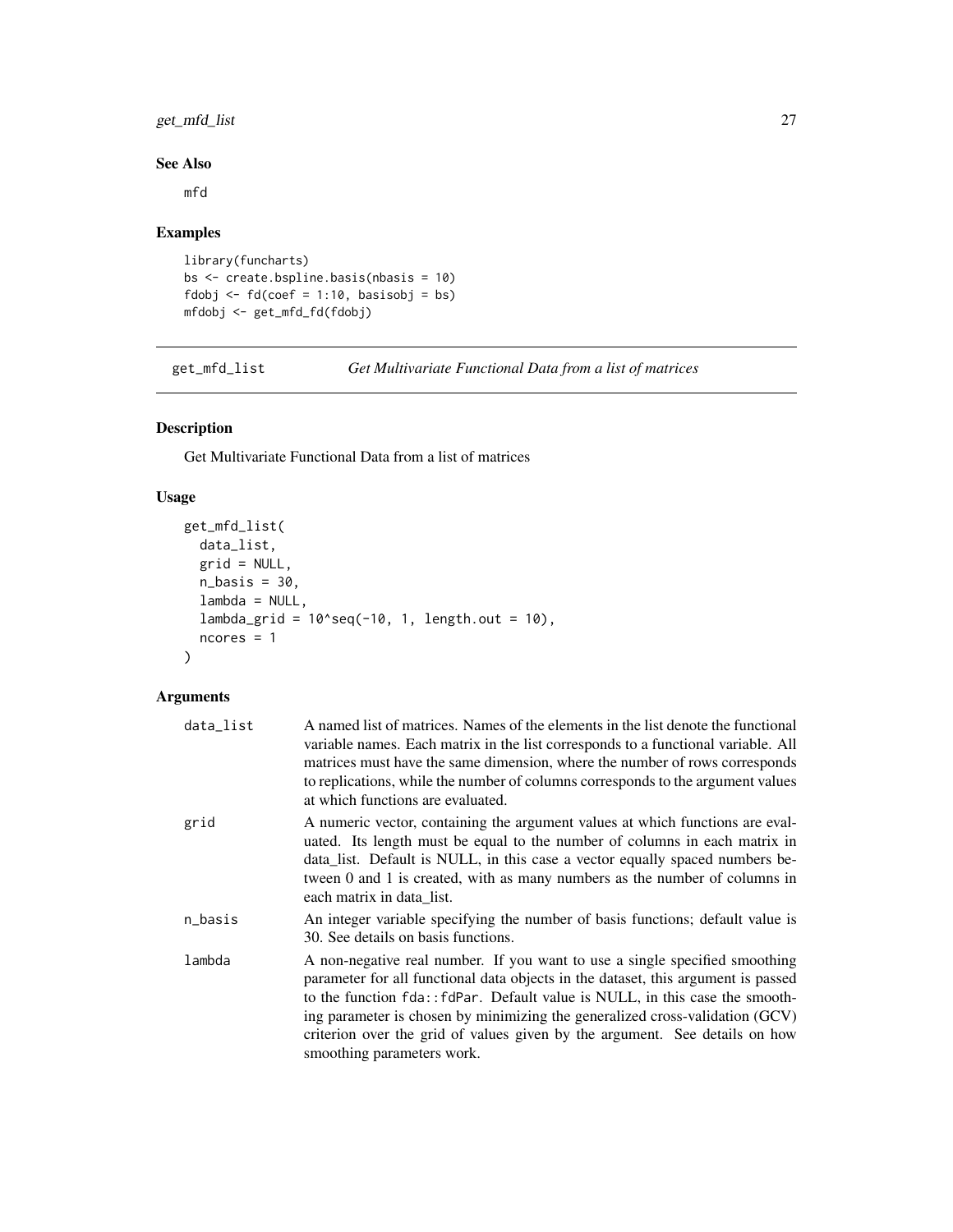<span id="page-27-0"></span>

| lambda_grid | A vector of non-negative real numbers. If lambda is provided as a single number,<br>this argument is ignored. If lambda is NULL, then this provides the grid of |
|-------------|-----------------------------------------------------------------------------------------------------------------------------------------------------------------|
|             | values over which the optimal smoothing parameter is searched. Default value<br>is $10$ seq( $-10, 1, 1=20$ ).                                                  |
| ncores      | Deprecated.                                                                                                                                                     |

#### Details

Basis functions are created with fda::create.bspline.basis(domain, n\_basis), i.e. B-spline basis functions of order 4 with equally spaced knots are used to create mfd objects.

The smoothing penalty lambda is provided as  $fda$ :  $fdPar(bs, 2, 1ambda)$ , where bs is the basis object and 2 indicates that the integrated squared second derivative is penalized.

Rather than having a list of matrices, you may have a data frame with long format, i.e. with all functional observations in a single column for each functional variable. In this case, see get\_mfd\_df.

# Value

An object of class mfd. See also [mfd](#page-32-1) for additional details on the multivariate functional data class.

#### See Also

[mfd](#page-32-1), [get\\_mfd\\_list](#page-26-1), [get\\_mfd\\_array](#page-19-1)

#### Examples

```
library(funcharts)
data("air")
# Only take first 5 multivariate functional observations
# and only two variables from air
air_small <- lapply(air[c("NO2", "CO")], function(x) x[1:5, ])
mfdobj <- get_mfd_list(data_list = air_small)
```
<span id="page-27-1"></span>get\_mfd\_list\_real\_time

*Get a list of functional data objects each evolving up to an intermediate domain point.*

#### Description

This function produces a list functional data objects, each evolving up to an intermediate domain point, that can be used to estimate models that allow real-time predictions of incomplete functions, from the current functional domain up to the end of the observation, and to build control charts for real-time monitoring.

It calls the function [get\\_mfd\\_list](#page-26-1) for each domain point.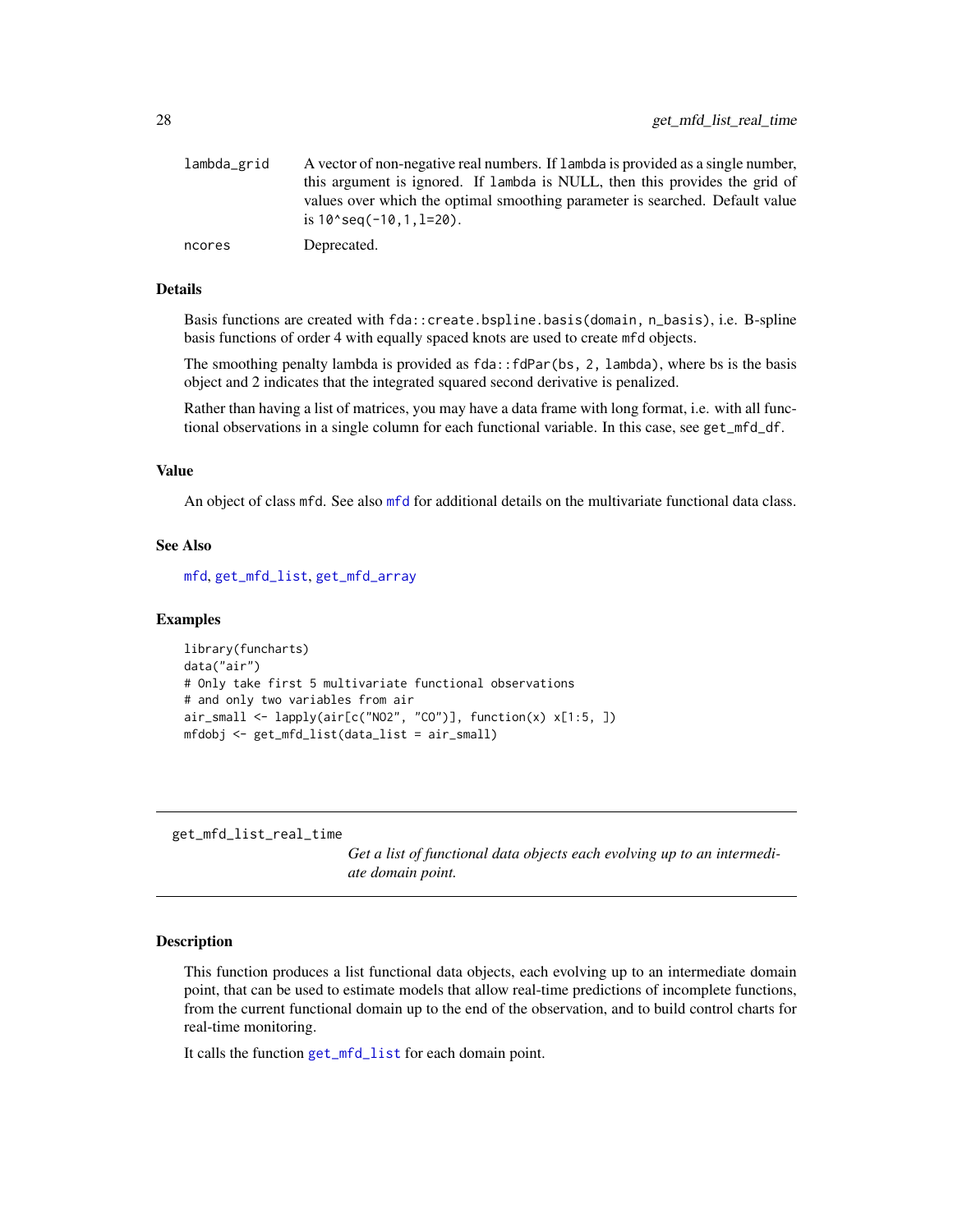# <span id="page-28-0"></span>Usage

```
get_mfd_list_real_time(
  data_list,
 grid = NULL,
 n_basis = 30,
  lambda = NULL,
  lambda_{grid} = 10^seq(-10, 1, length.out = 10),
 k\_seq = seq(from = 0.2, to = 1, by = 0.1),ncores = 1\lambda
```
# Arguments

| data_list   | See get_mfd_list.                                                                                                                                                                                                                                           |
|-------------|-------------------------------------------------------------------------------------------------------------------------------------------------------------------------------------------------------------------------------------------------------------|
| grid        | See get_mfd_list.                                                                                                                                                                                                                                           |
| n_basis     | See get_mfd_list.                                                                                                                                                                                                                                           |
| lambda      | See get_mfd_list.                                                                                                                                                                                                                                           |
| lambda_grid | $See get_mfd_df.$                                                                                                                                                                                                                                           |
| k_seq       | A vector of values between 0 and 1, containing the domain points over which<br>functional data are to be evaluated in real time. If the domain is the interval<br>$(a,b)$ , for each instant k in the sequence, functions are evaluated in $(a,a+k(b-a))$ . |
| ncores      | If you want parallelization, give the number of cores/threads to be used when<br>creating mfd objects separately for different instants.                                                                                                                    |

#### Value

A list of mfd objects as produced by [get\\_mfd\\_list](#page-26-1).

# See Also

#### [get\\_mfd\\_list](#page-26-1)

```
library(funcharts)
data("air")
# Only take first 5 multivariate functional observations from air
air_small <- lapply(air, function(x) x[1:5, ])
# Consider only 3 domain points: 0.5, 0.75, 1
mfdobj <- get_mfd_list_real_time(data_list = air_small,
                                 lambda = 1e-2,
                                 k\_seq = c(0.5, 0.75, 1)
```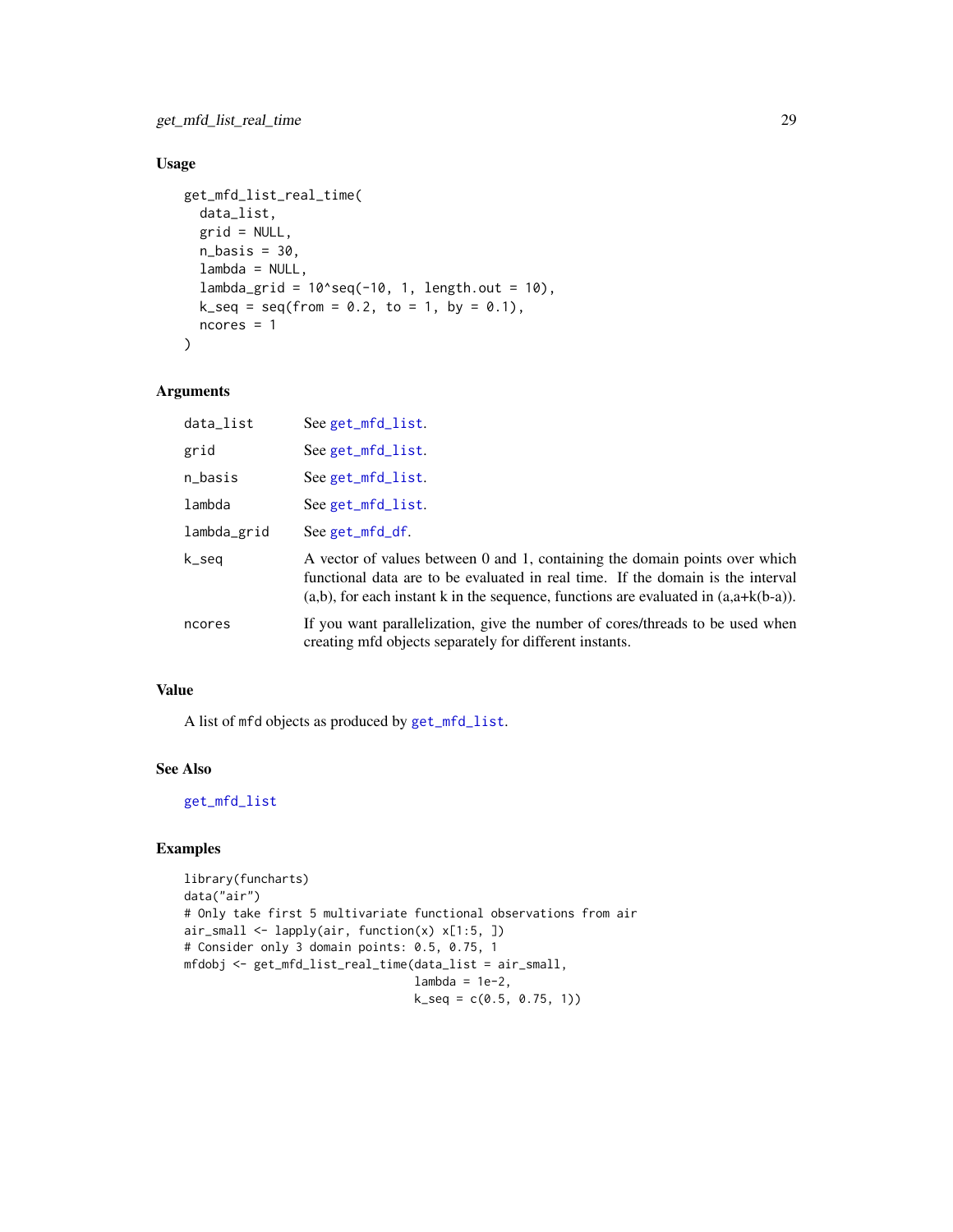<span id="page-29-0"></span>

Get out of control observations from control charts

# Usage

```
get_ooc(cclist)
```
#### Arguments

| cclist | A data. frame produced by control_charts_pca, control_charts_sof_pc, |
|--------|----------------------------------------------------------------------|
|        | regr_cc_fof, or regr_cc_sof.                                         |

# Value

A data.frame with the same number of rows as cclist, and the same number of columns apart from the columns indicating control chart limits. Each value is TRUE if the corresponding observation is in control and FALSE otherwise.

```
library(funcharts)
data("air")
air <- lapply(air, function(x) x[201:300, , drop = FALSE])
fun_covariates <- c("CO", "temperature")
mfdobj_x <- get_mfd_list(air[fun_covariates],
                         n_basis = 15,
                         lambda = 1e-2)y <- rowMeans(air$NO2)
y1 <- y[1:60]
y2 <- y[91:100]
mfdobj_x1 <- mfdobj_x[1:60]
mfdobj_x_tuning <- mfdobj_x[61:90]
mfdobj_x2 <- mfdobj_x[91:100]
mod <- sof_pc(y1, mfdobj_x1)
cclist <- control_charts_sof_pc(mod = mod,
                                y_ttest = y2,
                                mfdobj_x_test = mfdobj_x2,
                                mfdobj_x_tuning = mfdobj_x_tuning)
get_ooc(cclist)
```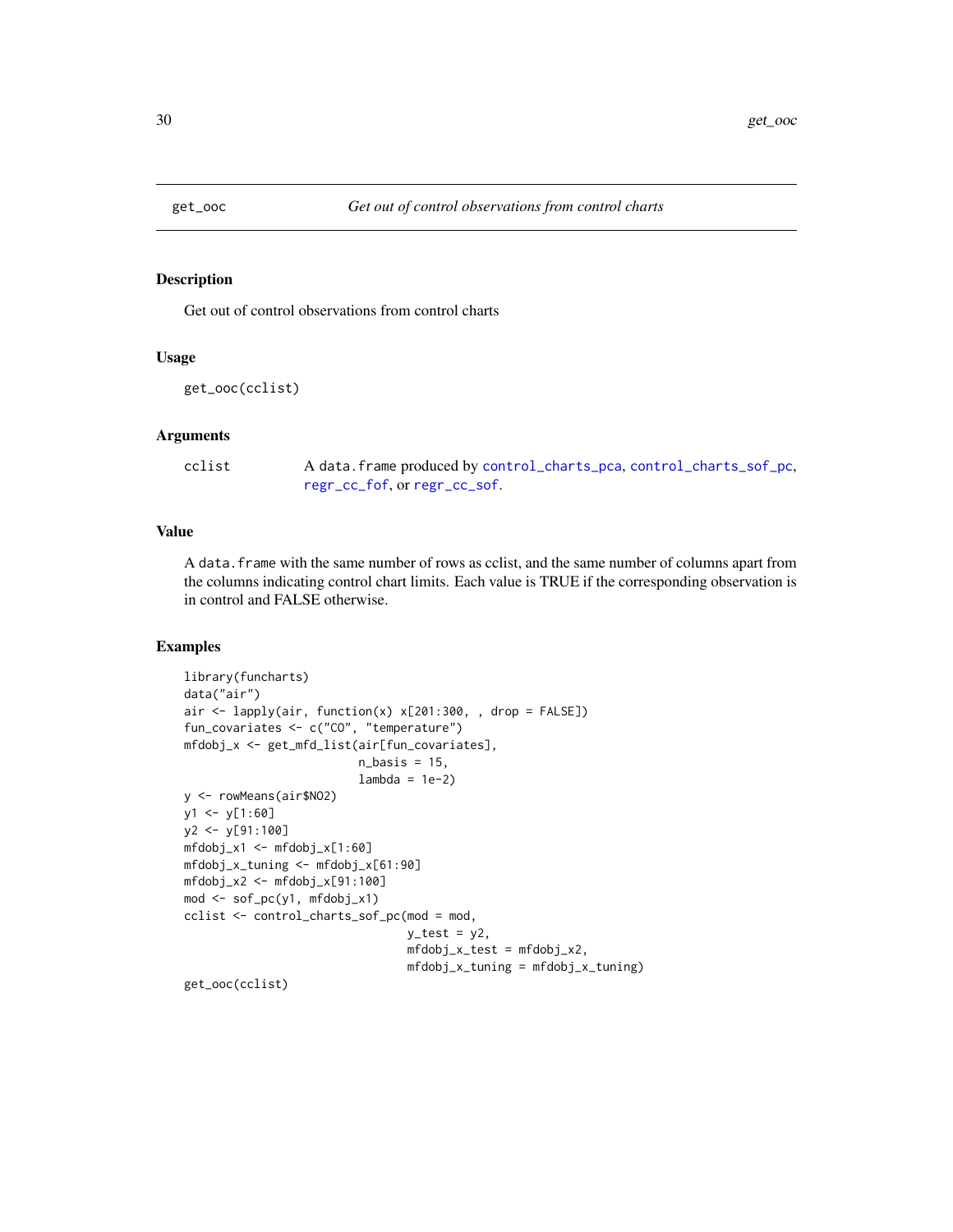<span id="page-30-0"></span>get\_sof\_pc\_outliers *Get possible outliers of a training data set of a scalar-on-function regression model.*

# Description

Get possible outliers of a training data set of a scalar-on-function regression model. It sets the training data set also as tuning data set for the calculation of control chart limits, and as phase II data set to compare monitoring statistics against the limits and identify possible outliers. This is only an empirical approach. It is advised to use methods appropriately designed for phase I monitoring to identify outliers.

#### Usage

```
get_sof_pc_outliers(y, mfdobj)
```
#### Arguments

|        | A numeric vector containing the observations of the scalar response variable.               |
|--------|---------------------------------------------------------------------------------------------|
| mfdobi | A multivariate functional data object of class mfd denoting the functional co-<br>variates. |

# Value

A character vector with the ids of functional observations signaled as possibly anomalous.

#### Examples

```
library(funcharts)
data("air")
air \le lapply(air, function(x) x[1:10, , drop = FALSE])
fun_covariates <- c("CO", "temperature")
mfdobj_x <- get_mfd_list(air[fun_covariates], lambda = 1e-2)
y <- rowMeans(air$NO2)
get_sof_pc_outliers(y, mfdobj_x)
```

| inprod_mfd |  |  | Inner products of functional data contained in mfd objects. |
|------------|--|--|-------------------------------------------------------------|
|------------|--|--|-------------------------------------------------------------|

#### Description

Inner products of functional data contained in mfd objects.

#### Usage

```
inprod_mfd(mfdobj1, mfdobj2 = NULL)
```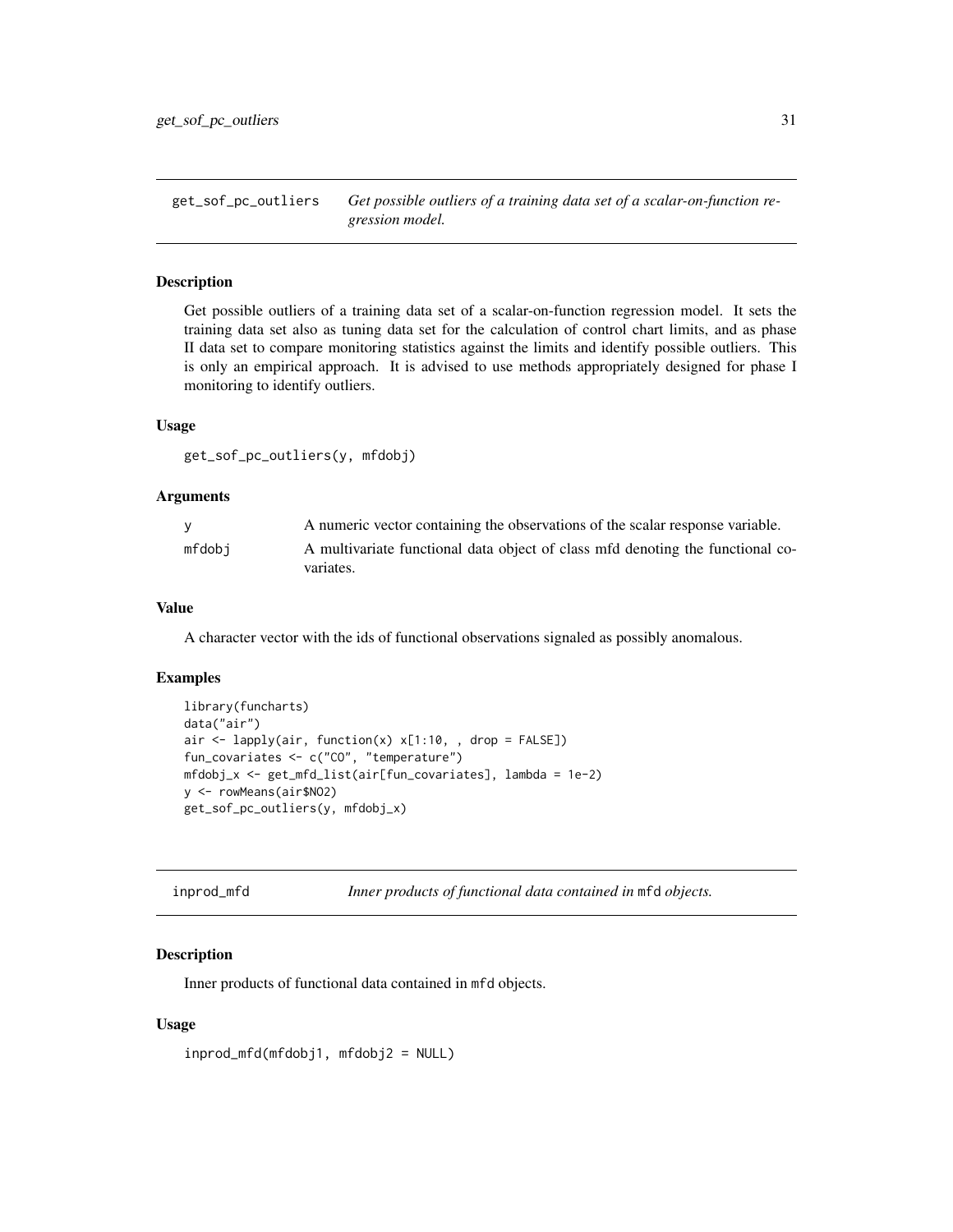#### <span id="page-31-0"></span>**Arguments**

| mfdobi1 | A multivariate functional data object of class mfd.                                                                                                |
|---------|----------------------------------------------------------------------------------------------------------------------------------------------------|
| mfdobi2 | A multivariate functional data object of class mfd. It must have the same func-<br>tional variables as mfdob j1. If NULL, it is equal to mfdob j1. |

# Details

Note that  $L^2$  inner products are not calculated for couples of functional data from different functional variables. This function is needed to calculate the inner product in the product Hilbert space in the case of multivariate functional data, which for each observation is the sum of the  $L^2$  inner products obtained for each functional variable.

# Value

a three-dimensional array of  $L^2$  inner products. The first dimension is the number of functions in argument mfdobj1, the second dimension is the same thing for argument mfdobj2, the third dimension is the number of functional variables. If you sum values over the third dimension, you get a matrix of inner products in the product Hilbert space of multivariate functional data.

# Examples

```
library(funcharts)
set.seed(123)
mfdobj1 <- data_sim_mfd()
mfdobj2 <- data_sim_mfd()
inprod_mfd(mfdobj1)
inprod_mfd(mfdobj1, mfdobj2)
```
inprod\_mfd\_diag *Inner product of two multivariate functional data objects, for each observation*

# Description

Inner product of two multivariate functional data objects, for each observation

#### Usage

```
inprod_mfd_diag(mfdobj1, mfdobj2 = NULL)
```
#### Arguments

| mfdobi1 | A multivariate functional data object of class mfd.                                                                                                                                            |
|---------|------------------------------------------------------------------------------------------------------------------------------------------------------------------------------------------------|
| mfdobi2 | A multivariate functional data object of class mfd, with the same number of func-<br>tional variables and observations as $m\text{fdobj1}$ . If NULL, then $m\text{fdobj2} = m\text{fdobj1}$ . |
|         | Default is NULL.                                                                                                                                                                               |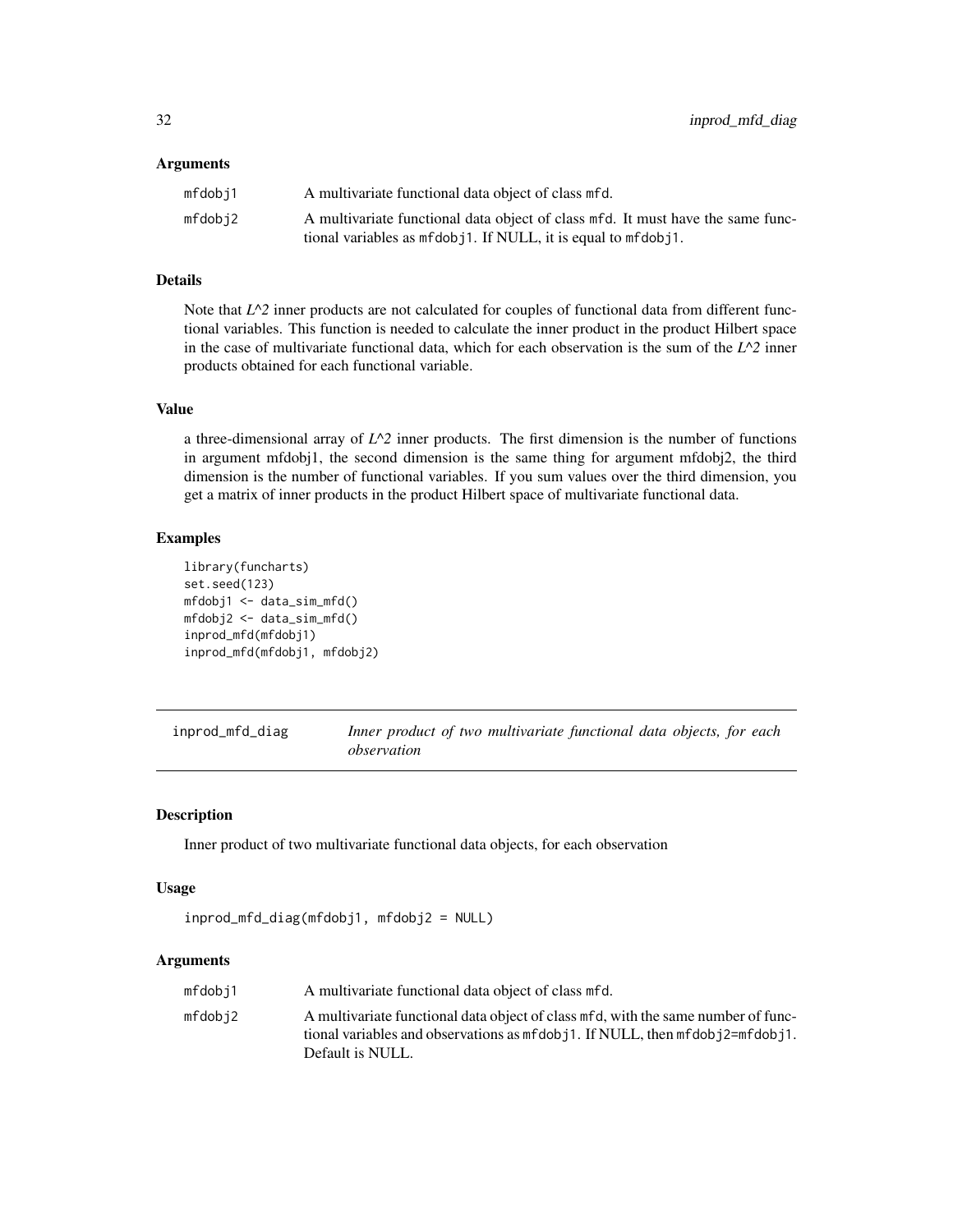#### <span id="page-32-0"></span>is.mfd 33

#### Value

It calculates the inner product of two multivariate functional data objects. The main function inprod of the package fda calculates inner products among all possible couples of observations. This means that, if mfdobj1 has n1 observations and mfdobj2 has n2 observations, then for each variable n1 X n2 inner products are calculated. However, often one is interested only in calculating the n inner products between the n observations of mfdobj1 and the corresponding n observations of mfdobj2. This function provides this "diagonal" inner products only, saving a lot of computation with respect to using fda:: inprod and then extracting the diagonal elements. Note that the code of this function calls a modified version of fda::inprod().

# Examples

```
mfdobj <- data_sim_mfd()
inprod_mfd_diag(mfdobj)
```
#### is.mfd *Confirm Object has Class* mfd

#### Description

Check that an argument is a multivariate functional data object of class mfd.

#### Usage

is.mfd(mfdobj)

# Arguments

mfdobj An object to be checked.

#### Value

a logical value: TRUE if the class is correct, FALSE otherwise.

<span id="page-32-1"></span>mfd *Define a Multivariate Functional Data Object*

#### Description

This is the constructor function for objects of the mfd class. It is a wrapper to  $fda$ :: $f d$ , but it forces the coef argument to be a three-dimensional array of coefficients even if the functional data is univariate. Moreover, it allows to include the original raw data from which you get the smooth functional data.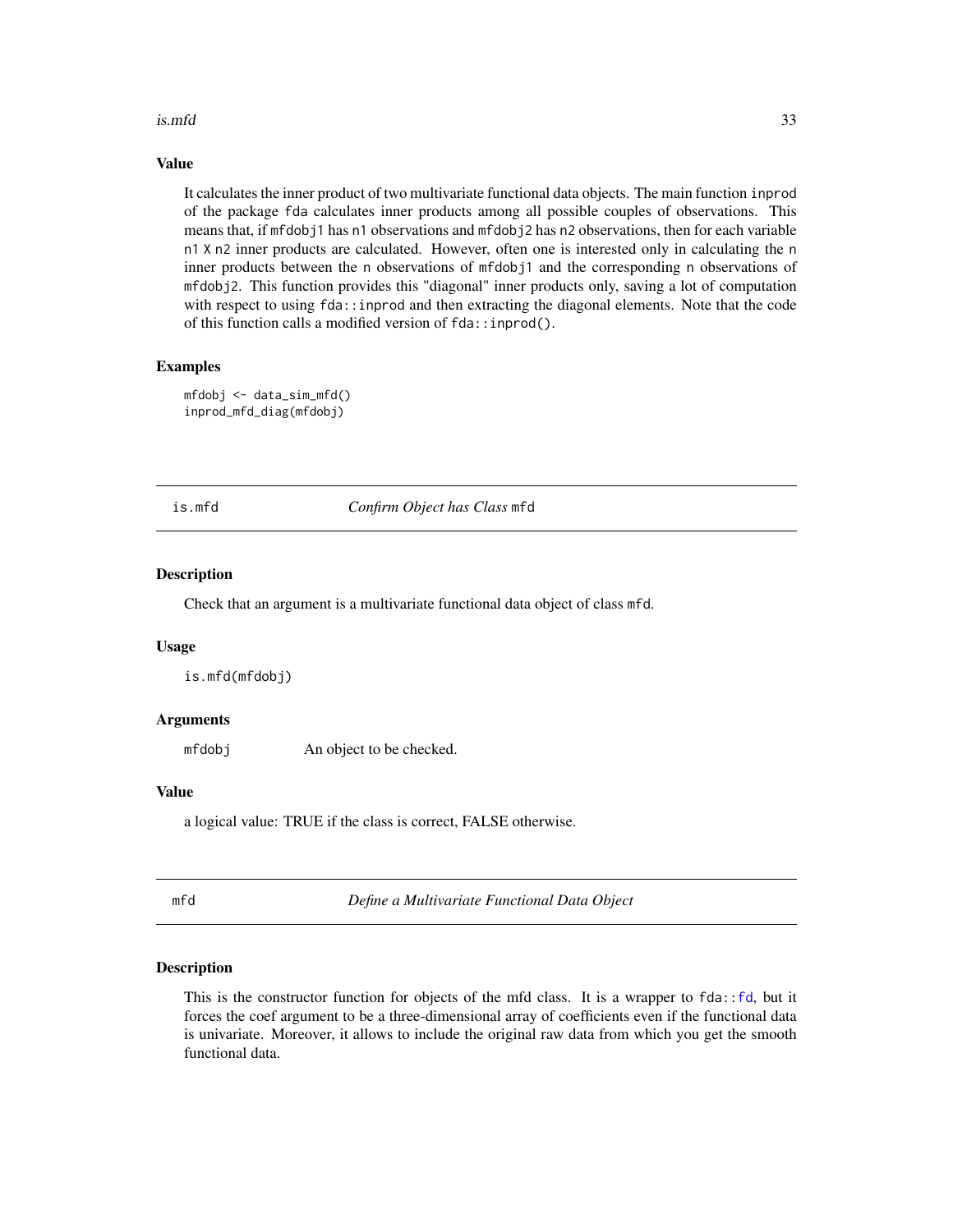# <span id="page-33-0"></span>Usage

 $mfd(coef, basisobj, fdnames = NULL, raw = NULL, id_var = NULL, B = NULL)$ 

#### Arguments

| coef     | A three-dimensional array of coefficients:                                                                                                          |
|----------|-----------------------------------------------------------------------------------------------------------------------------------------------------|
|          | * the first dimension corresponds to basis functions.                                                                                               |
|          | * the second dimension corresponds to the number of multivariate functional<br>observations.                                                        |
|          | * the third dimension corresponds to variables.                                                                                                     |
| basisobj | A functional basis object defining the basis, as provided to $fda$ : $f d$ , but there is<br>no default.                                            |
| fdnames  | A list of length 3, each member being a string vector containing labels for the<br>levels of the corresponding dimension of the discrete data.      |
|          | The first dimension is for a single character indicating the argument values, i.e.<br>the variable on the functional domain.                        |
|          | The second is for replications, <i>i.e.</i> it denotes the functional observations.<br>The third is for functional variables' names.                |
| raw      | A data frame containing the original discrete data. Default is NULL, however,<br>if provided, it must contain:                                      |
|          | a column (indicated by the id_var argument) denoting the functional observa-<br>tions, which must correspond to values in fdnames[[2]],             |
|          | a column named as fdnames[[1]], returning the argument values of each func-<br>tion                                                                 |
|          | as many columns as the functional variables, named as in fdnames[[3]], con-<br>taining the discrete functional values for each variable.            |
| id_var   | A single character value indicating the column in the raw argument containing<br>the functional observations (as in fdnames[[2]]), default is NULL. |
| B        | A matrix with the inner products of the basis functions. If NULL, it is calculated<br>from the basis object provided. Default is NULL.              |

# Details

To check that an object is of this class, use function is.mfd.

# Value

A multivariate functional data object (i.e., having class mfd), which is a list with components named coefs, basis, and fdnames, as for class fd, with possibly in addition the components raw and id\_var.

# References

Ramsay, James O., and Silverman, Bernard W. (2006), *Functional Data Analysis*, 2nd ed., Springer, New York.

Ramsay, James O., and Silverman, Bernard W. (2002), *Applied Functional Data Analysis*, Springer, New York.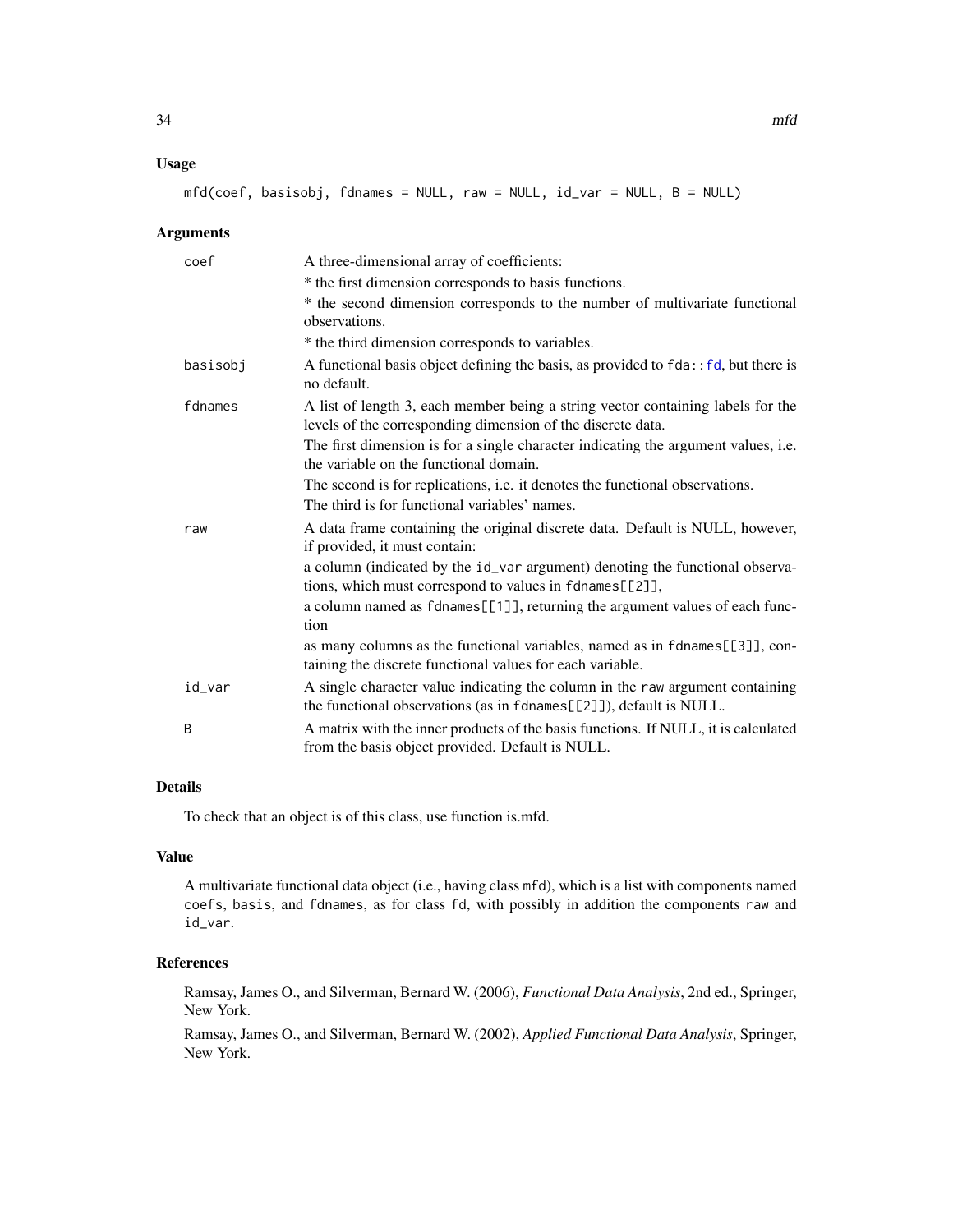#### <span id="page-34-0"></span>norm.mfd 35

# Examples

```
library(funcharts)
set.seed(0)
nobs <-5nbasis < -10nvar <-2coef <- array(rnorm(nobs * nbasis * nvar), dim = c(nbasis, nobs, nvar))
bs \leq create.bspline.basis(rangeval = c(0, 1), nbasis = nbasis)
mfdobj <- mfd(coef = coef, basisobj = bs)
plot_mfd(mfdobj)
```
norm.mfd *Norm of Multivariate Functional Data*

# Description

Norm of multivariate functional data contained in a mfd object.

# Usage

```
norm.mfd(mfdobj)
```
# Arguments

mfdobj A multivariate functional data object of class mfd.

# Value

A vector of length equal to the number of replications in mfdobj, containing the norm of each multivariate functional observation in the product Hilbert space, i.e. the sum of *L^2* norms for each functional variable.

```
library(funcharts)
mfdobj <- data_sim_mfd()
norm.mfd(mfdobj)
```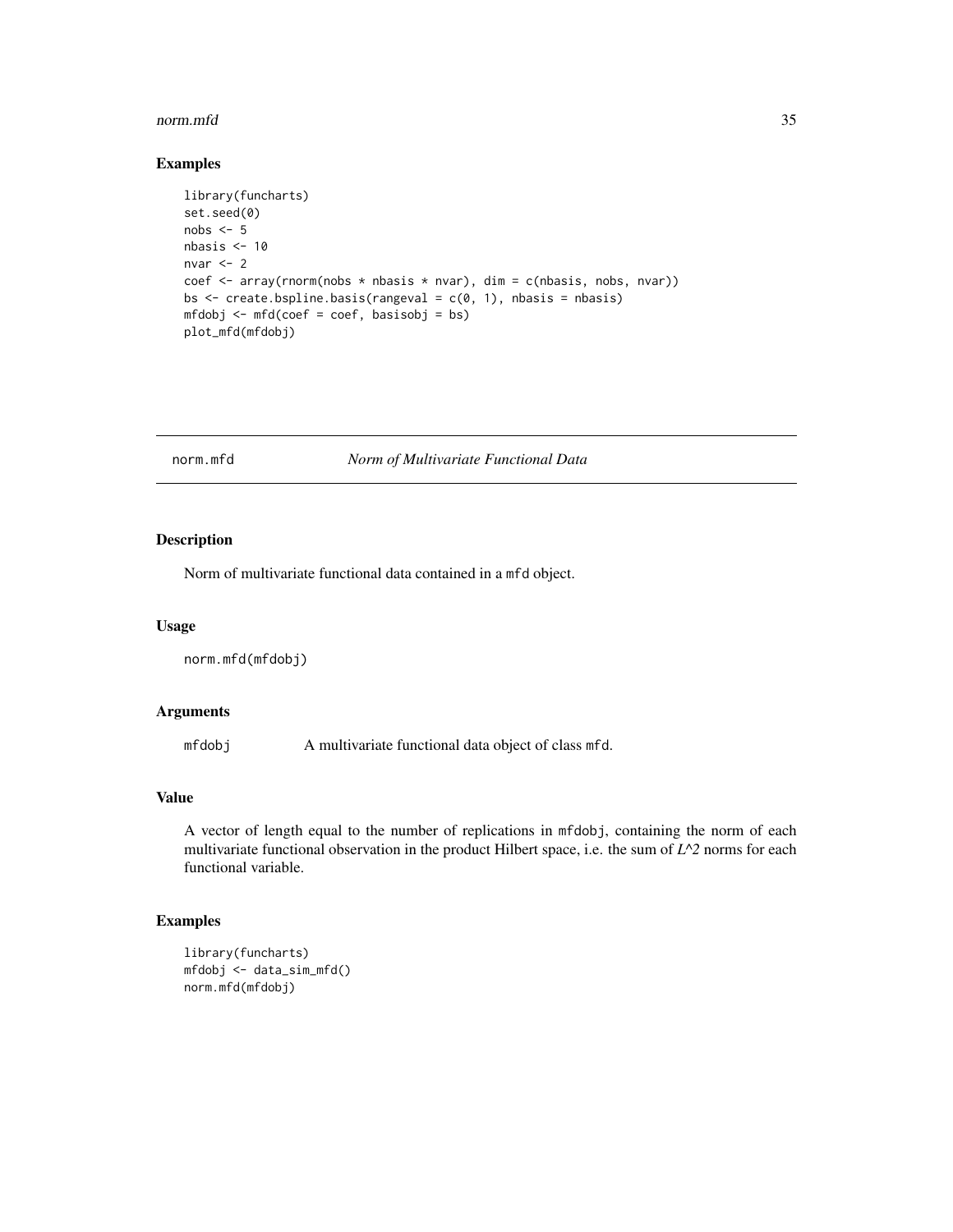<span id="page-35-1"></span><span id="page-35-0"></span>

Multivariate functional principal components analysis (MFPCA) performed on an object of class mfd. It is a wrapper to fda:[:pca.fd](#page-0-0), providing some additional arguments.

#### Usage

```
pca_mfd(mfdobj, scale = TRUE, nharm = 20)
```
# Arguments

| mfdobj | A multivariate functional data object of class mfd.                                          |
|--------|----------------------------------------------------------------------------------------------|
| scale  | If TRUE, it scales data before doing MFPCA using scale_mfd. Default is<br>TRUE.              |
| nharm  | Number of multivariate functional principal components to be calculated. De-<br>fault is 20. |

#### Value

Modified pca.fd object, with multivariate functional principal component scores summed over variables (fda:[:pca.fd](#page-0-0) returns an array of scores when providing a multivariate functional data object). Moreover, the multivariate functional principal components given in harmonics are converted to the mfd class.

# See Also

[scale\\_mfd](#page-51-1)

```
library(funcharts)
mfdobj <- data_sim_mfd()
pca_obj <- pca_mfd(mfdobj)
plot_pca_mfd(pca_obj)
```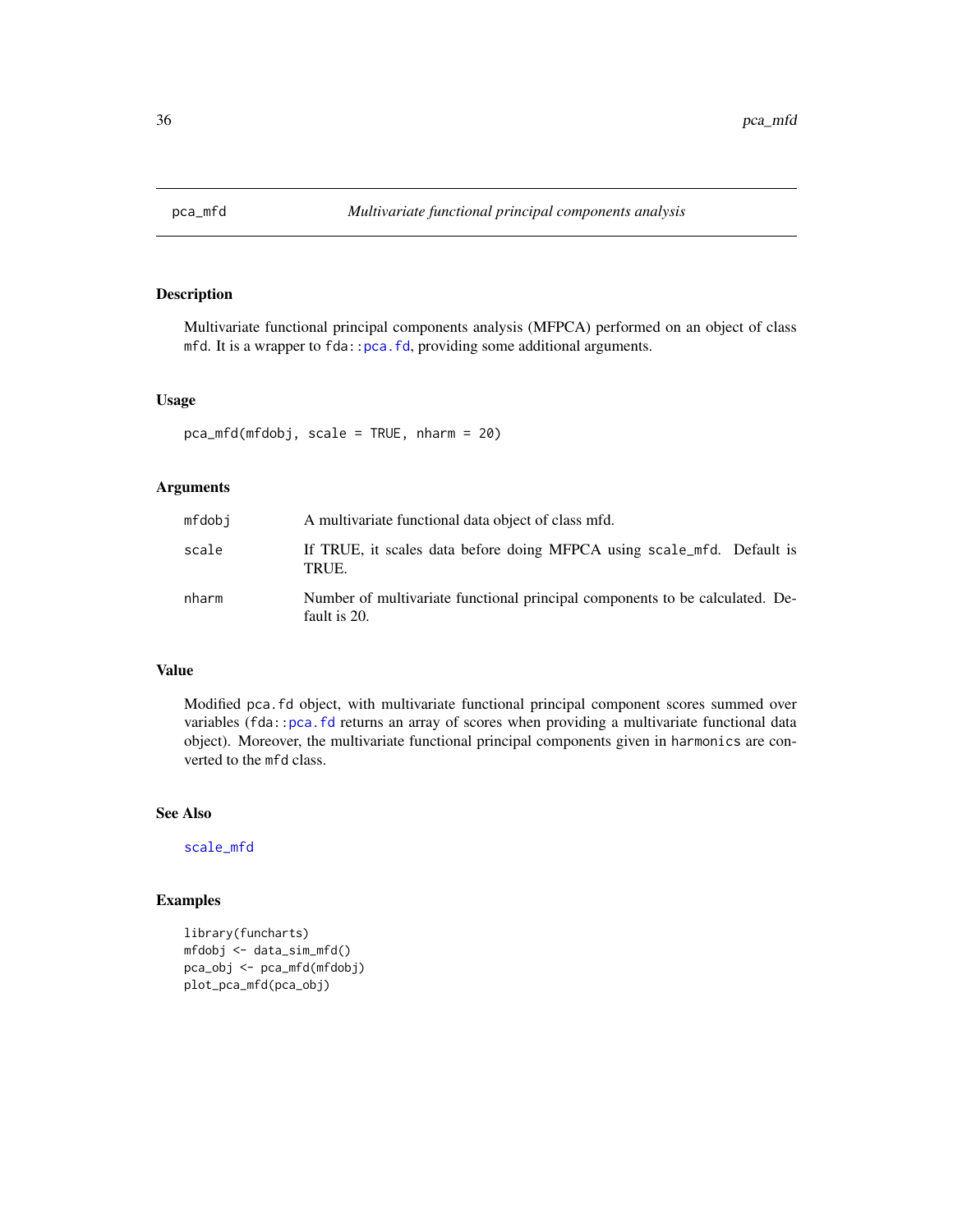<span id="page-36-1"></span><span id="page-36-0"></span>

| pca_mfd_real_time | Get a list of multivariate functional principal component analysis                         |
|-------------------|--------------------------------------------------------------------------------------------|
|                   | models estimated on functional data each evolving up to an interme-<br>diate domain point. |

This function produces a list of objects, each of them contains the result of applying [pca\\_mfd](#page-35-1) to a multivariate functional data object evolved up to an intermediate domain point.

# Usage

```
pca_mfd_real_time(mfdobj_list, scale = TRUE, nharm = 20, ncores = 1)
```
# Arguments

| mfdobj_list                                                                                                                                    | A list created using get_mfd_df_real_time or get_mfd_list_real_time, de-<br>noting a list of functional data objects, each evolving up to an intermediate do-<br>main point, with observations of the multivariate functional data. |
|------------------------------------------------------------------------------------------------------------------------------------------------|-------------------------------------------------------------------------------------------------------------------------------------------------------------------------------------------------------------------------------------|
| scale                                                                                                                                          | See pca_mfd.                                                                                                                                                                                                                        |
| nharm                                                                                                                                          | See pca_mfd.                                                                                                                                                                                                                        |
| If you want parallelization, give the number of cores/threads to be used when<br>ncores<br>creating objects separately for different instants. |                                                                                                                                                                                                                                     |

# Value

A list of lists each produced by [pca\\_mfd](#page-35-1), corresponding to a given instant.

#### See Also

[pca\\_mfd](#page-35-1)

```
library(funcharts)
data("air")
air \le lapply(air, function(x) x[1:10, , drop = FALSE])
mfdobj_list <- get_mfd_list_real_time(air[c("CO", "temperature")],
                                       n_basis = 15,
                                       lambda = 1e-2,
                                       k_s = \text{seq}(0.25, 1, \text{length} = 5)mod_list <- pca_mfd_real_time(mfdobj_list)
```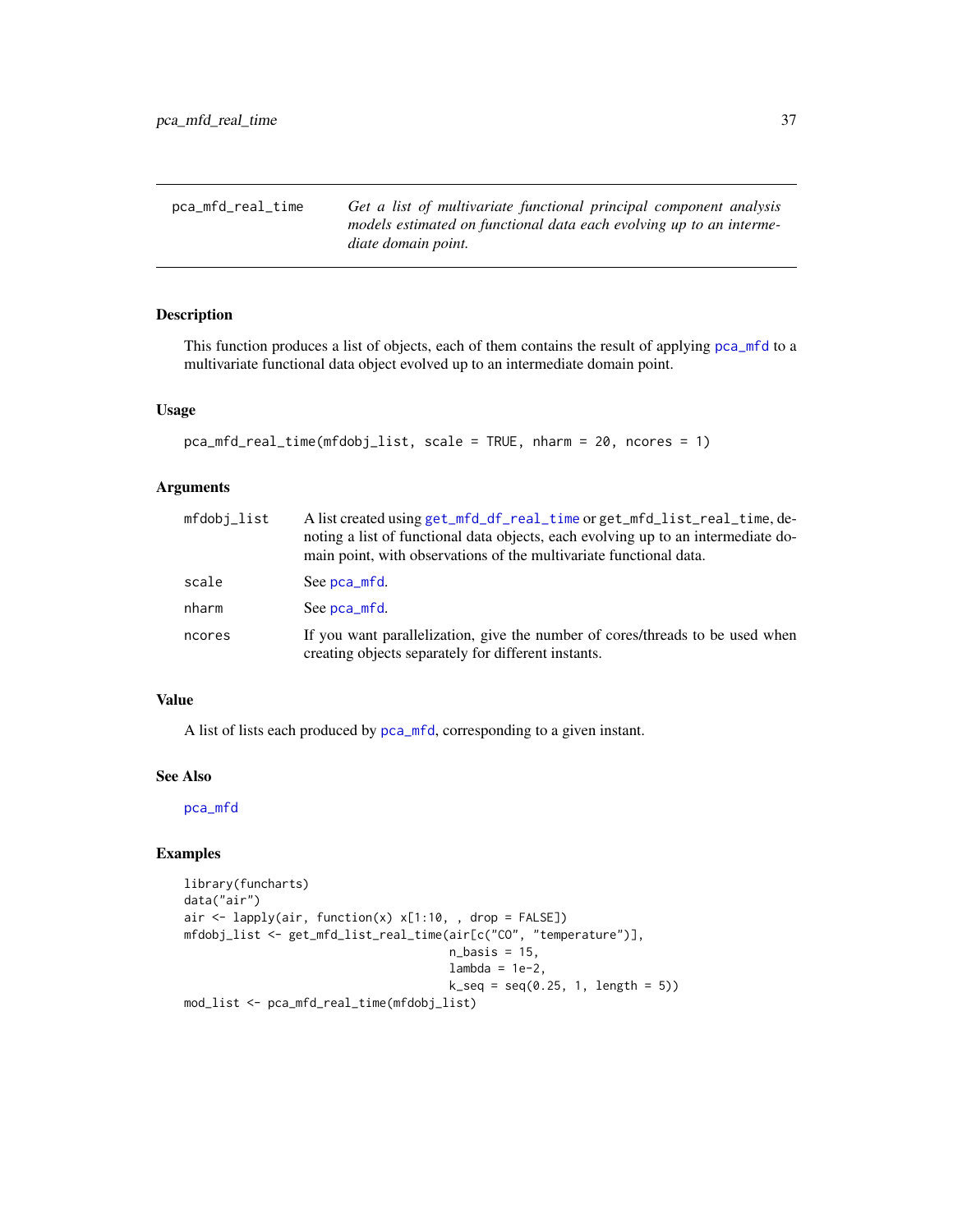<span id="page-37-0"></span>

Plot an object of class bifd using ggplot2 and geom\_tile. The object must contain only one single functional replication.

# Usage

```
plot_bifd(bifd_obj)
```
# Arguments

bifd\_obj A bivariate functional data object of class bifd, containing one single replication.

# Value

A ggplot with a geom\_tile layer providing a plot of the bivariate functional data object as a heat map.

#### Examples

```
library(funcharts)
mfdobj <- data_sim_mfd(nobs = 1)
tp <- tensor_product_mfd(mfdobj)
plot_bifd(tp)
```
plot\_bootstrap\_sof\_pc *Plot bootstrapped estimates of the scalar-on-function regression coefficient*

#### Description

Plot bootstrapped estimates of the scalar-on-function regression coefficient for empirical uncertainty quantification. For each iteration, a data set is sampled with replacement from the training data use to fit the model, and the regression coefficient is estimated.

#### Usage

```
plot_bootstrap_sof_pc(mod, nboot = 25, ncores = 1)
```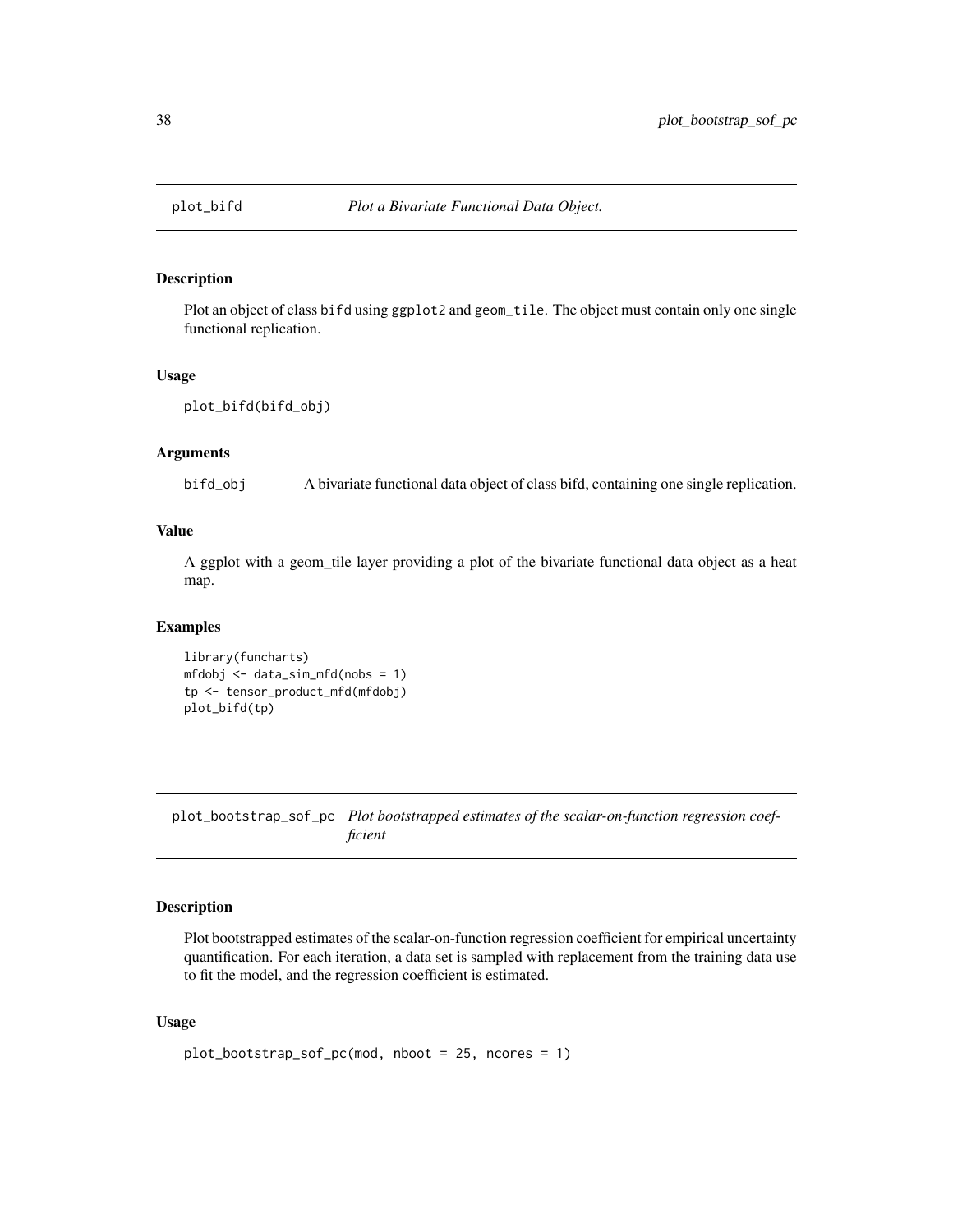#### <span id="page-38-0"></span>Arguments

| mod    | A list obtained as output from sof pc, i.e. a fitted scalar-on-function linear<br>regression model. |
|--------|-----------------------------------------------------------------------------------------------------|
| nboot  | Number of bootstrap replicates                                                                      |
| ncores | If you want estimate the bootstrap replicates in parallel, give the number of<br>cores/threads.     |

# Value

A ggplot showing several bootstrap replicates of the multivariate functional coefficients estimated fitting the scalar-on-function linear model. Gray lines indicate the different bootstrap estimates, the black line indicate the estimate on the entire dataset.

# Examples

```
library(funcharts)
data("air")
air \le lapply(air, function(x) x[1:10, , drop = FALSE])
fun_covariates <- c("CO", "temperature")
mfdobj_x <- get_mfd_list(air[fun_covariates], lambda = 1e-2)
y <- rowMeans(air$NO2)
mod <- sof_pc(y, mfdobj_x)
plot_bootstrap_sof_pc(mod, nboot = 5)
```
plot\_control\_charts *Plot control charts*

#### Description

This function takes as input a data frame produced with functions such as [control\\_charts\\_pca](#page-3-1) and [control\\_charts\\_sof\\_pc](#page-8-1) and produces a ggplot with the desired control charts, i.e. it plots a point for each observation in the phase II data set against the corresponding control limits.

#### Usage

```
plot_control_charts(cclist)
```
#### Arguments

cclist A data.frame produced by [control\\_charts\\_pca](#page-3-1), [control\\_charts\\_sof\\_pc](#page-8-1) [regr\\_cc\\_fof](#page-46-1), or [regr\\_cc\\_sof](#page-50-1).

# Details

Out-of-control points are signaled by colouring them in red.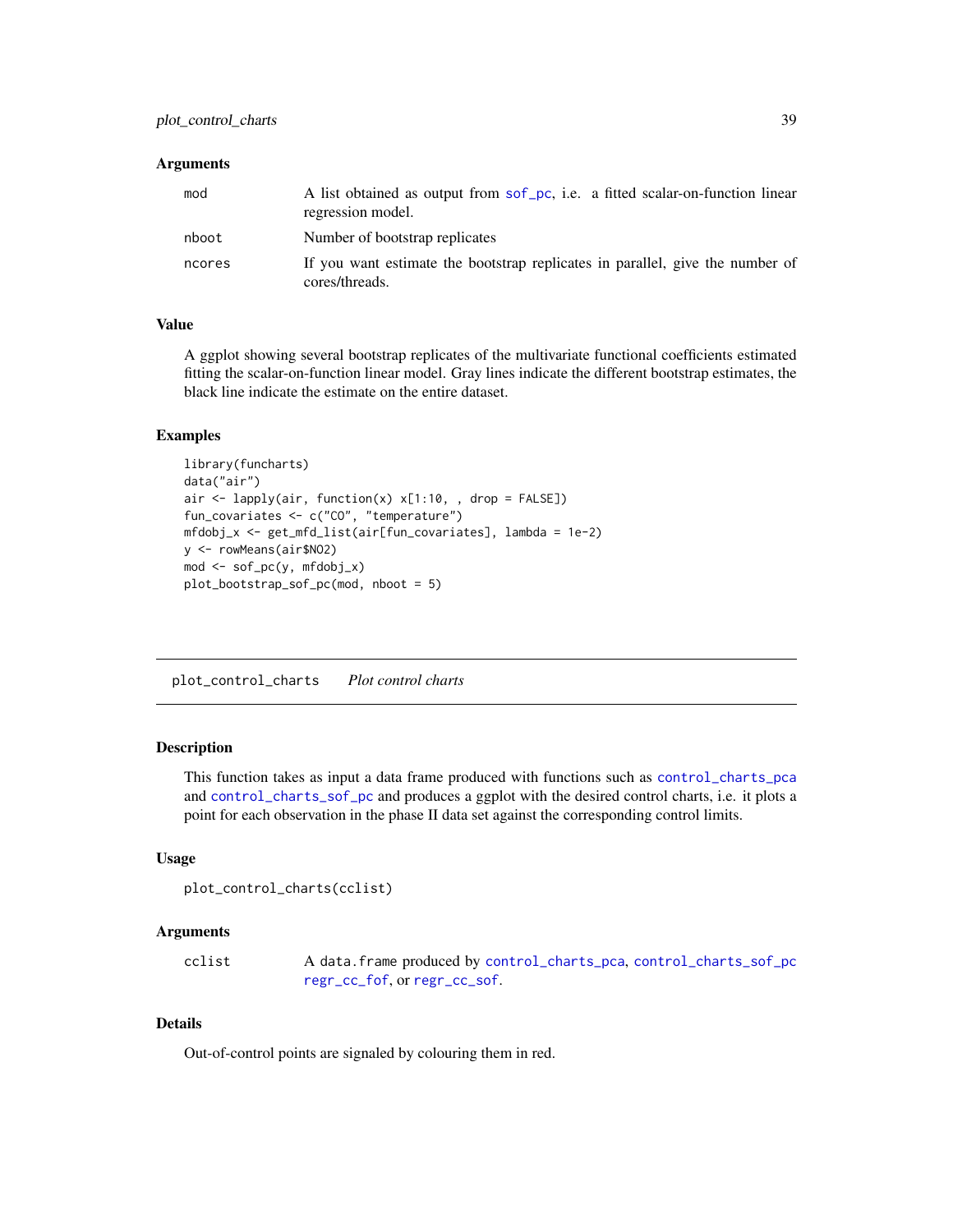#### <span id="page-39-0"></span>Value

A ggplot with the functional control charts.

#### Examples

```
library(funcharts)
data("air")
air \le lapply(air, function(x) x[1:100, , drop = FALSE])
fun_covariates <- c("CO", "temperature")
mfdobj_x <- get_mfd_list(air[fun_covariates],
                         n_basis = 15,
                         lambda = 1e-2mfdobj_y <- get_mfd_list(air["NO2"],
                         n_basis = 15,
                         lambda = 1e-2mfdobj_v1 < - mfdobj_v[1:60]mfdobj_y_tuning <- mfdobj_y[61:90]
mfdobj_y2 <- mfdobj_y[91:100]
mfdobj_x1 <- mfdobj_x[1:60]
mfdobj_x_tuning <- mfdobj_x[61:90]
mfdobj_x2 \leq - mfdobj_x[91:100]mod_fof <- fof_pc(mfdobj_y1, mfdobj_x1)
cclist <- regr_cc_fof(mod_fof,
                      mfdobj_y_new = mfdobj_y2,
                      mfdobj_x_new = mfdobj_x2,
                      mfdobj_y_tuning = NULL,
                      mfdobj_x_tuning = NULL)
plot_control_charts(cclist)
```
plot\_control\_charts\_real\_time *Plot real-time control charts*

# Description

This function produces a ggplot with the desired real-time control charts. It takes as input a list of data frames, produced with functions such as [regr\\_cc\\_fof\\_real\\_time](#page-48-1) and [control\\_charts\\_sof\\_pc\\_real\\_time](#page-10-1), and the id of the observations for which real-time control charts are desired to be plotted. For each control chart, the solid line corresponds to the profile of the monitoring statistic and it is compared against control limits plotted as dashed lines. If a line is outside its limits it is coloured in red.

#### Usage

```
plot_control_charts_real_time(cclist, id_num)
```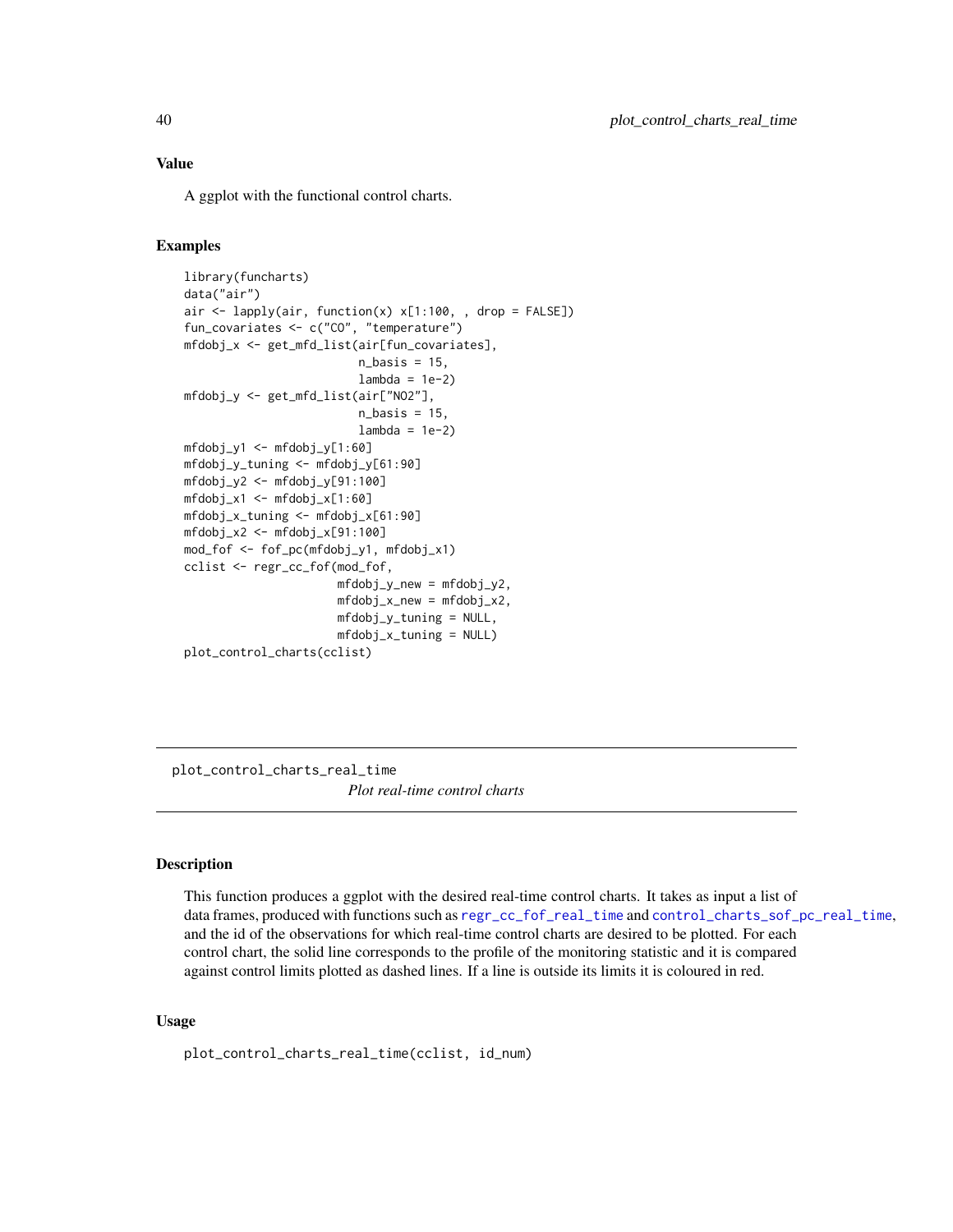#### <span id="page-40-0"></span>plot\_mfd 41

#### Arguments

| cclist | A list of data frames, produced with functions such as regr_cc_fof_real_time<br>and control_charts_sof_pc_real_time,                             |
|--------|--------------------------------------------------------------------------------------------------------------------------------------------------|
| id num | An index number giving the observation in the phase II data set to be plotted,<br>i.e. 1 for the first observation, 2 for the second, and so on. |

### Details

If the line, representing the profile of the monitoring statistic over the functional domain, is out-ofcontrol, then it is coloured in red.

# Value

A ggplot with the real-time functional control charts.

#### See Also

[regr\\_cc\\_fof\\_real\\_time](#page-48-1), [control\\_charts\\_sof\\_pc\\_real\\_time](#page-10-1)

# Examples

```
library(funcharts)
data("air")
air1 <- lapply(air, function(x) x[1:8, , drop = FALSE])
air2 <- lapply(air, function(x) x[9:10, , drop = FALSE])mfdobj_x1_list <- get_mfd_list_real_time(air1[c("CO", "temperature")],
                                         n_basis = 15,
                                          lambda = 1e-2,
                                         k\_seq = c(0.5, 1)mfdobj_x2_list <- get_mfd_list_real_time(air2[c("CO", "temperature")],
                                         n_basis = 15,
                                          lambda = 1e-2,
                                         k<sub>-seq</sub> = c(0.5, 1)y1 <- rowMeans(air1$NO2)
y2 <- rowMeans(air2$NO2)
mod_list <- sof_pc_real_time(y1, mfdobj_x1_list)
cclist <- control_charts_sof_pc_real_time(
  mod_list = mod_list,
  y_test = y2,
  mfdobj_x_test = mfdobj_x2_list)
plot_control_charts_real_time(cclist, 1)
```
plot\_mfd *Plot a Multivariate Functional Data Object.*

#### Description

Plot an object of class mfd using ggplot2.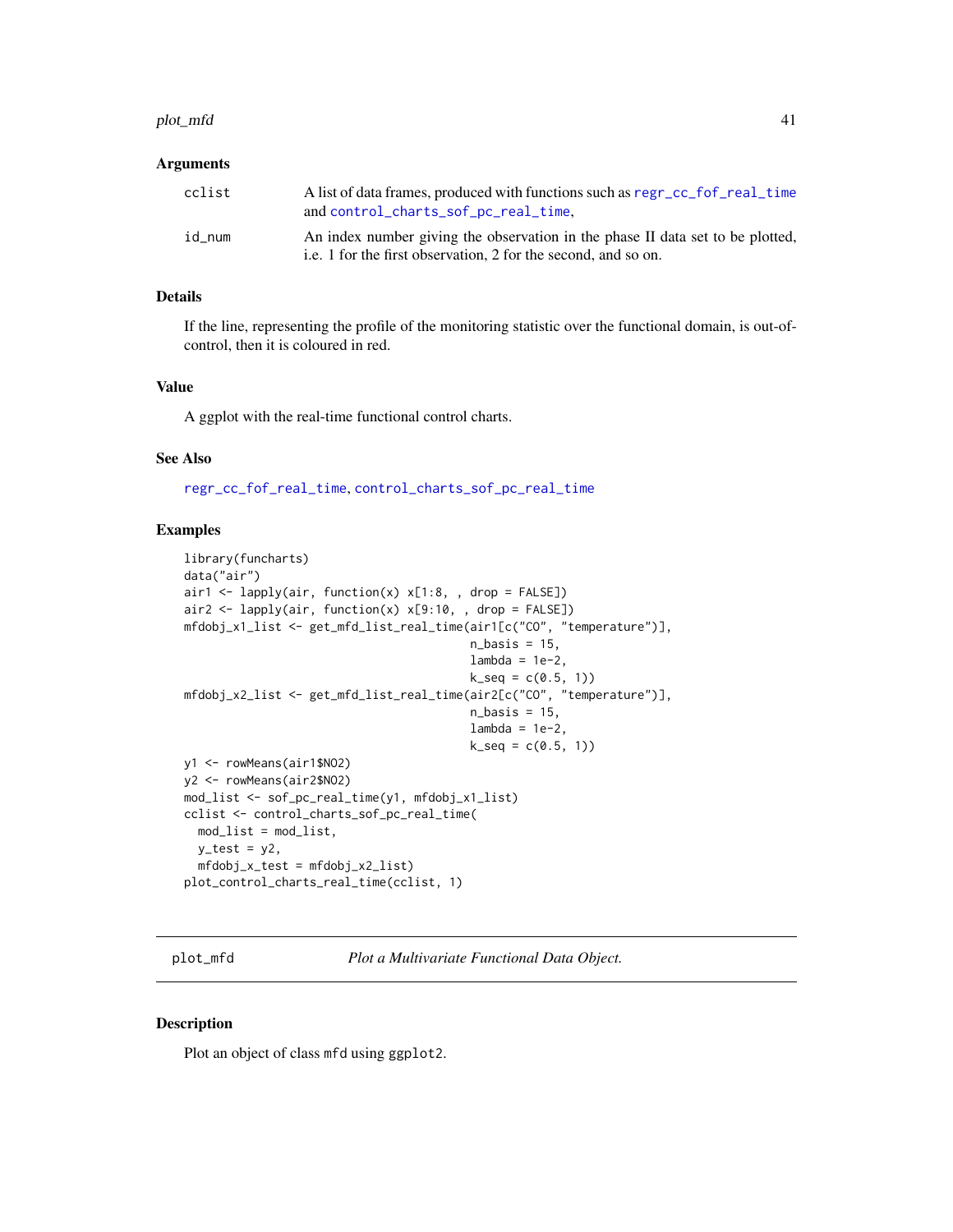# Usage

plot\_mfd(mfdobj)

# Arguments

mfdobj A multivariate functional data object of class mfd.

# Value

an object of class ggplot, created using  $ggplot() + geom_mfd(mfdobj = mfdobj)$ .

#### See Also

[geom\\_mfd](#page-18-1)

#### Examples

```
library(funcharts)
mfdobj <- data_sim_mfd()
plot_mfd(mfdobj)
```
plot\_mon *Plot multivariate functional object over the training data set*

# Description

This function plots selected functions in a phase\_II monitoring data set against the corresponding training data set to be compared.

# Usage

```
plot_mon(cclist, fd_train, fd_test, print_id = FALSE)
```
# Arguments

| cclist   | A data. frame produced by control_charts_pca, control_charts_sof_pc<br>regr_cc_fof, or regr_cc_sof.                                                          |
|----------|--------------------------------------------------------------------------------------------------------------------------------------------------------------|
| fd_train | An object of class mfd containing the training data set of the functional variables.<br>They are plotted in gray in the background.                          |
| fd test  | An object of class mfd containing the phase II data set of the functional variables<br>to be monitored. They are coloured in black or red on the foreground. |
| print_id | A logical value, if TRUE, it prints also the id of the observation in the title of<br>the ggplot.                                                            |

<span id="page-41-0"></span>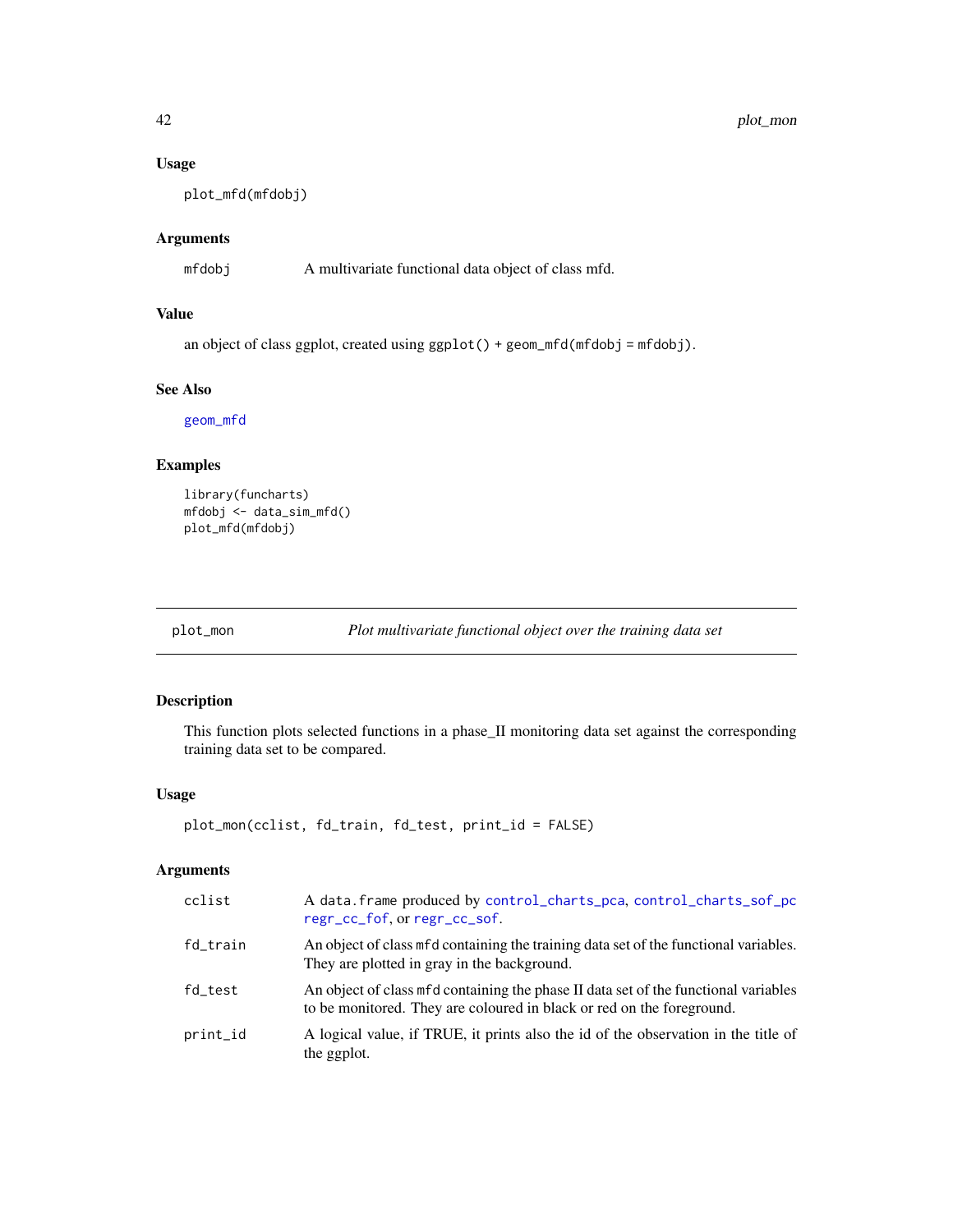# <span id="page-42-0"></span>Value

A ggplot of the multivariate functional data. In particular, the multivariate functional data given in fd\_train are plotted on the background in gray, while the multivariate functional data given in fd\_test are plotted on the foreground, the colour of each curve is black or red depending on if that curve was signal as anomalous by at least a contribution plot.

# Examples

```
library(funcharts)
data("air")
air <- lapply(air, function(x) x[201:300, , drop = FALSE])
fun_covariates <- c("CO", "temperature")
mfdobj_x <- get_mfd_list(air[fun_covariates],
                         n_basis = 15,
                         lambda = 1e-2y <- rowMeans(air$NO2)
y1 <- y[1:60]
y2 <- y[91:100]
mfdobj_x1 \leftarrow mfdobj_x[1:60]mfdobj_x_tuning <- mfdobj_x[61:90]
mfdobj_x2 <- mfdobj_x[91:100]
mod <- sof_pc(y1, mfdobj_x1)
cclist <- control_charts_sof_pc(mod = mod,
                                y_t test = y2,
                                 mfdobj_x_test = mfdobj_x2,
                                mfdobj_x_tuning = mfdobj_x_tuning)
plot_control_charts(cclist)
cont_plot(cclist, 3)
plot_mon(cclist, fd_train = mfdobj_x1, fd_test = mfdobj_x2[3])
```
plot\_pca\_mfd *Plot the harmonics of a* pca\_mfd *object*

#### Description

Plot the harmonics of a pca\_mfd object

#### Usage

```
plot_pca_mfd(pca, harm = 0, scaled = FALSE)
```
#### Arguments

| pca  | A fitted multivariate functional principal component analysis (MFPCA) object<br>of class pca_mfd.  |
|------|----------------------------------------------------------------------------------------------------|
| harm | A vector of integers with the harmonics to plot. If 0, all harmonics are plotted.<br>Default is 0. |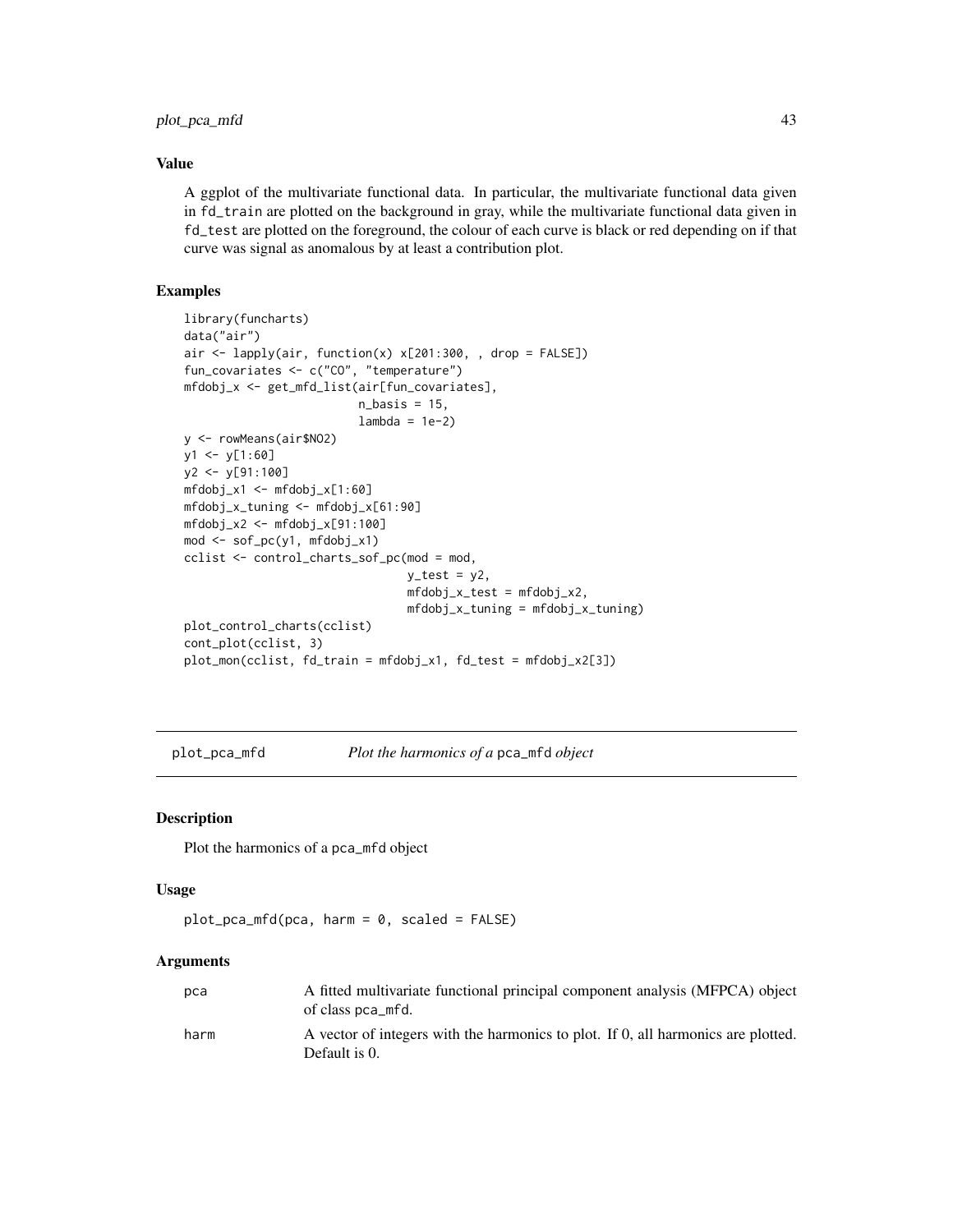<span id="page-43-0"></span>scaled If TRUE, eigenfunctions are multiplied by the square root of the corresponding eigenvalues, if FALSE the are not scaled and the all have unit norm. Default is FALSE

# Value

A ggplot of the harmonics/multivariate functional principal components contained in the object pca.

#### Examples

```
library(funcharts)
mfdobj <- data_sim_mfd()
pca_obj <- pca_mfd(mfdobj)
plot_pca_mfd(pca_obj)
```
predict\_fof\_pc *Use a function-on-function linear regression model for prediction*

# Description

Predict new observations of the functional response variable and calculate the corresponding prediction error (and their standardized or studentized version) given new observations of functional covariates and a fitted function-on-function linear regression model.

#### Usage

```
predict_fof_pc(object, mfdobj_y_new, mfdobj_x_new)
```
#### Arguments

| object         | A list obtained as output from for pc, i.e. a fitted function-on-function linear<br>regression model. |
|----------------|-------------------------------------------------------------------------------------------------------|
| mfdobi_v_new   | An object of class mfd containing new observations of the functional response.                        |
| $mfdobi_x_new$ | An object of class mfd containing new observations of the functional covariates.                      |

#### Value

A list of mfd objects. It contains:

\* pred\_error: the prediction error of the standardized functional response variable,

\* pred\_error\_original\_scale: the prediction error of the functional response variable on the original scale,

\* y\_hat\_new: the prediction of the functional response observations on the original scale,

\* y\_z\_new: the standardized version of the functional response observations provided in mfdobj\_y\_new,

\* y\_hat\_z\_new: the prediction of the functional response observations on the standardized/studentized scale.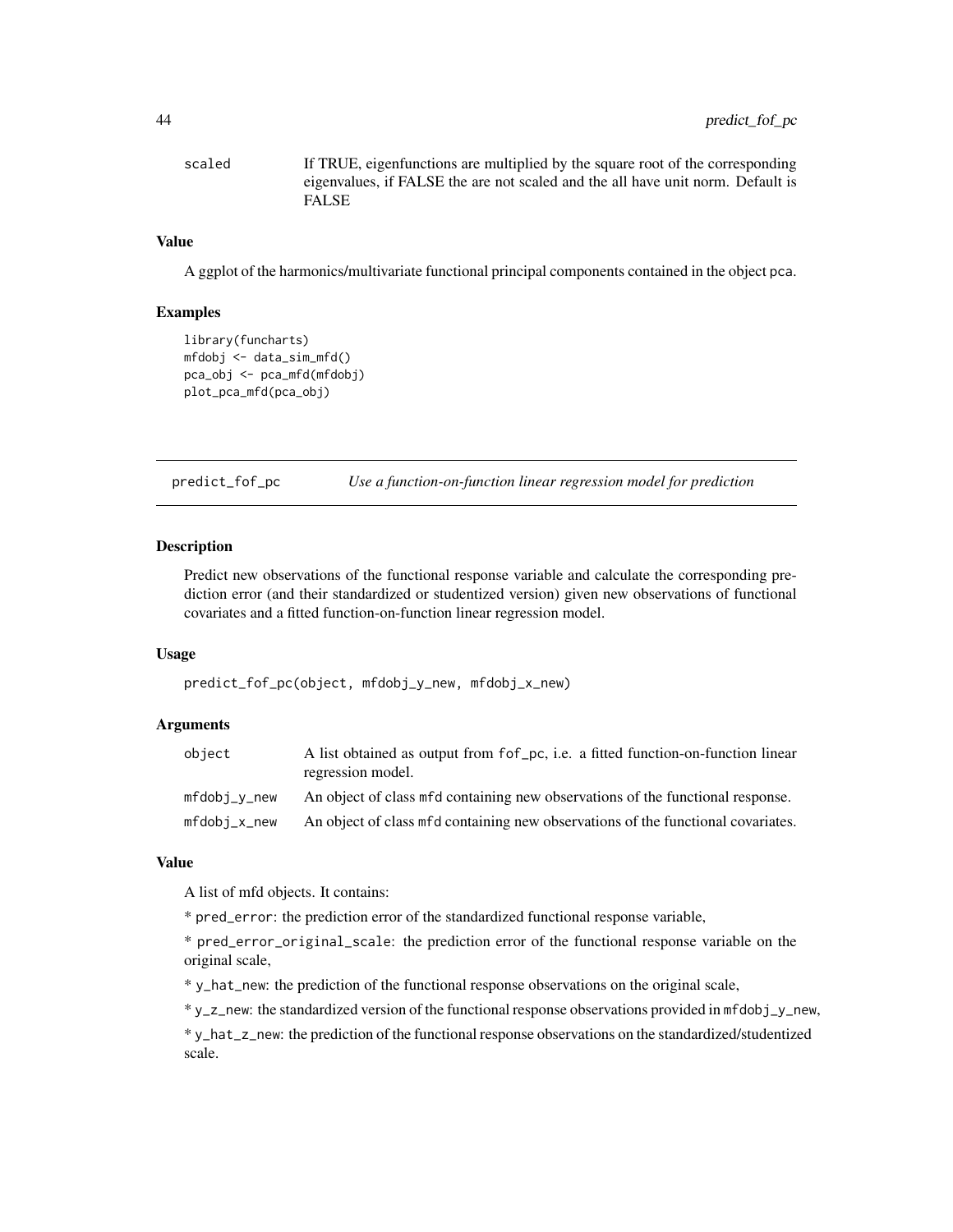# <span id="page-44-0"></span>predict\_sof\_pc 45

#### References

Centofanti F, Lepore A, Menafoglio A, Palumbo B, Vantini S. (2021) Functional Regression Control Chart. *Technometrics*, 63(3), 281–294. <doi:10.1080/00401706.2020.1753581>

#### Examples

```
library(funcharts)
data("air")
air \le lapply(air, function(x) x[1:10, , drop = FALSE])
fun_covariates <- c("CO", "temperature")
mfdobj_x <- get_mfd_list(air[fun_covariates], lambda = 1e-2)
mfdobj_y <- get_mfd_list(air["NO2"], lambda = 1e-2)
mod <- fof_pc(mfdobj_y, mfdobj_x)
predict_fof_pc(mod,
               mfdobj_y_new = mfdobj_y,
               mfdobj_x_new = mfdobj_x)
```
predict\_sof\_pc *Use a scalar-on-function linear regression model for prediction*

# Description

Predict new observations of the scalar response variable and calculate the corresponding prediction error, with prediction interval limits, given new observations of functional covariates and a fitted scalar-on-function linear regression model

#### Usage

```
predict_sof_pc(object, newdata = NULL, alpha = 0.05)
```
#### Arguments

| object  | A list obtained as output from sof pc, i.e. a fitted scalar-on-function linear<br>regression model.                                                                                      |
|---------|------------------------------------------------------------------------------------------------------------------------------------------------------------------------------------------|
| newdata | An object of class mfd containing new observations of the functional covariates.<br>If NULL, it is set as the functional covariates data used for model fitting.                         |
| alpha   | A numeric value indicating the Type I error for the regression control chart and<br>such that this function returns the 1-alpha prediction interval on the response.<br>Default is 0.05. |

# Value

A data.frame with as many rows as the number of functional replications in newdata, with the following columns:

- \* fit: the predictions of the response variable corresponding to new\_data,
- \* lwr: lower limit of the 1-alpha prediction interval on the response,
- \* upr: upper limit of the 1-alpha prediction interval on the response.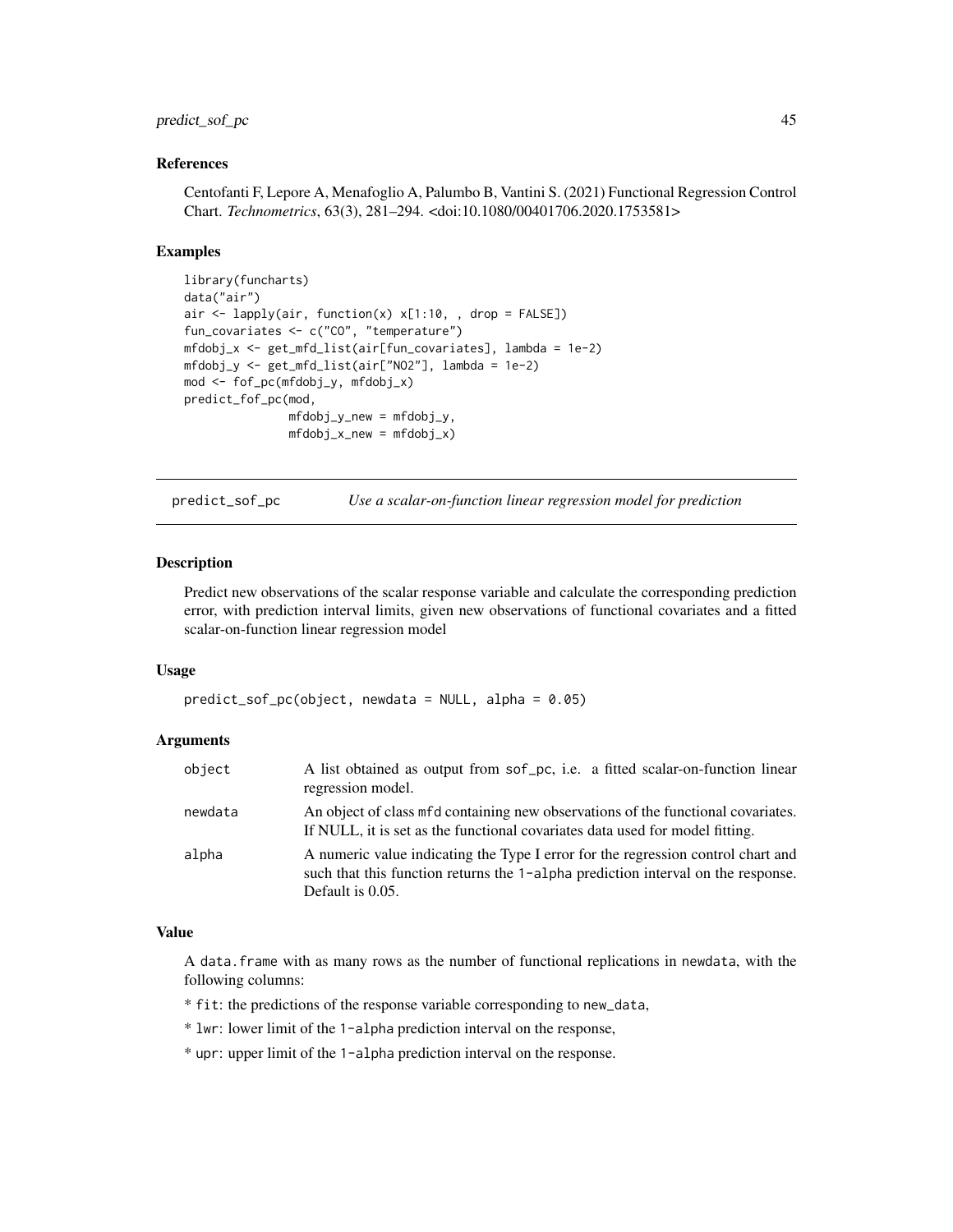#### Examples

```
library(funcharts)
data("air")
air <- lapply(air, function(x) x[1:10, , drop = FALSE])
fun_covariates <- c("CO", "temperature")
mfdobj_x <- get_mfd_list(air[fun_covariates], lambda = 1e-2)
y <- rowMeans(air$NO2)
mod \leq sof_pc(y, mfdobj_x)
predict_sof_pc(mod)
```
rbind\_mfd *Bind replications of two Multivariate Functional Data Objects*

#### Description

Bind replications of two Multivariate Functional Data Objects

# Usage

```
rbind_mfd(mfdobj1, mfdobj2)
```
#### Arguments

| mfdobj1 | An object of class mfd, with the same variables of mfdobi <sub>2</sub> and different repli-<br>cation names with respect to mfdobi2. |
|---------|--------------------------------------------------------------------------------------------------------------------------------------|
| mfdobi2 | An object of class mfd, with the same variables of mfdobi1, and different repli-<br>cation names with respect to mfdobil.            |

# Value

An object of class mfd, whose variables are the same of mfdobj1 and mfdobj2 and whose replications are the union of the replications in mfdobj1 and mfdobj2.

```
library(funcharts)
mfdobj1 < - data_sim_mfd(nvar = 3, nobs = 4)mfdobj2 \leq data\_sim\_mfd(nvar = 3, nobs = 5)dimnames(mfdobj2$coefs)[[2]] <-
  mfdobj2$fdnames[[2]] <-
  c("rep11", "rep12", "rep13", "rep14", "rep15")
mfdobj_rbind <- rbind_mfd(mfdobj1, mfdobj2)
plot_mfd(mfdobj_rbind)
```
<span id="page-45-0"></span>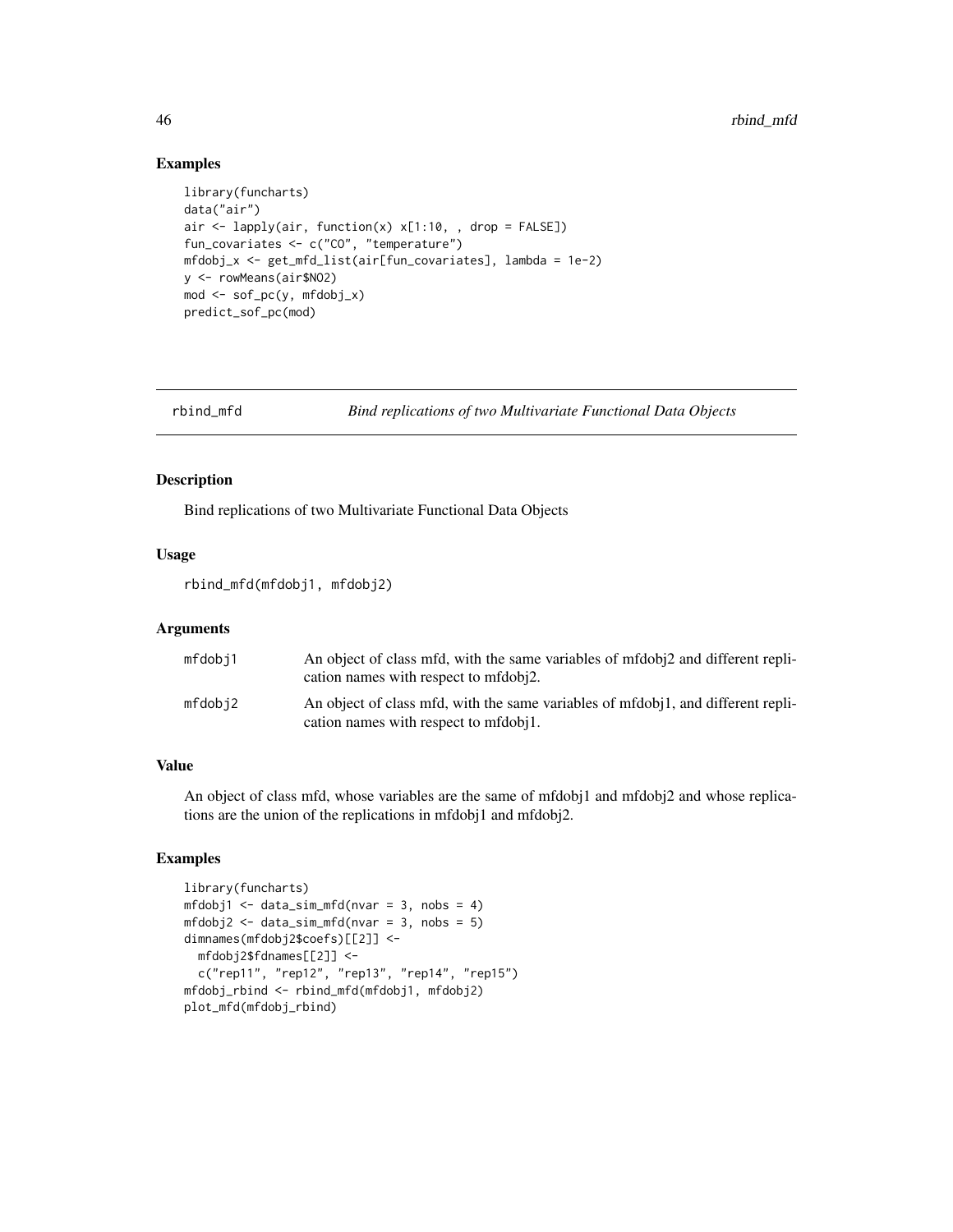<span id="page-46-1"></span><span id="page-46-0"></span>

It builds a data frame needed to plot the Functional Regression Control Chart introduced in Centofanti et al. (2021), for monitoring a functional quality characteristic adjusted for by the effect of multivariate functional covariates, based on a fitted function-on-function linear regression model. The training data have already been used to fit the model. An optional tuning data set can be provided that is used to estimate the control chart limits. A phase II data set contains the observations to be monitored with the control charts.

# Usage

```
regr_cc_fof(
 object,
 mfdobj_y_new,
 mfdobj_x_new,
 mfdobj_y_tuning = NULL,
 mfdobj_x_tuning = NULL,
  alpha = list(T2 = 0.025, spe = 0.025))
```
# Arguments

| object          | A list obtained as output from fof pc, i.e. a fitted function-on-function linear<br>regression model.                                                                                                                                                                                                                                                            |
|-----------------|------------------------------------------------------------------------------------------------------------------------------------------------------------------------------------------------------------------------------------------------------------------------------------------------------------------------------------------------------------------|
| $mfdobj_y_new$  | An object of class mfd containing the phase II data set of the functional response<br>observations to be monitored.                                                                                                                                                                                                                                              |
| mfdobj_x_new    | An object of class mfd containing the phase II data set of the functional covari-<br>ates observations to be monitored.                                                                                                                                                                                                                                          |
| mfdobj_y_tuning |                                                                                                                                                                                                                                                                                                                                                                  |
|                 | An object of class mfd containing the tuning data set of the functional response<br>observations, used to estimate the control chart limits. If NULL, the training<br>data, i.e. the data used to fit the function-on-function linear regression model, are<br>also used as the tuning data set, i.e. mfdobj_y_tuning=object\$pca_y\$data.<br>Default is NULL.   |
| mfdobj_x_tuning |                                                                                                                                                                                                                                                                                                                                                                  |
|                 | An object of class mfd containing the tuning data set of the functional covariates<br>observations, used to estimate the control chart limits. If NULL, the training<br>data, i.e. the data used to fit the function-on-function linear regression model, are<br>also used as the tuning data set, i.e. mfdobj_x_tuning=object\$pca_x\$data.<br>Default is NULL. |
| alpha           | A named list with two elements, named T2 and spe, respectively, each contain-<br>ing the desired Type I error probability of the corresponding control chart. Note                                                                                                                                                                                               |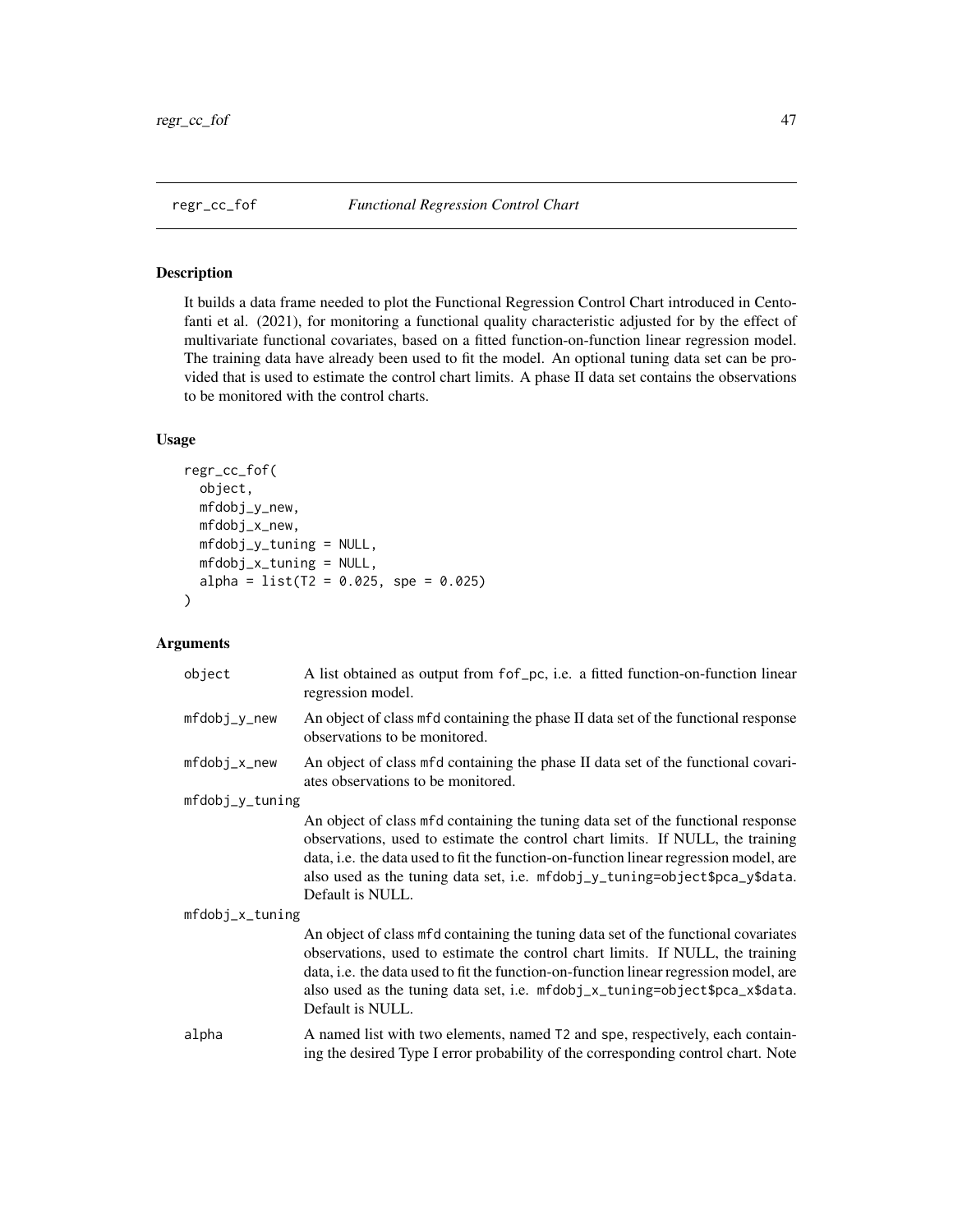that at the moment you have to take into account manually the family-wise error rate and adjust the two values accordingly. See Centofanti et al. (2021) for additional details. Default value is  $list(T2 = 0.025, spe = 0.025)$ .

# <span id="page-47-0"></span>Value

A data.frame containing the output of the function control\_charts\_pca applied to the prediction errors.

# References

Centofanti F, Lepore A, Menafoglio A, Palumbo B, Vantini S. (2021) Functional Regression Control Chart. *Technometrics*, 63(3), 281–294. <doi:10.1080/00401706.2020.1753581>

# See Also

[control\\_charts\\_pca](#page-3-1)

```
library(funcharts)
data("air")
air \le lapply(air, function(x) x[1:100, , drop = FALSE])
fun_covariates <- c("CO", "temperature")
mfdobj_x <- get_mfd_list(air[fun_covariates],
                         n_basis = 15,
                         lambda = 1e-2mfdobj_y <- get_mfd_list(air["NO2"],
                         n_basis = 15,
                         lambda = 1e-2mfdobj_y1 <- mfdobj_y[1:60]
mfdobj_y_tuning <- mfdobj_y[61:90]
mfdobj_y2 \leq-fmfdobj_y[91:100]mfdobj_x1 <- mfdobj_x[1:60]
mfdobj_x_tuning <- mfdobj_x[61:90]
mfdobj_x2 \leq - mfdobj_x[91:100]mod_fof <- fof_pc(mfdobj_y1, mfdobj_x1)
cclist <- regr_cc_fof(mod_fof,
                      mfdobj_y_new = mfdobj_y2,
                      mfdobj_x_new = mfdobj_x2,
                      mfdobj_y_tuning = NULL,
                      mfdobj_x_tuning = NULL)
plot_control_charts(cclist)
```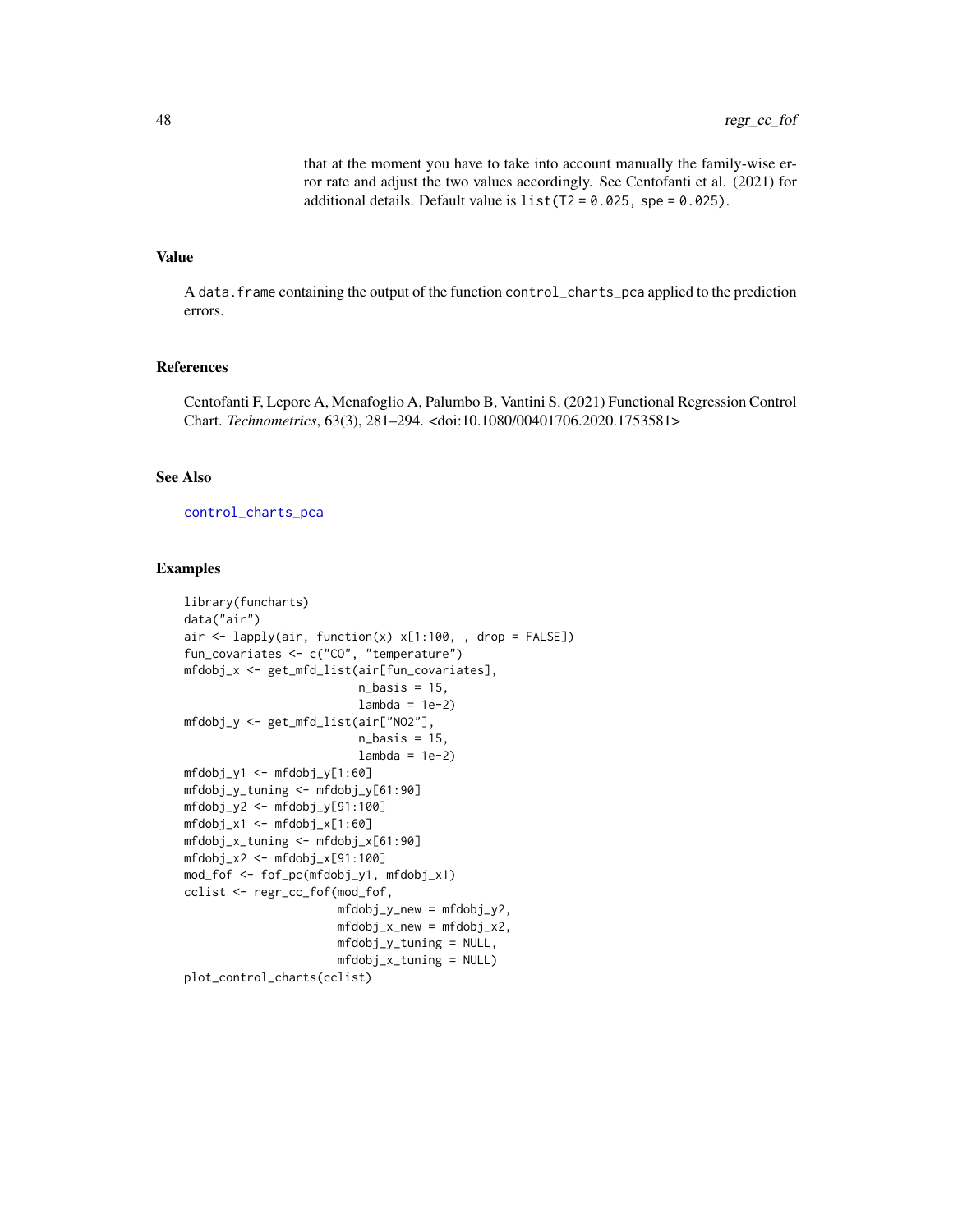<span id="page-48-1"></span><span id="page-48-0"></span>regr\_cc\_fof\_real\_time *Real-time functional regression control chart*

#### Description

This function produces a list of data frames, each of them is produced by [regr\\_cc\\_fof](#page-46-1) and is needed to plot control charts for monitoring in real time a functional quality characteristic adjusted for by the effect of multivariate functional covariates.

#### Usage

```
regr_cc_fof_real_time(
 mod_list,
 mfdobj_y_new_list,
 mfdobj_x_new_list,
 mfdobj_y_tuning_list = NULL,mfdobj_x_tuning_list = NULL,alpha = list(T2 = 0.025, spe = 0.025),ncores = 1
)
```
#### Arguments

mod\_list A list of lists produced by  $f \circ f\_pc\_real\_time$ , containing a list of function-onfunction linear regression models estimated on functional data each evolving up to an intermediate domain point.

mfdobj\_y\_new\_list

A list created using [get\\_mfd\\_df\\_real\\_time](#page-24-1) or get\_mfd\_list\_real\_time, denoting a list of functional data objects in the phase II monitoring data set, each evolving up to an intermediate domain point, with observations of the functional response variable The length of this list and mod\_list must be equal, and their elements in the same position in the list must correspond to the same intermediate domain point.

mfdobj\_x\_new\_list

A list created using [get\\_mfd\\_df\\_real\\_time](#page-24-1) or get\_mfd\_list\_real\_time, denoting a list of functional data objects in the phase II monitoring data set, each evolving up to an intermediate domain point, with observations of the multivariate functional covariates. The length of this list and mod\_list must be equal, and their elements in the same position in the list must correspond to the same intermediate domain point.

mfdobj\_y\_tuning\_list

A list created using [get\\_mfd\\_df\\_real\\_time](#page-24-1) or get\_mfd\_list\_real\_time, denoting a list of functional data objects in the tuning data set (used to estimate control chart limits), each evolving up to an intermediate domain point, with observations of the functional response variable. The length of this list and mod\_list must be equal, and their elements in the same position in the list must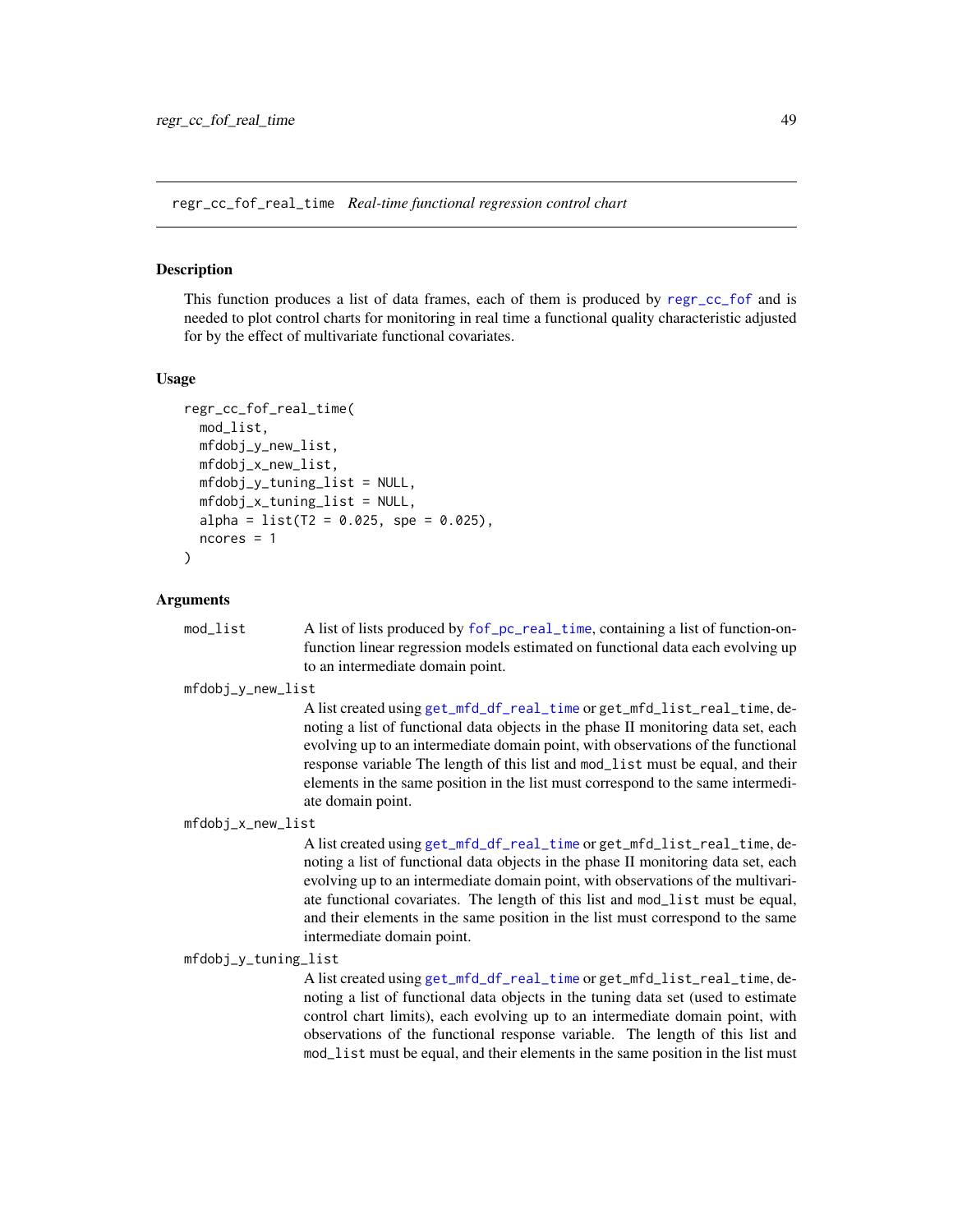correspond to the same intermediate domain point. If NULL, the training data, i.e. the functional response in mod\_list, is also used as the tuning data set. Default is NULL.

<span id="page-49-0"></span>mfdobj\_x\_tuning\_list

| A list created using get_mfd_df_real_time or get_mfd_list_real_time, de-            |
|-------------------------------------------------------------------------------------|
| noting a list of functional data objects in the tuning data set (used to estimate   |
| control chart limits), each evolving up to an intermediate domain point, with       |
| observations of the multivariate functional covariates. The length of this list and |
| mod_list must be equal, and their elements in the same position in the list must    |
| correspond to the same intermediate domain point. If NULL, the training data,       |
| i.e. the functional covariates in mod_list, are also used as the tuning data set.   |
| Default is NULL.                                                                    |
| See regr_cc_fof.                                                                    |
|                                                                                     |

ncores If you want parallelization, give the number of cores/threads to be used when creating objects separately for different instants.

#### Value

alpha

A list of data.frames each produced by [regr\\_cc\\_fof](#page-46-1), corresponding to a given instant.

# See Also

[fof\\_pc\\_real\\_time](#page-16-1), [regr\\_cc\\_fof](#page-46-1)

```
library(funcharts)
data("air")
air1 <- lapply(air, function(x) x[1:8, , drop = FALSE])
air2 <- lapply(air, function(x) x[9:10, , drop = FALSE])
mfdobj_x1_list <- get_mfd_list_real_time(air1[c("CO", "temperature")],
                                         n_basis = 15,
                                         lambda = 1e-2,
                                         k\_seq = c(0.5, 1)mfdobj_x2_list <- get_mfd_list_real_time(air2[c("CO", "temperature")],
                                         n_basis = 15,
                                         lambda = 1e-2,
                                         k_seq = c(0.5, 1)mfdobj_y1_list <- get_mfd_list_real_time(air1["NO2"],
                                         n_basis = 15,
                                         lambda = 1e-2,
                                         k\_seq = c(0.5, 1)mfdobj_y2_list <- get_mfd_list_real_time(air2["NO2"],
                                         n_basis = 15,
                                         lambda = 1e-2,
                                         k\_seq = c(0.5, 1)mod_list <- fof_pc_real_time(mfdobj_y1_list, mfdobj_x1_list)
cclist <- regr_cc_fof_real_time(
  mod_list = mod_list,
  mfdobj_y_new_list = mfdobj_y2_list,
  mfdobj_x_new_list = mfdobj_x2_list)
```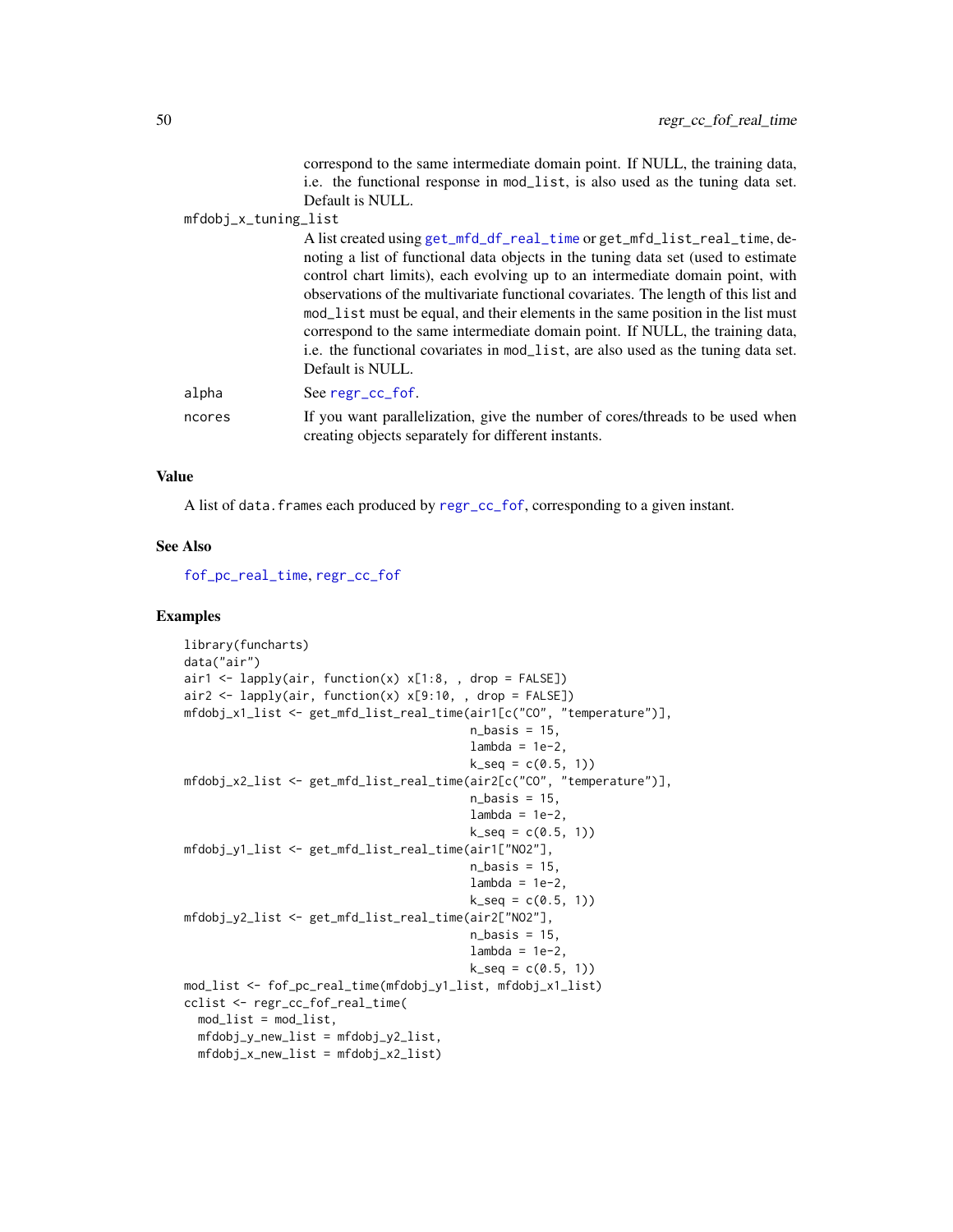# <span id="page-50-0"></span>regr\_cc\_sof 51

plot\_control\_charts\_real\_time(cclist, 1)

#### <span id="page-50-1"></span>regr\_cc\_sof *Scalar-on-Function Regression Control Chart*

# **Description**

This function builds a data frame needed to plot the scalar-on-function regression control chart, based on a fitted function-on-function linear regression model and proposed in Capezza et al. (2020) together with the Hotelling's  $T^2$  and squared prediction error control charts. The training data have already been used to fit the model. A tuning data set can be provided that is used to estimate the control chart limits. A phase II data set contains the observations to be monitored with the built control charts.

# Usage

```
regr_cc_sof(object, y_new, mfdobj_x_new, alpha = 0.05)
```
# **Arguments**

| object       | A list obtained as output from sof pc, i.e. a fitted scalar-on-function linear<br>regression model.                                                                                      |
|--------------|------------------------------------------------------------------------------------------------------------------------------------------------------------------------------------------|
| v_new        | A numeric vector containing the observations of the scalar response variable in<br>the phase II data set.                                                                                |
| mfdobj_x_new | An object of class mfd containing the phase II data set of the functional covari-<br>ates observations.                                                                                  |
| alpha        | A numeric value indicating the Type I error for the regression control chart and<br>such that this function returns the 1-alpha prediction interval on the response.<br>Default is 0.05. |

#### Value

A data. frame with as many rows as the number of functional replications in  $mfdobj_x_new$ , with the following columns:

- \* y\_hat: the predictions of the response variable corresponding to mfdobj\_x\_new,
- \* y: the same as the argument y\_new given as input to this function,
- \* lwr: lower limit of the 1-alpha prediction interval on the response,
- \* pred\_err: prediction error calculated as y-y\_hat,
- \* pred\_err\_sup: upper limit of the 1-alpha prediction interval on the prediction error,
- \* pred\_err\_inf: lower limit of the 1-alpha prediction interval on the prediction error.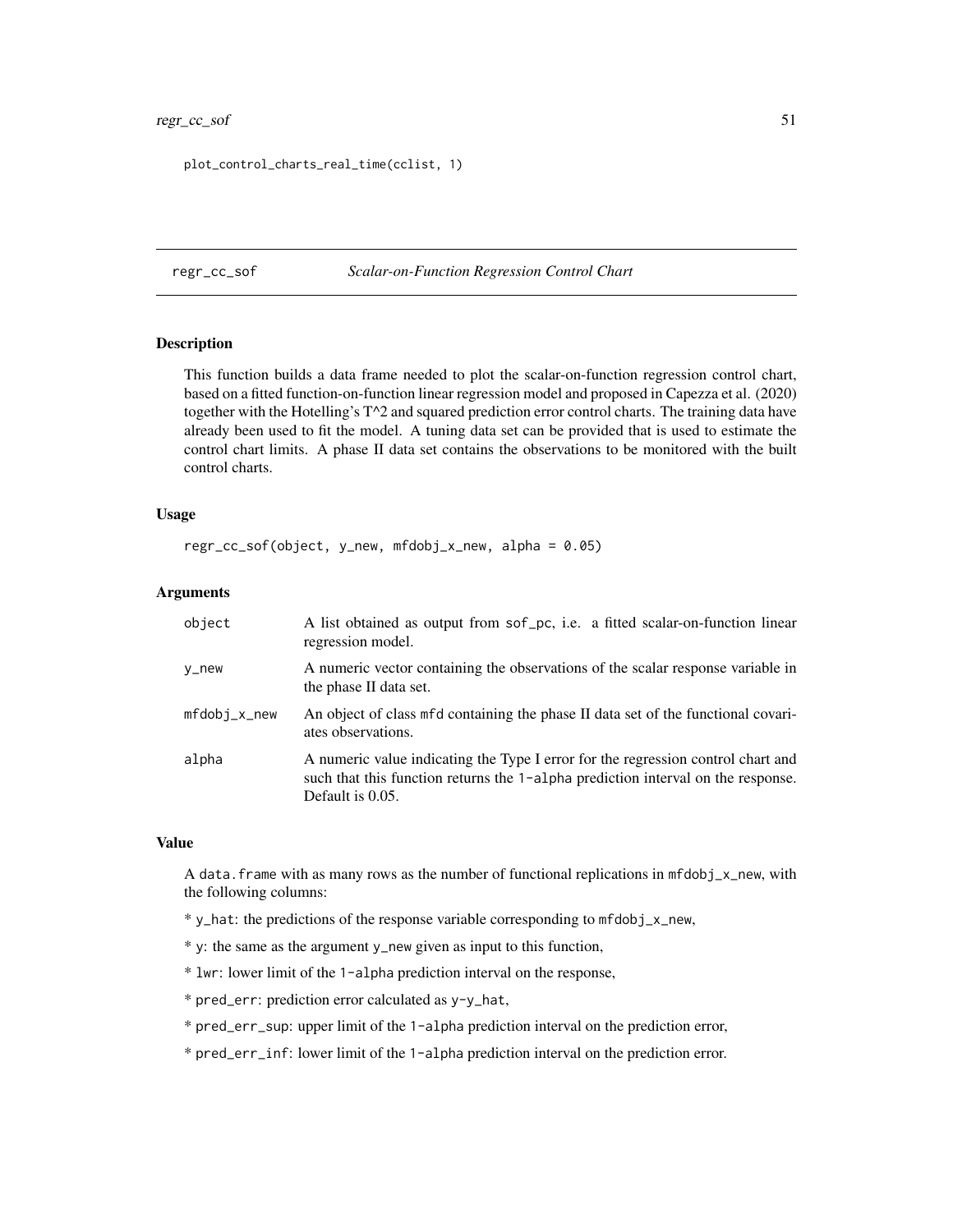### <span id="page-51-0"></span>References

Capezza C, Lepore A, Menafoglio A, Palumbo B, Vantini S. (2020) Control charts for monitoring ship operating conditions and CO2 emissions based on scalar-on-function regression. *Applied Stochastic Models in Business and Industry*, 36(3):477–500. <doi:10.1002/asmb.2507>

#### Examples

```
library(funcharts)
air <- lapply(air, function(x) x[1:100, , drop = FALSE])
fun_covariates <- c("CO", "temperature")
mfdobj_x <- get_mfd_list(air[fun_covariates],
                         n_basis = 15,
                         lambda = 1e-2)
y <- rowMeans(air$NO2)
y1 <- y[1:80]
y2 <- y[81:100]
mfdobj_x1 \leftarrow mfdobj_x[1:80]mfdobj_x2 <- mfdobj_x[81:100]
mod <- sof_pc(y1, mfdobj_x1)
cclist <- regr_cc_sof(object = mod,
                      y_new = y2,
                      mfdobj_x_new = mfdobj_x2)plot_control_charts(cclist)
```
<span id="page-51-1"></span>

scale\_mfd *Standardize Multivariate Functional Data.*

#### Description

Scale multivariate functional data contained in an object of class mfd by subtracting the mean function and dividing by the standard deviation function.

# Usage

scale\_mfd(mfdobj, center = TRUE, scale = TRUE)

# Arguments

| mfdobj | A multivariate functional data object of class mfd.                                                                                                                                                                                                                                                                                   |
|--------|---------------------------------------------------------------------------------------------------------------------------------------------------------------------------------------------------------------------------------------------------------------------------------------------------------------------------------------|
| center | A logical value, or a fd object. When providing a logical value, if TRUE,<br>mfdobj is centered, i.e. the functional mean function is calculated and sub-<br>tracted from all observations in mfdobj, if FALSE, mfdobj is not centered. If<br>center is a fd object, then this function is used as functional mean for centering.     |
| scale  | A logical value, or a fd object. When providing a logical value, if TRUE,<br>mfdobj is scaled after possible centering, i.e. the functional standard deviation<br>is calculated from all functional observations in mfdob i and then the observa-<br>tions are divided by this calculated standard deviation, if FALSE, mfdobj is not |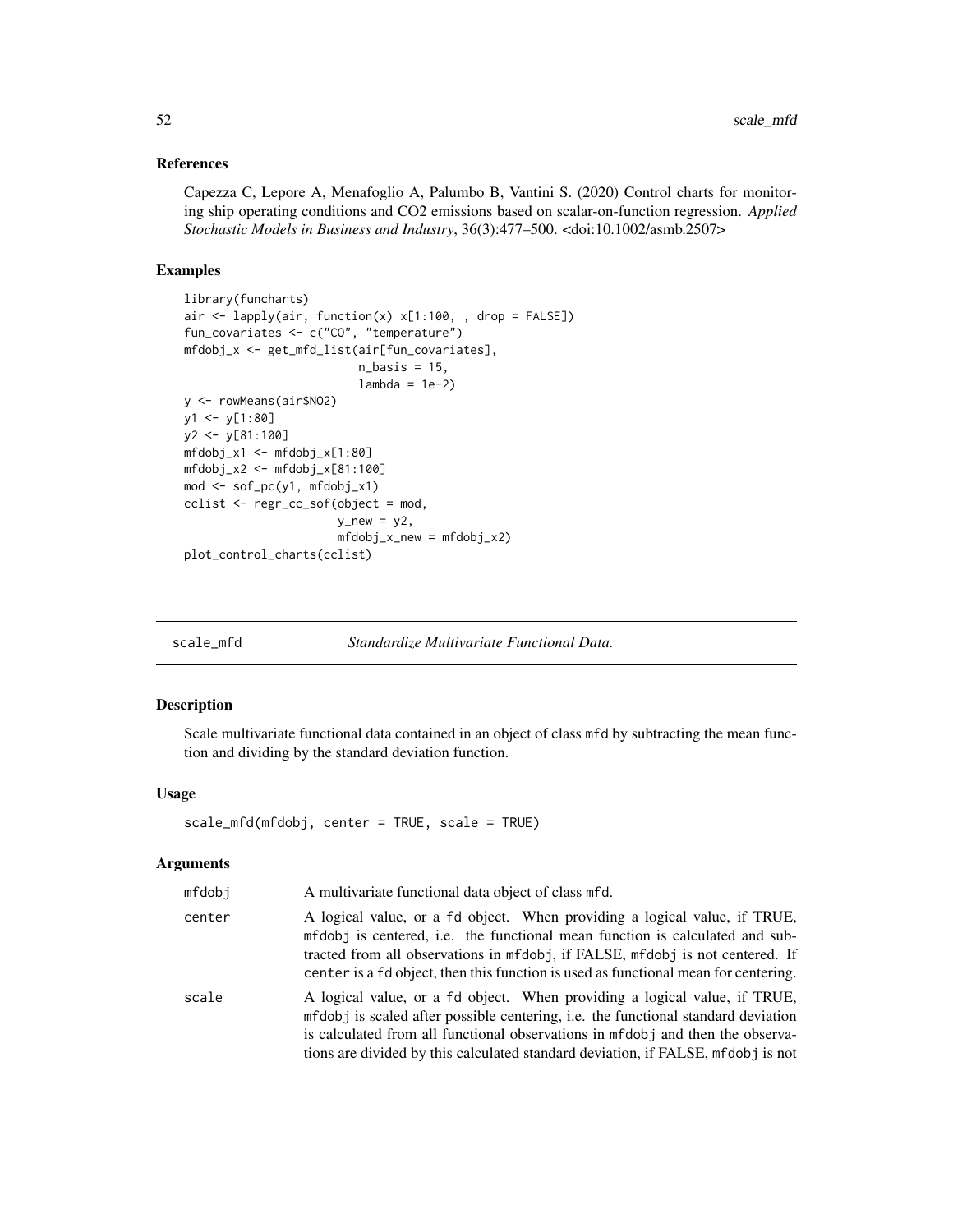scaled. If scale is a fd object, then this function is used as standard deviation function for scaling.

# <span id="page-52-0"></span>Details

This function has been written to work similarly as the function [scale](#page-0-0) for matrices. When calculated, attributes center and scale are of class fd and have the same structure you get when you use fda:: mean.fd and fda:: sd.fd.

#### Value

A standardized object of class mfd, with two attributes, if calculated, center and scale, storing the mean and standard deviation functions used for standardization.

#### Examples

library(funcharts) mfdobj <- data\_sim\_mfd() mfdobj\_scaled <- scale\_mfd(mfdobj)

<span id="page-52-1"></span>simulate\_mfd *Simulate a data set for funcharts*

#### **Description**

Function used to simulate a data set to illustrate the use of funcharts. It creates a data set with three functional covariates, a functional response generated as a function of the three functional covariates through a function-on-function linear model, and a scalar response generated as a function of the three functional covariates through a scalar-on-function linear model. This function covers the simulation study in Centofanti et al. (2021) for the function-on-function case and also simulates data in a similar way for the scalar response case. In the default case, the function generates incontrol data. Additional arguments can be used to generate additional data that are out of control, with mean shifts according to the scenarios proposed by Centofanti et al. (2021). Each simulated observation of a functional variable consists of a vector of 150 discrete points, equally spaced between 0 and 1, generated with noise.

#### Usage

```
simulate_mfd(
  nobs = 1000,
  R2 = 0.97,
  seed,
  shift\_type_y = "0"shift\_type\_x1 = "0"shift_type_x2 = "0",shift\_type\_x3 = "0",d_y = 0,
  d_x1 = 0,
```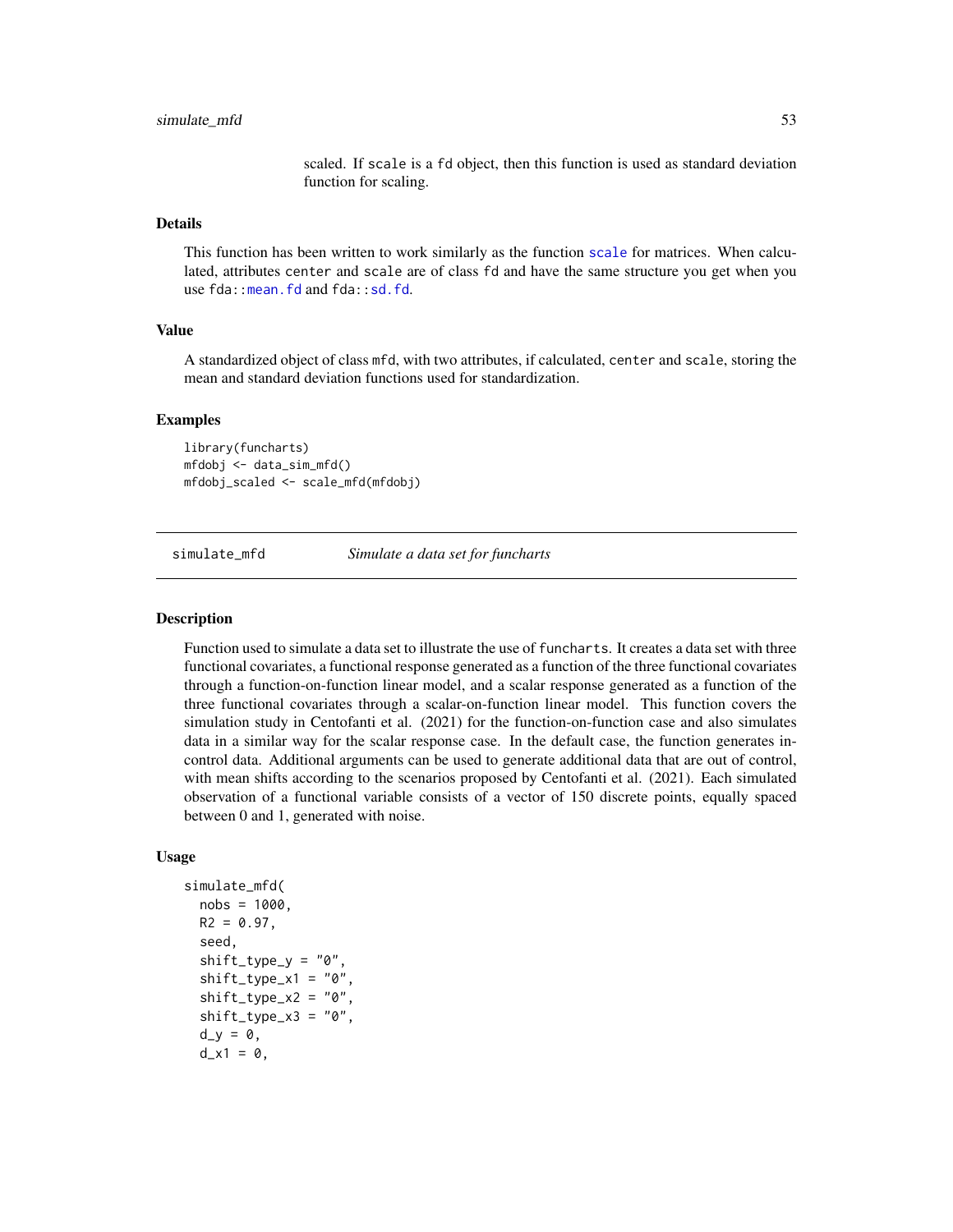```
d_x^2 = 0,
  d_x^3 = 0,
  d_y_scalscalar = 0,
  save_beta = FALSE
\mathcal{E}
```
# Arguments

| nobs          | The number of observation to simulate                                                                                                                                                                                               |
|---------------|-------------------------------------------------------------------------------------------------------------------------------------------------------------------------------------------------------------------------------------|
| R2            | The desired coefficient of determination in the regression. In both the scalar and<br>functional response cases, only three values are allowed, i.e. 0.97, 0.86, 0.74.<br>Default is 0.97.                                          |
| seed          | Deprecated: use set. seed() before calling the function for reproducibility.                                                                                                                                                        |
| shift_type_y  | The shift type for the functional response. There are five possibilities: "0" if<br>there is no shift, "A", "B", "C" or "D" for the corresponding shift types shown<br>in Centofanti et al. (2021). Default is "0".                 |
| shift_type_x1 | #' The shift type for the first functional covariate. There are five possibilities:<br>"0" if there is no shift, "A", "B", "C" or "D" for the corresponding shift types<br>shown in Centofanti et al. (2021). Default is "0".       |
| shift_type_x2 | #' The shift type for the second functional covariate. #' There are five possibil-<br>ities: "0" if there is no shift, "A", "B", "C" or "D" for the corresponding shift<br>types shown in Centofanti et al. (2021). Default is "0". |
| shift_type_x3 | #' The shift type for the third functional covariate. #' There are five possibilities:<br>"0" if there is no shift, "A", "B", "C" or "D" for the corresponding shift types<br>shown in Centofanti et al. (2021). Default is "0".    |
| d_y           | A number indicating the severity of the shift type for the functional response.<br>Default is 0.                                                                                                                                    |
| $d_x1$        | A number indicating the severity of the shift type for the first functional covari-<br>ate. Default is 0.                                                                                                                           |
| d_x2          | A number indicating the severity of the shift type for the second functional co-<br>variate. Default is 0.                                                                                                                          |
| d_x3          | A number indicating the severity of the shift type for the third functional covari-<br>ate. Default is 0.                                                                                                                           |
| d_y_scalar    | A number indicating the severity of the shift type for the scalar response. Default<br>$is0$ .                                                                                                                                      |
| save_beta     | If TRUE, the true regression coefficients of both the function-on-function and<br>the scalar-on-function models are saved. Default is FALSE.                                                                                        |

# Value

A list with the following elements:

- \* X1 is a nobsx150 matrix with the simulated observations of the first functional covariate
- \* X2 is a nobsx150 matrix with the simulated observations of the second functional covariate

\* X3 is a nobsx150 matrix with the simulated observations of the third functional covariate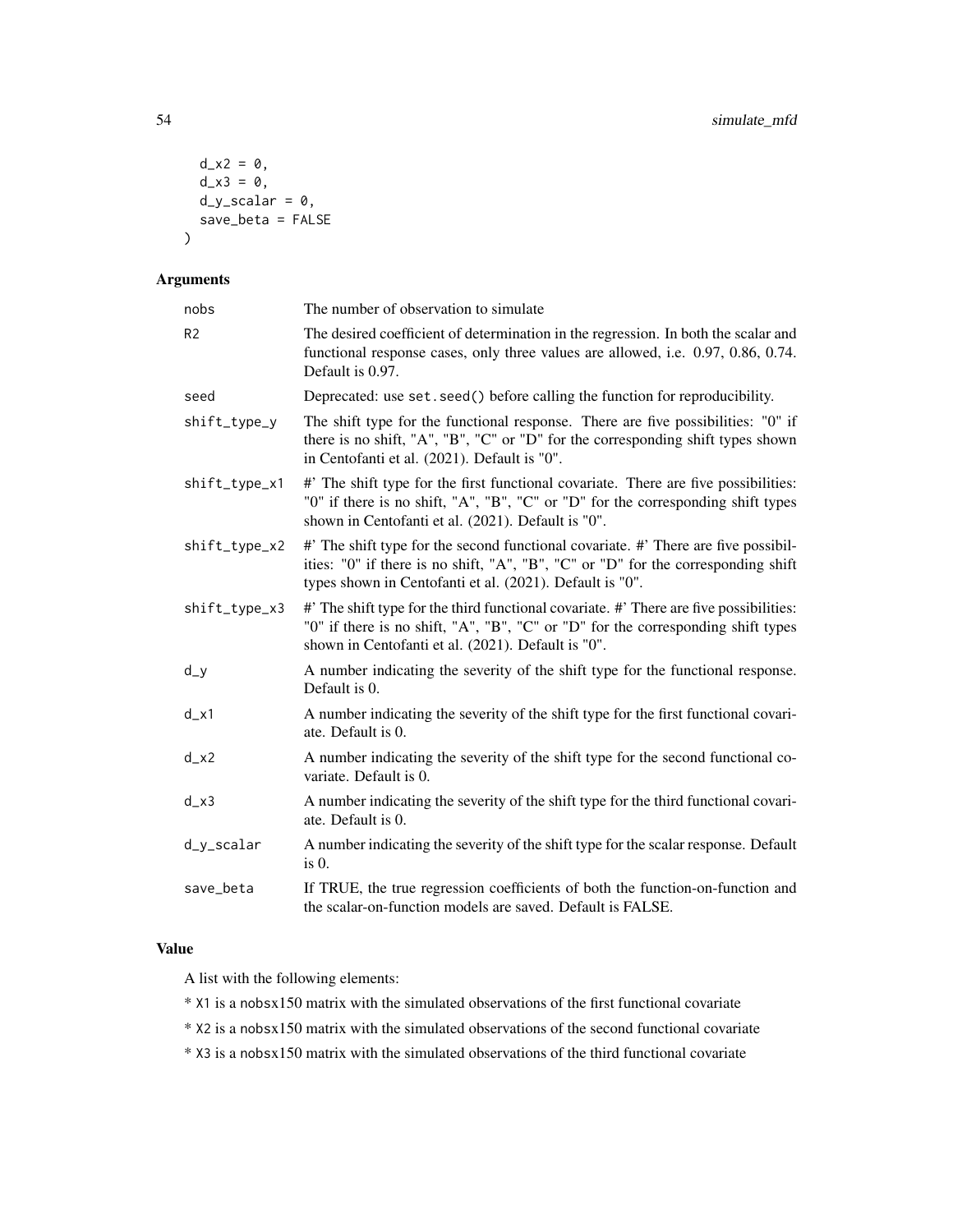<span id="page-54-0"></span>\* Y is a nobsx150 matrix with the simulated observations of the functional response

\* y\_scalar is a vector of length 150 with the simulated observations of the scalar response

\* beta\_fof, if save\_beta = TRUE, is a list of three 500x500 matrices with the discretized functional coefficients of the function-on-function regression

\* beta\_sof, if save\_beta = TRUE, is a list of three vectors of length 500 with the discretized functional coefficients of the scalar-on-function regression

# References

Centofanti F, Lepore A, Menafoglio A, Palumbo B, Vantini S. (2021) Functional Regression Control Chart. *Technometrics*, 63(3), 281–294. <doi:10.1080/00401706.2020.1753581>

sim\_funcharts *Simulate example data for funcharts*

# **Description**

Function used to simulate three data sets to illustrate the use of funcharts. It uses the function [simulate\\_mfd](#page-52-1), which creates a data set with three functional covariates, a functional response generated as a function of the three functional covariates, and a scalar response generated as a function of the three functional covariates. This function generates three data sets, one for phase I, one for tuning, i.e., to estimate the control chart limits, and one for phase II monitoring. see also [simulate\\_mfd](#page-52-1).

#### Usage

sim\_funcharts(nobs1 = 1000, nobs\_tun = 1000, nobs2 = 60)

#### Arguments

| nobs1    | The number of observation to simulate in phase I. Default is 1000.          |
|----------|-----------------------------------------------------------------------------|
| nobs tun | The number of observation to simulate the tuning data set. Default is 1000. |
| nobs2    | The number of observation to simulate in phase II. Default is 60.           |

# Value

A list with three objects, datI contains the phase I data, datI\_tun contains the tuning data, datII contains the phase II data. In the phase II data, the first group of observations are in control, the second group of observations contains a moderate mean shift, while the third group of observations contains a severe mean shift. The shift types are described in the paper from Centofanti et al. (2021),

#### References

Centofanti F, Lepore A, Menafoglio A, Palumbo B, Vantini S. (2021) Functional Regression Control Chart. *Technometrics*, 63(3), 281–294. <doi:10.1080/00401706.2020.1753581>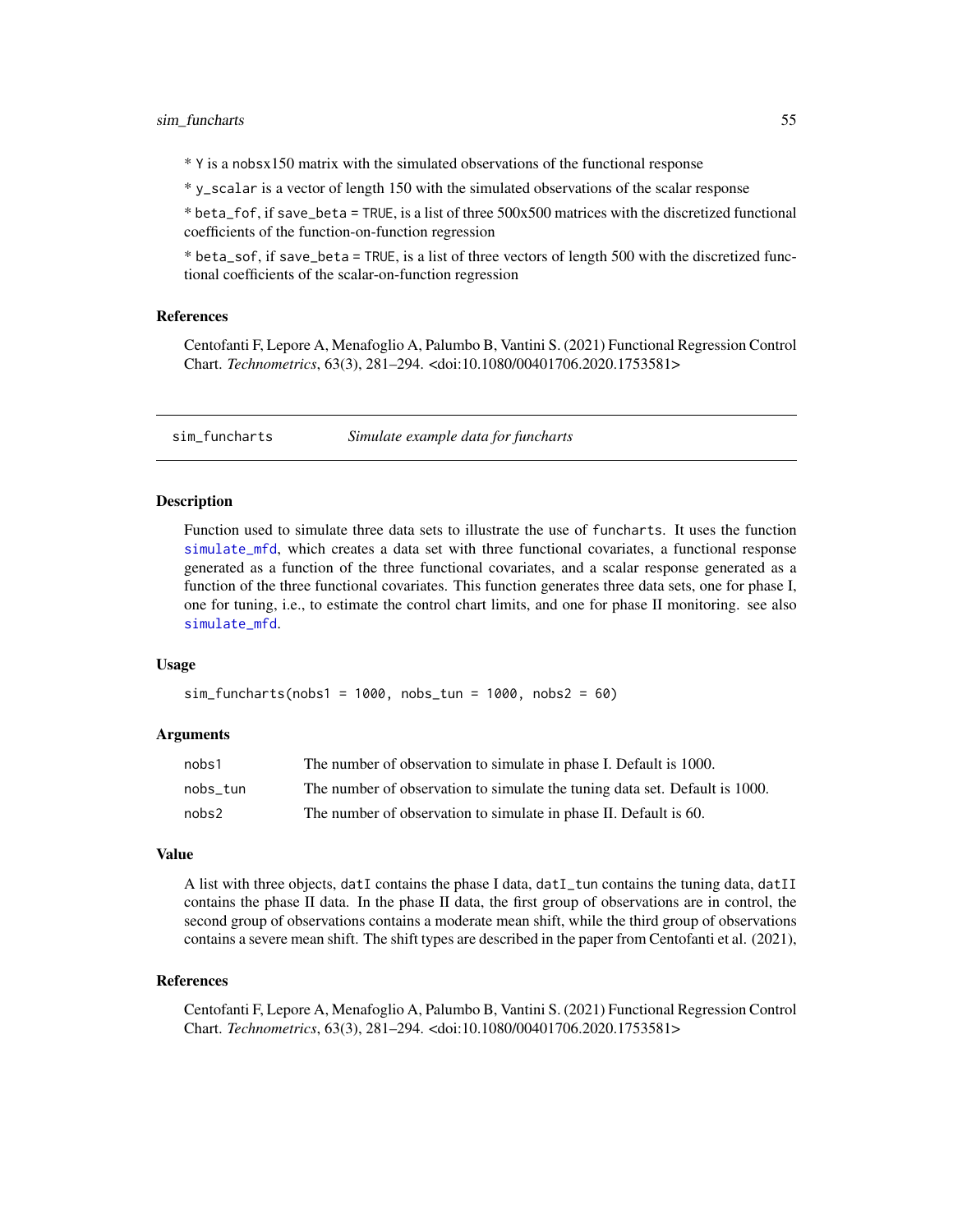<span id="page-55-1"></span><span id="page-55-0"></span>

Scalar-on-function linear regression based on principal components. This function performs multivariate functional principal component analysis (MFPCA) to extract multivariate functional principal components from the multivariate functional covariates, then it builds a linear regression model of a scalar response variable on the covariate scores. Functional covariates are standardized before the regression. See Capezza et al. (2020) for additional details.

# Usage

```
sof_pc(
  y,
  mfdobj_x,
  tot\_variance\_explained = 0.9,
  selection = "variance",
  single_min_variance_explained = 0,
  components = NULL
\mathcal{E}
```
# Arguments

| У                      | A numeric vector containing the observations of the scalar response variable.                                                                                                                                                                                                                                                                                                                                                                                           |
|------------------------|-------------------------------------------------------------------------------------------------------------------------------------------------------------------------------------------------------------------------------------------------------------------------------------------------------------------------------------------------------------------------------------------------------------------------------------------------------------------------|
| $mfdobj_x$             | A multivariate functional data object of class mfd denoting the functional co-<br>variates.                                                                                                                                                                                                                                                                                                                                                                             |
| tot_variance_explained |                                                                                                                                                                                                                                                                                                                                                                                                                                                                         |
|                        | The minimum fraction of variance that has to be explained by the set of multi-<br>variate functional principal components retained into the MFPCA model fitted<br>on the functional covariates. Default is 0.9.                                                                                                                                                                                                                                                         |
| selection              | A character value with one of three possible values:                                                                                                                                                                                                                                                                                                                                                                                                                    |
|                        | if "variance", the first M multivariate functional principal components are re-<br>tained into the MFPCA model such that together they explain a fraction of vari-<br>ance greater than tot_variance_explained,                                                                                                                                                                                                                                                         |
|                        | if "PRESS", each <i>j</i> -th functional principal component is retained into the MF-<br>PCA model if, by adding it to the set of the first <i>j</i> -1 functional principal com-<br>ponents, then the predicted residual error sum of squares (PRESS) statistic de-<br>creases, and at the same time the fraction of variance explained by that single<br>component is greater than single_min_variance_explained. This criterion is<br>used in Capezza et al. (2020). |
|                        | if "gcv", the criterion is equal as in the previous "PRESS" case, but the "PRESS"<br>statistic is substituted by the generalized cross-validation (GCV) score.                                                                                                                                                                                                                                                                                                          |
|                        | Default value is "variance".                                                                                                                                                                                                                                                                                                                                                                                                                                            |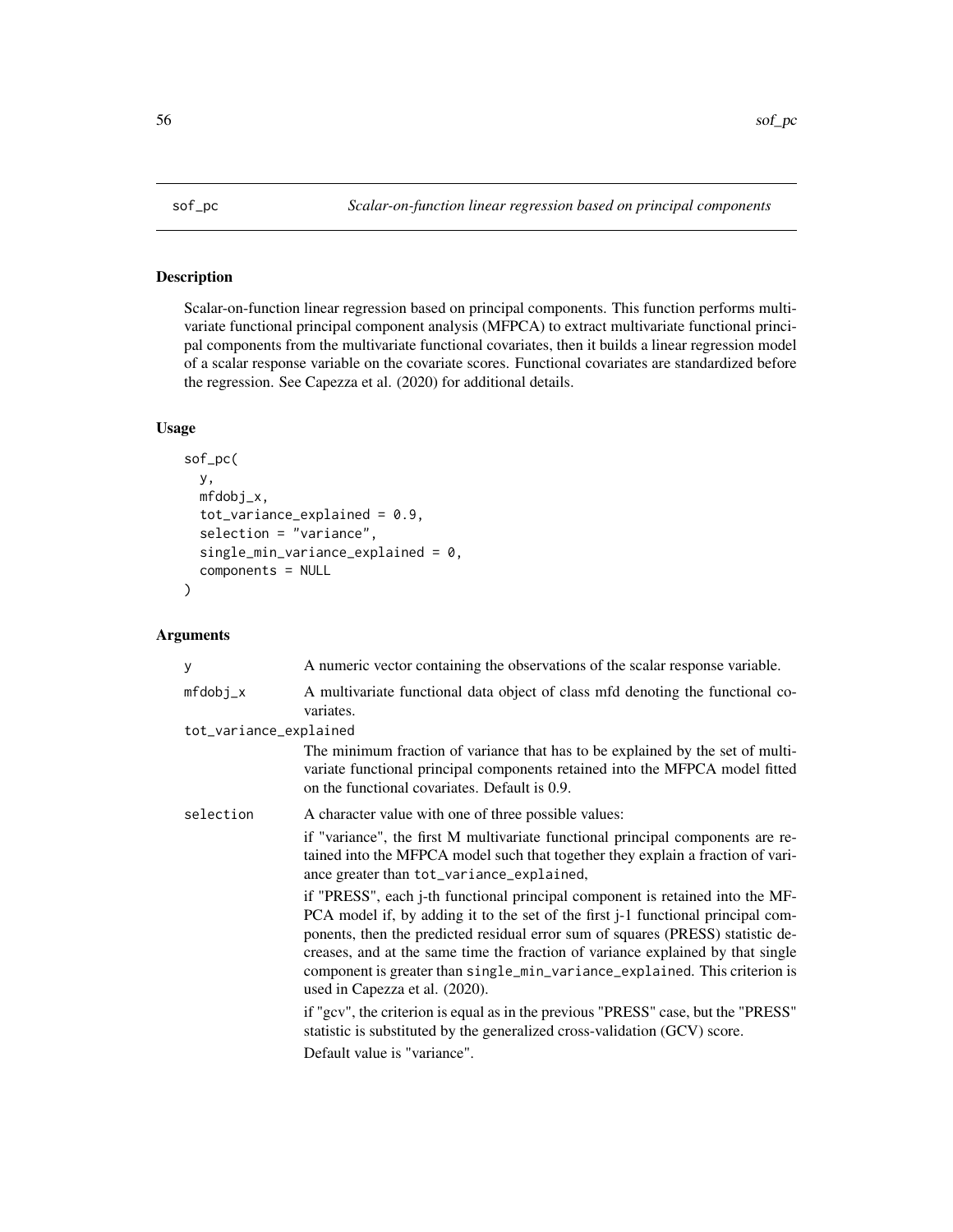#### $\text{sof\_pc}$  57

| single_min_variance_explained |                                                                                                                                                                                                                                                                           |
|-------------------------------|---------------------------------------------------------------------------------------------------------------------------------------------------------------------------------------------------------------------------------------------------------------------------|
|                               | The minimum fraction of variance that has to be explained by each multivariate<br>functional principal component into the MFPCA model fitted on the functional<br>covariates such that it is retained into the MFPCA model. Default is 0.                                 |
| components                    | A vector of integers with the components over which to project the functional<br>covariates. If this is not NULL, the criteria to select components are ignored. If<br>NULL, components are selected according to the criterion defined by selection.<br>Default is NULL. |

#### Value

a list containing the following arguments:

\* mod: an object of class lm that is a linear regression model where the scalar response variable is y and the covariates are the MFPCA scores of the functional covariates, \* mod\$coefficients contains the matrix of coefficients of the functional regression basis functions,

\* pca: an object of class pca\_mfd obtained by doing MFPCA on the functional covariates,

\* beta\_fd: an object of class mfd object containing the functional regression coefficient  $\beta(t)$  estimated with the scalar-on-function linear regression model,

\* components: a vector of integers with the components selected in the pca model,

\* selection: the same as the provided argument

\* single\_min\_variance\_explained: the same as the provided argument

\* tot\_variance\_explained: the same as the provided argument

\* gcv: a vector whose j-th element is the GCV score obtained when retaining the first j components in the MFPCA model.

\* PRESS: a vector whose j-th element is the PRESS statistic obtained when retaining the first j components in the MFPCA model.

#### References

Capezza C, Lepore A, Menafoglio A, Palumbo B, Vantini S. (2020) Control charts for monitoring ship operating conditions and CO2 emissions based on scalar-on-function regression. *Applied Stochastic Models in Business and Industry*, 36(3):477–500. <doi:10.1002/asmb.2507>

```
library(funcharts)
data("air")
air \le lapply(air, function(x) x[1:10, , drop = FALSE])
fun_covariates <- c("CO", "temperature")
mfdobj_x <- get_mfd_list(air[fun_covariates], lambda = 1e-2)
y <- rowMeans(air$NO2)
mod <- sof_pc(y, mfdobj_x)
```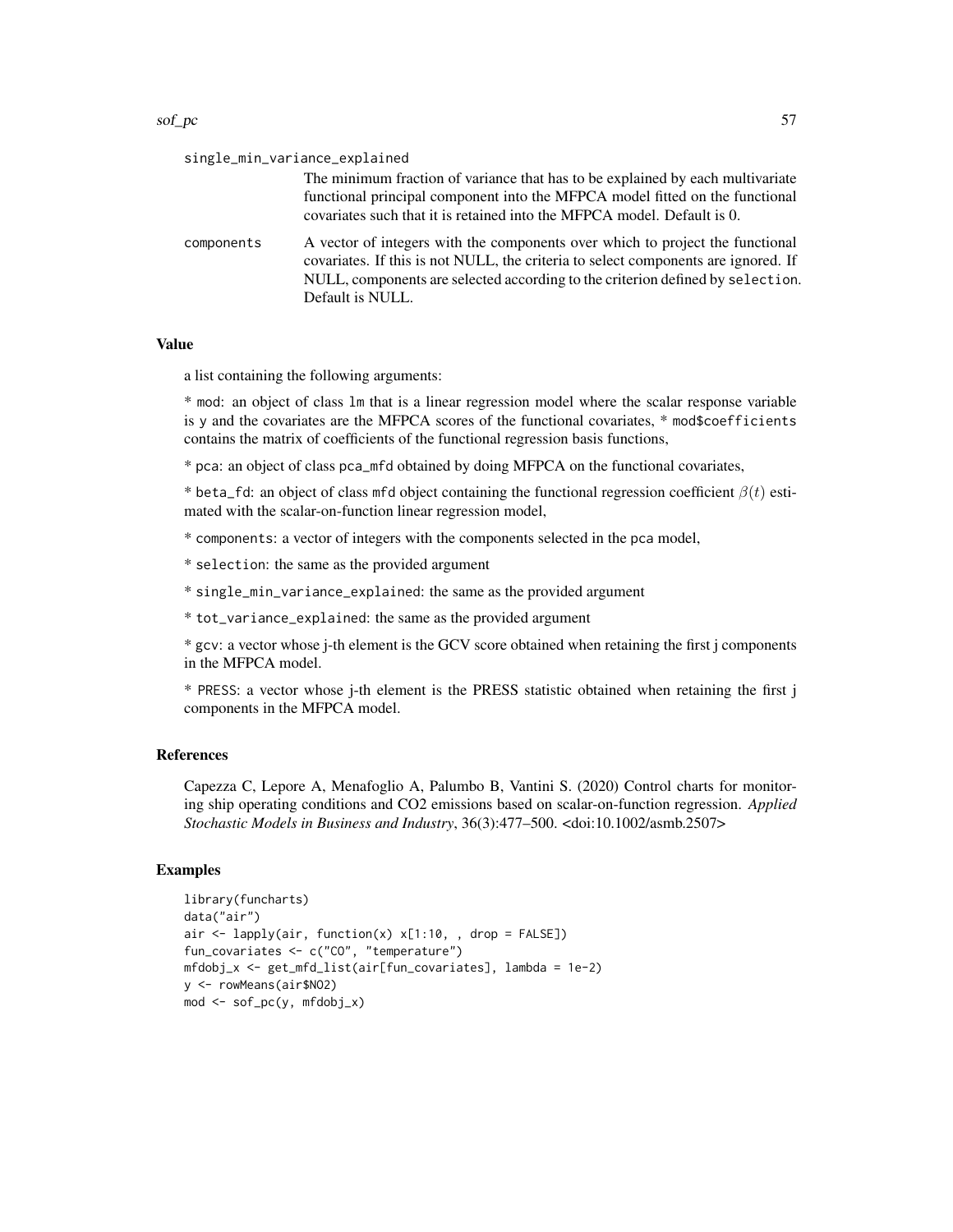<span id="page-57-1"></span><span id="page-57-0"></span>

This function produces a list of objects, each of them contains the result of applying [sof\\_pc](#page-55-1) to a scalar response variable and multivariate functional covariates evolved up to an intermediate domain point. See Capezza et al. (2020) for additional details on real-time monitoring.

#### Usage

```
sof_pc_real_time(
  y,
  mfd_real_time_list,
  single\_min\_variance\_explained = 0,
  tot\_variance\_explained = 0.9,
  selection = "PRESS",
  components = NULL,
  ncores = 1
\mathcal{E}
```
#### Arguments

| V                             | A numeric vector containing the observations of the scalar response variable.                                                                                                                                                             |
|-------------------------------|-------------------------------------------------------------------------------------------------------------------------------------------------------------------------------------------------------------------------------------------|
| mfd_real_time_list            |                                                                                                                                                                                                                                           |
|                               | A list created using get_mfd_df_real_time or get_mfd_list_real_time, de-<br>noting a list of functional data objects, each evolving up to an intermediate do-<br>main point, with observations of the multivariate functional covariates. |
| single_min_variance_explained |                                                                                                                                                                                                                                           |
|                               | See sof <u>p</u> c.                                                                                                                                                                                                                       |
| tot_variance_explained        |                                                                                                                                                                                                                                           |
|                               | See sof <u>p</u> c.                                                                                                                                                                                                                       |
| selection                     | See sof <u>p</u> c.                                                                                                                                                                                                                       |
| components                    | See sof <u>p</u> c.                                                                                                                                                                                                                       |
| ncores                        | If you want parallelization, give the number of cores/threads to be used when<br>creating objects separately for different instants.                                                                                                      |

# Value

A list of lists each produced by [sof\\_pc](#page-55-1), corresponding to a given instant.

# References

Capezza C, Lepore A, Menafoglio A, Palumbo B, Vantini S. (2020) Control charts for monitoring ship operating conditions and CO2 emissions based on scalar-on-function regression. *Applied Stochastic Models in Business and Industry*, 36(3):477–500. <doi:10.1002/asmb.2507>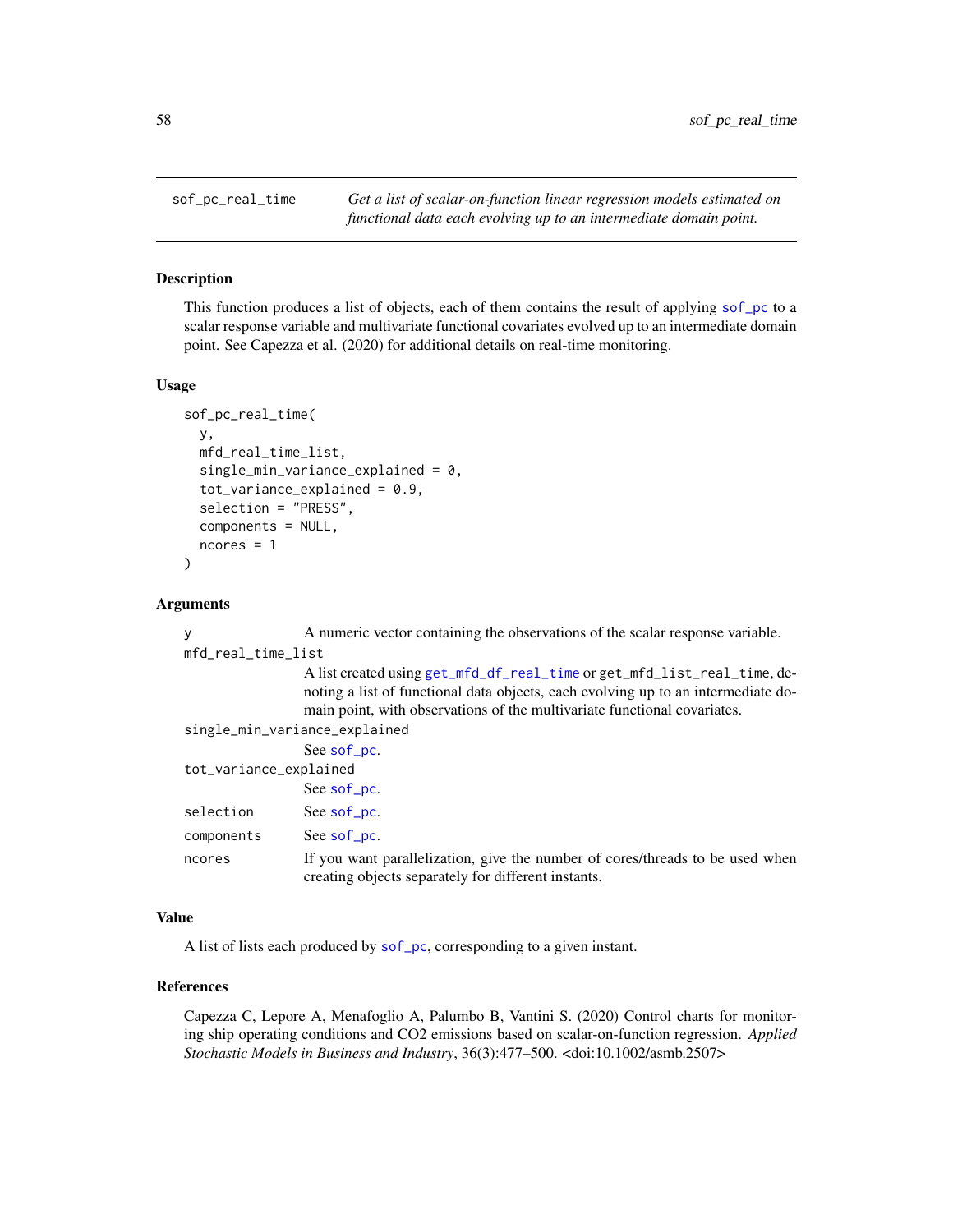<span id="page-58-0"></span>tensor\_product\_mfd 59

#### See Also

[sof\\_pc](#page-55-1), [get\\_mfd\\_df\\_real\\_time](#page-24-1), [get\\_mfd\\_list\\_real\\_time](#page-27-1)

# Examples

```
library(funcharts)
data("air")
air <- lapply(air, function(x) x[1:10, , drop = FALSE])
mfdobj_list <- get_mfd_list_real_time(air[c("CO", "temperature")],
                                      n_basis = 15,
                                      lambda = 1e-2,
                                      k\_seq = c(0.5, 0.75, 1)y <- rowMeans(air$NO2)
mod_list <- sof_pc_real_time(y, mfdobj_list)
```
tensor\_product\_mfd *Tensor product of two Multivariate Functional Data objects*

# Description

This function returns the tensor product of two Multivariate Functional Data objects. Each object must contain only one replication.

#### Usage

```
tensor_product_mfd(mfdobj1, mfdobj2 = NULL)
```
#### Arguments

| mfdobj1 | A multivariate functional data object, of class mfd, having only one functional<br>observation.                                                        |
|---------|--------------------------------------------------------------------------------------------------------------------------------------------------------|
| mfdobi2 | A multivariate functional data object, of class mfd, having only one functional<br>observation. If NULL, it is set equal to mfdob i1. Default is NULL. |

#### Value

An object of class bifd. If we denote with  $x(s)=(x_1(s),...,x_p(s))$  the vector of p functions represented by mfdobj1 and with  $y(t)=(y_1(t),..., y_q(t))$  the vector of q functions represented by mfdobj2, the output is the vector of pq bivariate functions

 $f(s,t)=(x_1(s)y_1(t),..., x_1(s)y_q(t),..., x_p(s)y_1(t),..., x_p(s)y_q(t)).$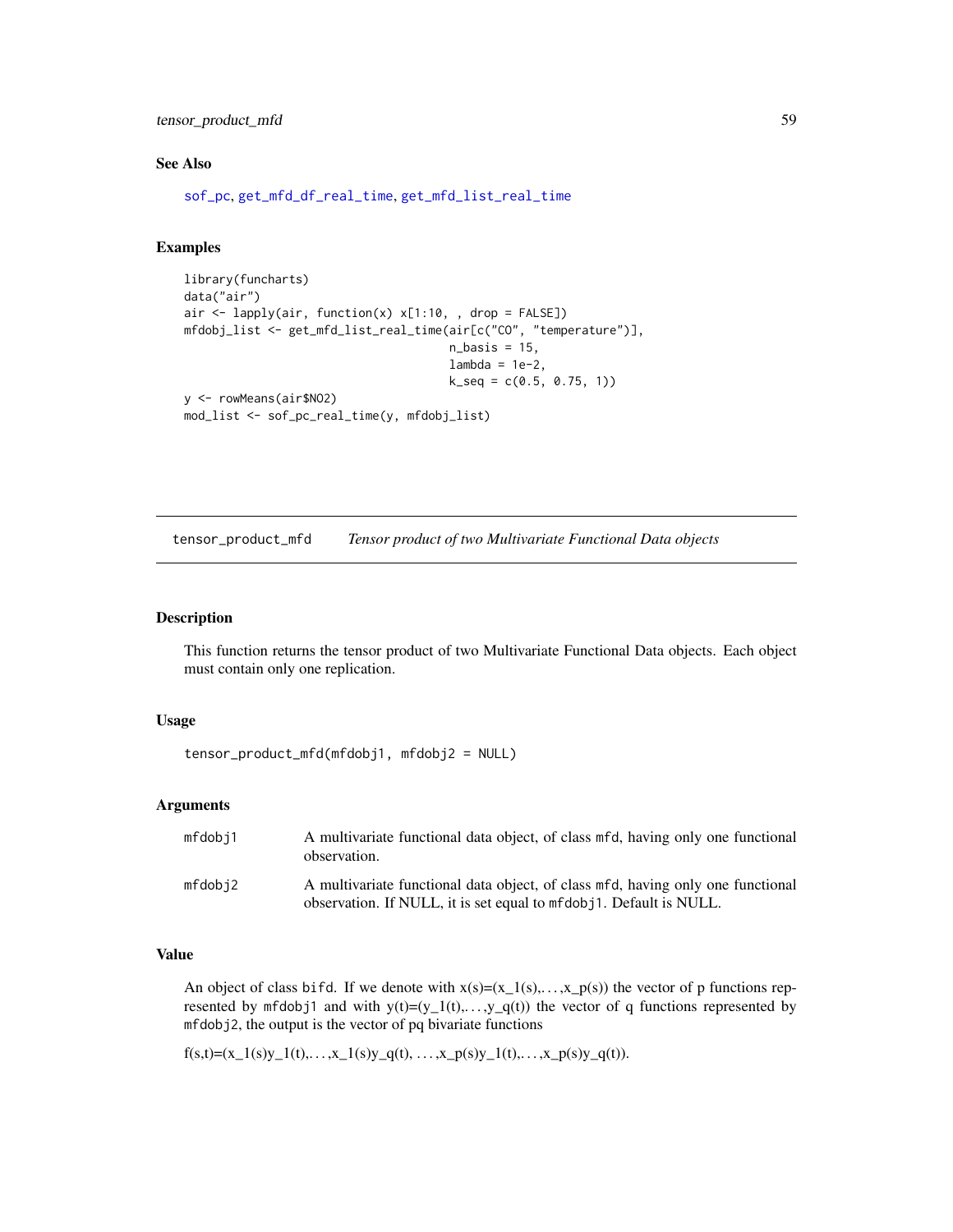#### Examples

```
library(funcharts)
mfdobj1 < - data_sim_mfd(nobs = 1, nvar = 3)mfdobj2 \leq dataj. \n<math>f{j}</math>tensor_product_mfd(mfdobj1)
tensor_product_mfd(mfdobj1, mfdobj2)
```
which\_ooc *Get the index of the out of control observations from control charts*

#### Description

This function returns a list for each control chart and returns the id of all observations that are out of control in that control chart.

#### Usage

which\_ooc(cclist)

#### Arguments

cclist A data.frame produced by [control\\_charts\\_sof\\_pc](#page-8-1).

#### Value

A list of as many data.frame objects as the control charts in cclist. Each data frame has two columns, the n contains an index number giving the observation in the phase II data set, i.e. 1 for the first observation, 2 for the second, and so on, while the id column contains the id of the observation, which can be general and depends on the specific data set.

```
library(funcharts)
data("air")
air <- lapply(air, function(x) x[201:300, , drop = FALSE])
fun_covariates <- c("CO", "temperature")
mfdobj_x <- get_mfd_list(air[fun_covariates],
                          n_basis = 15,
                          lambda = 1e-2)y <- rowMeans(air$NO2)
y1 \leftarrow y[1:60]y2 <- y[91:100]
mfdobj_x1 \leq - mfdobj_x[1:60]mfdobj_x_tuning <- mfdobj_x[61:90]
mfdobj_x2 \leq - mfdobj_x[91:100]mod <- sof_pc(y1, mfdobj_x1)
cclist <- control_charts_sof_pc(mod = mod,
                                 y_ttest = y2,
```
<span id="page-59-0"></span>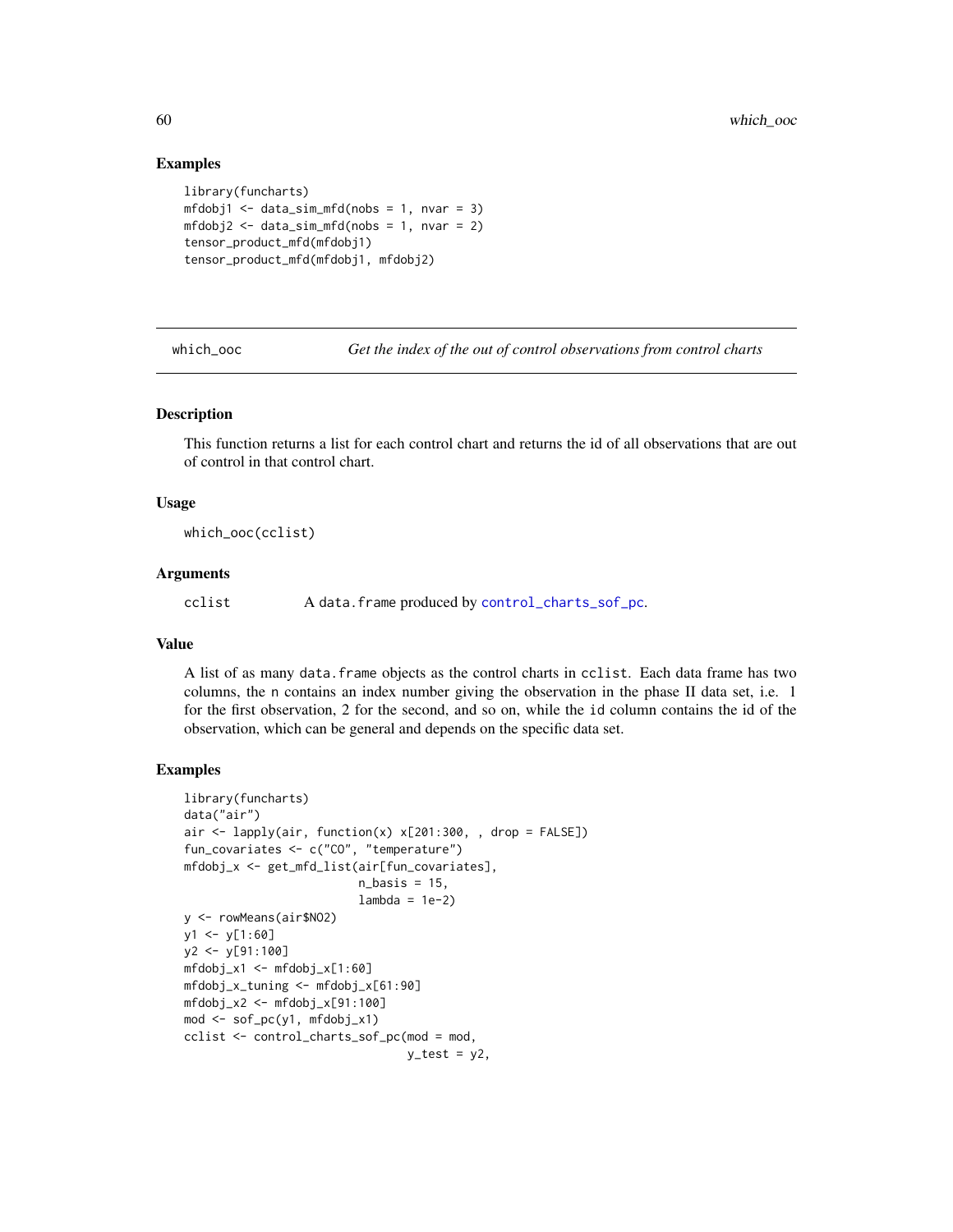```
mfdobj_x_test = mfdobj_x2,mfdobj_x_tuning = mfdobj_x_tuning)
```
<span id="page-60-0"></span>which\_ooc(cclist)

[.mfd *Extract observations and/or variables from* mfd *objects.*

# Description

Extract observations and/or variables from mfd objects.

# Usage

## S3 method for class 'mfd'  $mfdobj[i = TRUE, j = TRUE]$ 

#### Arguments

| mfdobj | An object of class mfd.                                                                                                                                                                                                                                                                                                                                                                                                                                                                                                                                     |
|--------|-------------------------------------------------------------------------------------------------------------------------------------------------------------------------------------------------------------------------------------------------------------------------------------------------------------------------------------------------------------------------------------------------------------------------------------------------------------------------------------------------------------------------------------------------------------|
| i      | Index specifying functional observations to extract or replace. They can be nu-<br>meric, character, or logical vectors or empty (missing) or NULL. Numeric val-<br>ues are coerced to integer as by as integer (and hence truncated towards zero).<br>The can also be negative integers, indicating functional observations to leave out<br>of the selection. Logical vectors indicate TRUE for the observations to select.<br>Character vectors will be matched to the argument fdnames[[2]] of mfdobj,<br><i>i.e.</i> to functional observations' names. |
| j      | Index specifying functional variables to extract or replace. They can be numeric,<br>logical, or character vectors or empty (missing) or NULL. Numeric values are<br>coerced to integer as by as integer (and hence truncated towards zero). The can<br>also be negative integers, indicating functional variables to leave out of the se-<br>lection. Logical vectors indicate TRUE for the variables to select. Character<br>vectors will be matched to the argument fdnames[[3]] of mfdobj, i.e. to func-<br>tional variables' names.                    |

#### Details

This function adapts the fda::"[.fd" function to be more robust and suitable for the mfd class. In fact, whatever the number of observations or variables you want to extract, it always returns a mfd object with a three-dimensional coef array. In other words, it behaves as you would always use the argument drop=FALSE. Moreover, you can extract observations and variables both by index numbers and by names, as you would normally do when using '[' with standard vector/matrices.

# Value

a mfd object with selected observations and variables.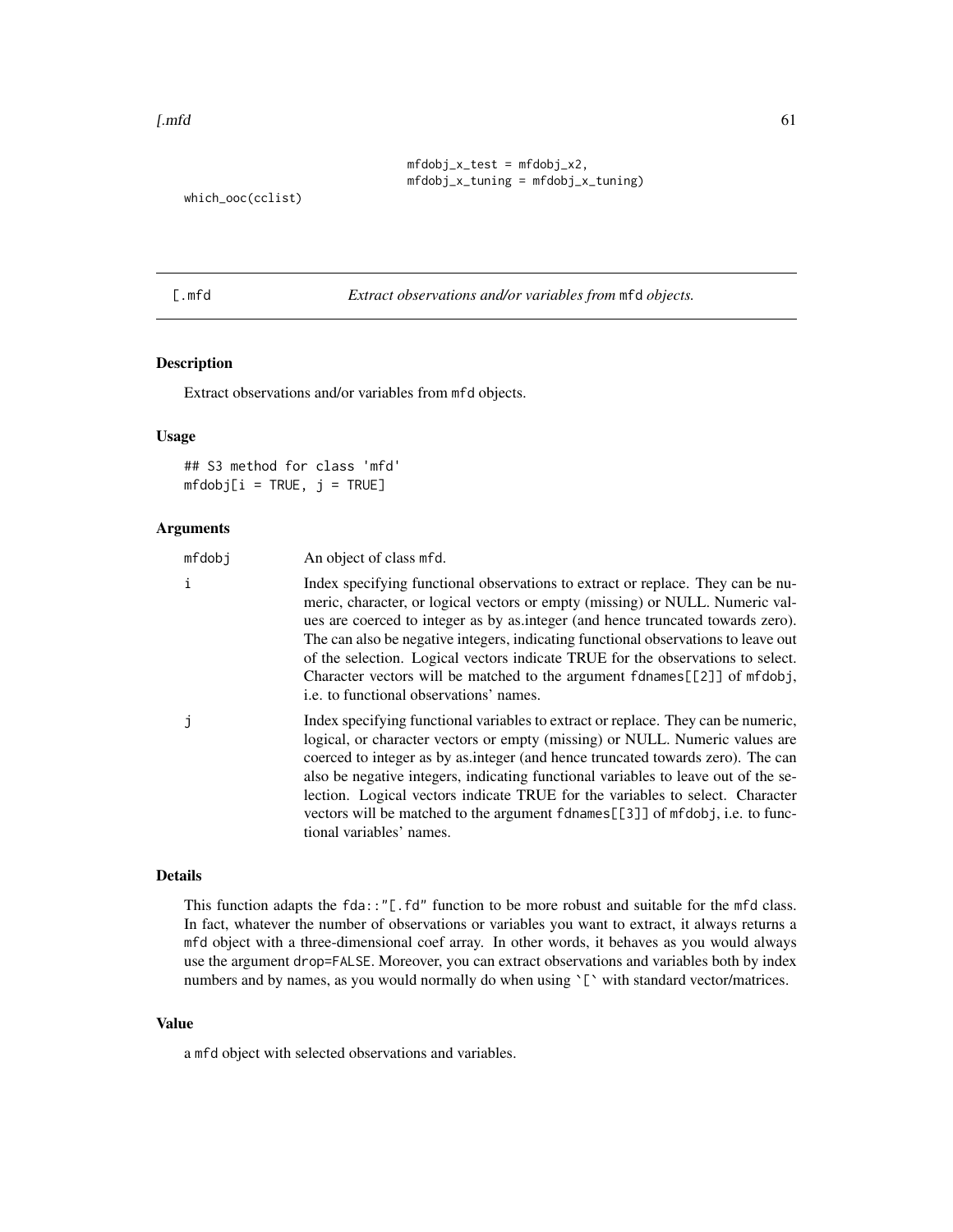# Examples

library(funcharts)

```
# In the following, we extract the first one/two observations/variables
# to see the difference with `[.fd`.
mfdobj <- data_sim_mfd()
fdobj <- fd(mfdobj$coefs, mfdobj$basis, mfdobj$fdnames)
# The argument `coef` in `fd` objects is converted to a matrix when possible.
dim(fdobj[1, 1]$coef)
# Not clear what is the second dimension:
# the number of replications or the number of variables?
dim(fdobj[1, 1:2]$coef)
dim(fdobj[1:2, 1]$coef)
# The argument `coef` in `mfd` objects is always a three-dimensional array.
dim(mfdobj[1, 1]$coef)
dim(mfdobj[1, 1:2]$coef)
dim(mfdobj[1:2, 1]$coef)
# Actually, `[.mfd` works as `[.fd` when passing also `drop = FALSE`
dim(fdobj[1, 1, drop = FALSE]$coef)
dim(fdobj[1, 1:2, drop = FALSE]$coef)
dim(fdobj[1:2, 1, drop = FALSE]$coef)
```